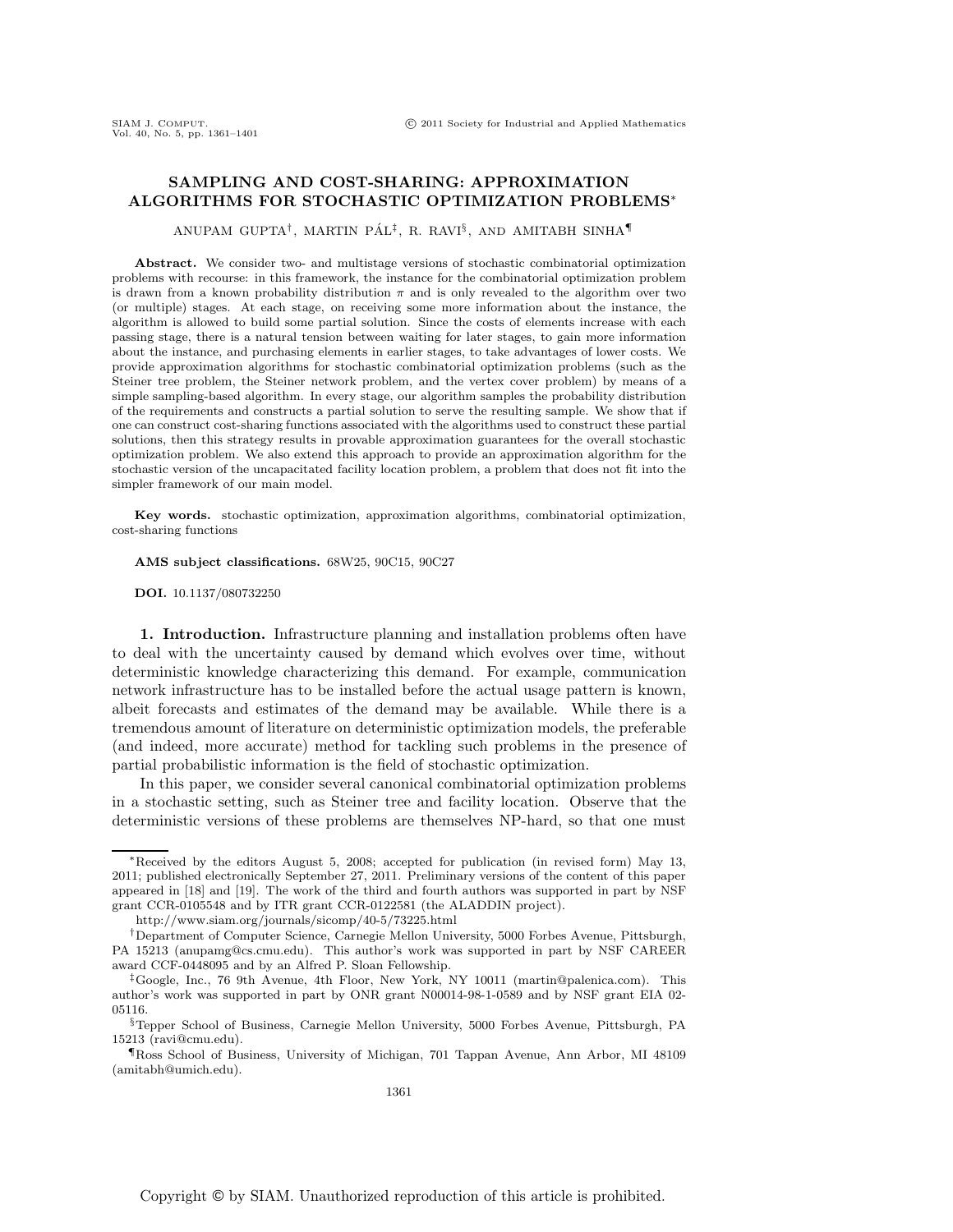sacrifice either generality and speed (if one uses exact algorithms such as integer programming) or accuracy (if one uses fast heuristics and approximation algorithms).

Traditional stochastic optimization models [28, 4, 27] have chosen the former approach. These models suffer from the well-known problem of the curse of dimensionality when applied to NP-hard problems such as the ones considered in this paper. Given that the deterministic versions of these problems are already hard to solve exactly, exact algorithms applied to the stochastic extensions often become insurmountably slow due to this combinatorial explosion.

In contrast, the field of theoretical computer science has often used the framework of approximation algorithms [47] to provide fast algorithms with provable guarantees on the quality of the solution. However, barring a few exceptions (detailed in section 1.1), very few approximation algorithms have been proposed for stochastic optimization problems. In this paper, we provide a general framework for converting approximation algorithms for deterministic problems into those for their stochastic counterparts.

The added ingredient allowing us to extend deterministic approximation algorithms to the stochastic setting is the idea of cost-sharing functions [48]. These functions allocate the overall cost of the solution to the clients receiving service. We show that if the deterministic approximation algorithms can be associated with costsharing functions which satisfy certain properties, then a very simple sampling-based algorithm can be proved to be a good approximation.

Our algorithm relies on the simple but fundamental idea of sampling. Suppose one could draw samples from an oracle of some kind which perfectly mimics the process by which the actual demand is generated. One na¨ıve strategy would be to draw a sufficient number of samples and construct partial solutions based purely on these samples. In this paper, we show that this strategy in fact works! In the presence of algorithms with associated cost-sharing functions, one can construct the partial solutions of earlier stages by simply drawing a certain number of samples and using the deterministic algorithm to construct a solution for the resulting clients. Although we focus on problems where the deterministic version is NP-hard, our approach may also be applied to problems where the deterministic version is solvable in polynomial time but the stochastic version is NP-hard (such as the shortest path problem [39]).

In the remainder of this section, we briefly review the literature and place our results in the context of the existing work. In section 2, we describe our stochastic optimization model in detail, while section 3 contains our definition of a cost-sharing function along with the properties it needs to satisfy. Section 4 contains the main set of theorems that describe how arbitrary stochastic optimization problems can be wellapproximated if approximation algorithms with cost-sharing functions are available. In section 5, we construct such approximation algorithms and cost-sharing functions for some classical combinatorial optimization problems. Although the uncapacitated facility location problem does not fit directly into our main model, our overall approach of approximation using sampling does in fact work with some modifications; the corresponding results are provided in section 6. Our results are summarized in Table 1.1, with the precise definition of the model and cost-sharing functions appearing in section 2.

**1.1. Literature review.** The study of stochastic optimization dates back to the initial postwar days of linear programming, with early papers by Dantzig [7] and Beale [3]. The field is now fairly well developed, and the interested reader is referred to comprehensive texts by Birge and Louveaux [4], Kall and Wallace [27],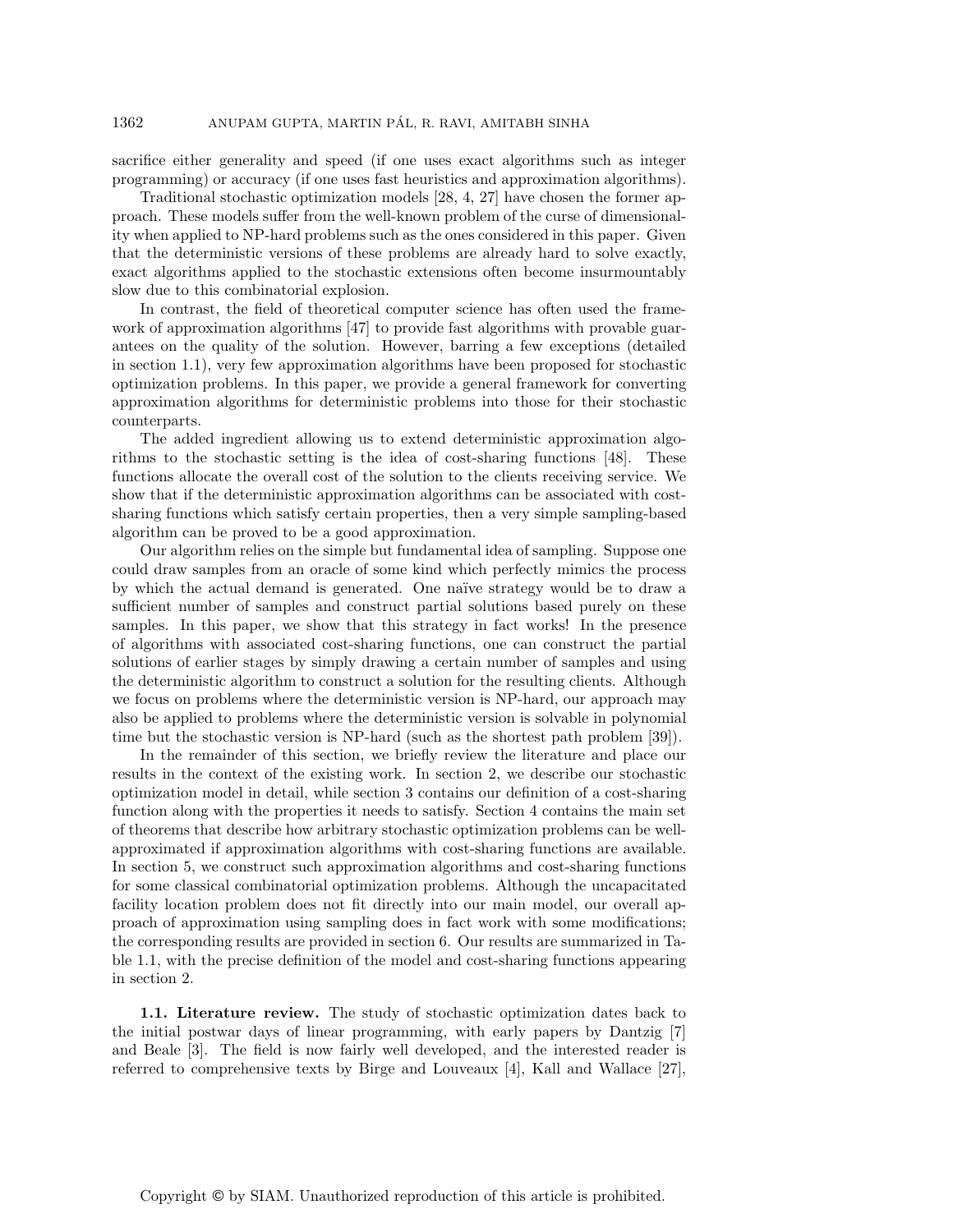## Table 1.1

Summary of results. All our results are obtained in the "black box" model (section 2), and the strictness definitions are provided in section 3. The approximation ratio of the first-stage algorithm used is denoted  $\alpha$ . The "Other work" column lists the best known approximation ratios for some versions of these problems, with the following abbreviations used to identify the model/algorithm: SAA for two-stage sample average approximation, ID for two-stage independent decisions (section 4.1.2), FS for two-stage finite scenario, and kSAA for k-stage sample average approximation. Hardness results are for the deterministic versions.

| Problem      | <b>Strictness</b><br>theorem                                                 | Stoch.<br>model         | This<br>paper  | Hard-<br>ness             | Other<br>work                          |
|--------------|------------------------------------------------------------------------------|-------------------------|----------------|---------------------------|----------------------------------------|
| Steiner tree | $\alpha = 1.55$ , 2-strict<br>$\alpha = 2$ , 1-superstrict<br>cross-monotone | Two-stage<br>$k$ -stage | 3.55<br>2k     | $\frac{96}{95}$<br>[6]    | 12.6 (no root) $[17]$<br>$6 \pmod{11}$ |
| Steiner net. | $\alpha = 4$ , 4-unistrict                                                   | ID                      | 8              | $\frac{96}{95}$<br>[6]    | $5$ (ID) [11]                          |
| Vertex       | $\alpha = 2$ , 1-unistrict                                                   | <b>ID</b>               | 3              | [21]<br>1.16              | 4 (SAA) [42],                          |
| cover        | $\alpha = 2$ , 2-strict                                                      | Two-stage               | $\overline{4}$ |                           | $2$ (FS) [39]                          |
|              | 3-superstrict                                                                |                         |                |                           | $2 + \epsilon$ (kSAA) [44]             |
| Uncap.       | $\alpha = 3, 5.45$ -strict                                                   | Two-stage               | 8.45           | $\left[15\right]$<br>1.46 | $2.369$ (FS) [44],                     |
| facility     |                                                                              |                         |                |                           | $1.7k - 0.2$                           |
| location     |                                                                              |                         |                |                           | $(kSAA)$ [45]                          |

and Klein Haneveld and van der Vlerk [28]. While substantial progress has been made on stochastic extensions of linear programming, only moderate progress has been reported for general integer programs even for the two-stage case [41, 29].

In the field of scheduling, stochastic problems have been studied extensively in the literature, since often jobs have to be scheduled without complete information about their processing times or arrival times. Pinedo [37] is a recent text covering some of this work, while other approximation algorithms for stochastic scheduling have been provided for various types of problems by Kleinberg, Rabani, and Tardos [30], Goel and Indyk [13], Möhring, Schulz, and Uetz [34], and Skutella and Uetz [43].

Within the past decade, there has been a surge of interest in approximation algorithms for stochastic optimization problems. The earliest such work that we are aware of is that of Dye, Stougie, and Tomasgard [9]. Initially, much of this work was for two-stage models, including that of Ravi and Sinha [39], Immorlica et al. [23], Shmoys and Swamy [42], and Gupta, Ravi, and Sinha [20]. Much of this work is in the *finite scenario* model, wherein the second stage is specified by a list of possible scenarios, each scenario completely specified by the requirements, costs, and probability of occurrence. Since the papers above (with the exception of [42]) consider each scenario explicitly, the running time is dependent on the number of scenarios.

In contrast, this paper assumes no restrictions on the number of scenarios but relies on *sampling access* to the probability distribution of the subsequent stages. That is, one can at any time efficiently generate a sample scenario for which the probability of the scenario occurring is the same as the probability of generating that scenario in our sample. Our algorithms require only sampling access to generate solutions whose expected value is bounded compared to the expected value of the optimal solution.

There is another stream of literature which also uses only sampling access, using the *sample average approximation* (SAA) algorithm to construct solutions. Concurrent with our work, Shmoys and Swamy [42] obtained approximation algorithms for the two-stage model with sampling access (i.e., the black box model), and extended it in [45] to multistage stochastic optimization problems, using the SAA method. Their algorithm proceeds by sampling a large number of scenarios and constructing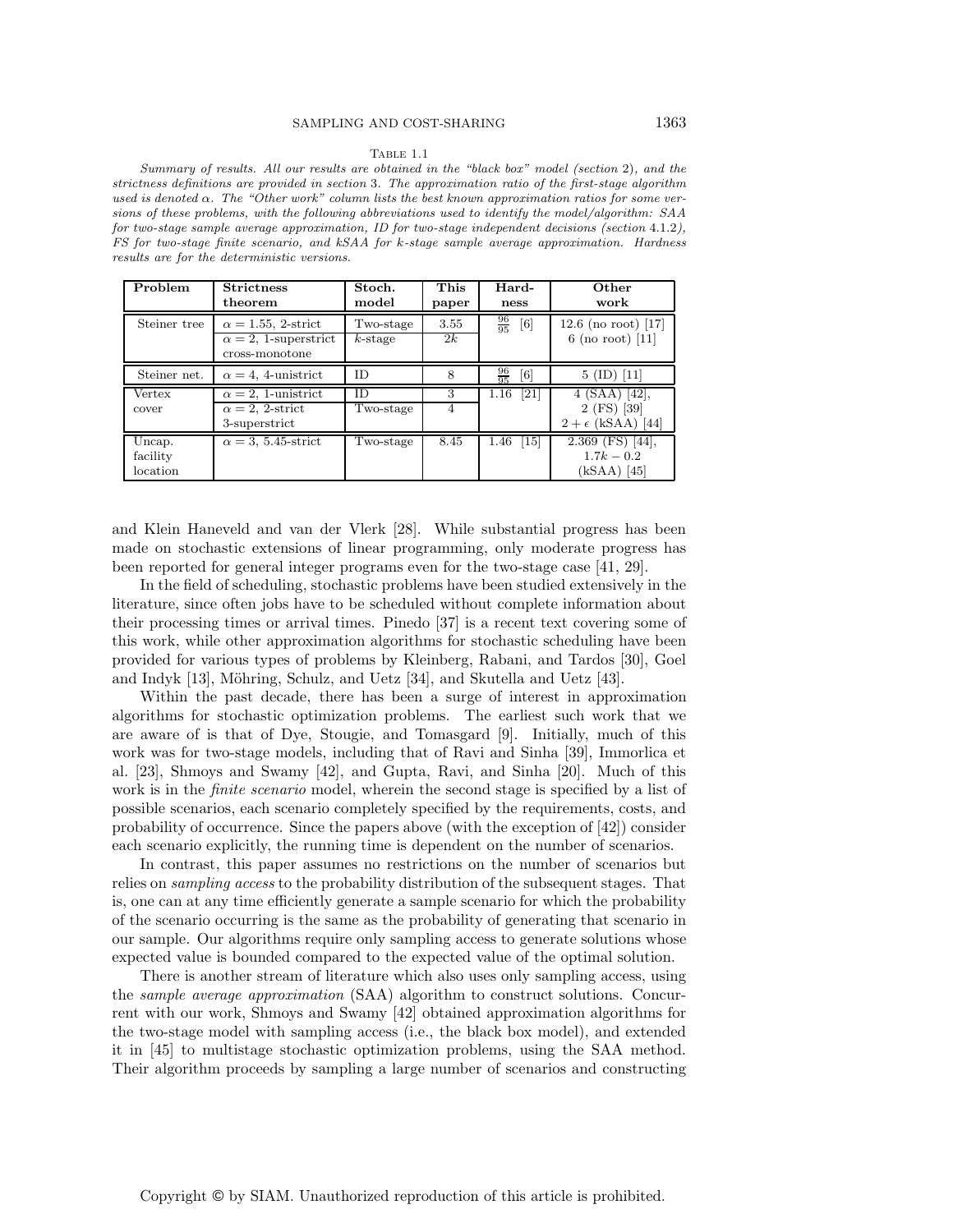an integer programming (IP) formulation for the multistage problem that includes all sampled scenarios. They show that an approximate solution to the linear relaxation of this integer program can be computed efficiently, and if the underlying deterministic problem admits an LP-rounding approximation algorithm, then the fractional solution to the multistage stochastic problem can also be rounded to an integer solution with bounded cost.

An important ingredient in our algorithms is the usage of cost-sharing functions to bound the costs of the solutions constructed. The notion of cost allocation is an important concept in economics (surveyed, for example, by Young [48]), and lately this idea has been making an appearance in approximation algorithms. Cost-sharing functions have been used to study the relationship between games and algorithms, as well as to devise better approximation algorithms, for both deterministic and stochastic optimization problems. Some of the early work in this arena includes that of Jain and Vazirani [25, 26] and Moulin and Shenker [35]. Many combinatorial optimization problems can be formulated as integer linear programs, and cost shares can sometimes be interpreted as feasible dual solutions to the linear relaxations of these formulations [16, 26]. In this paper, although we do not define cost shares in terms of dual solutions, our cost-sharing functions for some problems are derived from such duals.

Gupta et al. [16] introduced the notion of *strictness* in cost-sharing functions, which essentially ensures that the cost of the solution is split somewhat proportionately among the clients requiring service. Strictness turns out to be a very powerful concept, and Gupta et al. [16] use it to provide approximation algorithms for various network design problems, including multicommodity rent-or-buy and Steiner tree. Our work builds on [16]; we appropriately modify the definition of strictness and show that strict cost-sharing functions can also be used for approximation algorithms for stochastic optimization. Pál and Tardos [36] also use cost-sharing functions to develop approximation algorithms for uncapacitated facility location, which we also extend to provide an approximation algorithm for the stochastic version of uncapacitated facility location in our model.

Preliminary versions of the ideas in this paper appeared in [18] and [19]. Subsequent to that, Hayrapetyan, Swamy, and Tardos [22] considered a variant of multistage stochastic optimization for network design, and their proofs use some of the cost-sharing ideas similar to the cost-shares we define for the stochastic Steiner tree problem. Our version of the stochastic Steiner tree problem assumes that a root vertex that is guaranteed to be a terminal in all scenarios is known in the first stage. Gupta and P $\acute{a}$ l [17] and Fleischer et al. [11] considered stochastic optimization versions of the Steiner tree problem (among other problems) without requiring a known root vertex and were able to use cost-sharing functions to provide approximation algorithms with approximation ratios of 12.6 and 6.

The literature on approximation algorithms for stochastic optimization problems has also spawned other research with more complex models that combine features of stochastic optimization and online algorithms. For instance, Anthony and Gupta [2] consider a multistage environment where at every stage some demands need to be served, but elements can be leased for fixed lengths as an alternative to purchasing them for the entire horizon or renting them for a single stage. They reduce the problems to appropriate stochastic optimization problems and also provide approximation algorithms for other problems in their framework. Garg et al. [12] study online algorithms where the input arises from a known probability distribution (as opposed to adversarially, which is the dominant model in research on online algorithms) and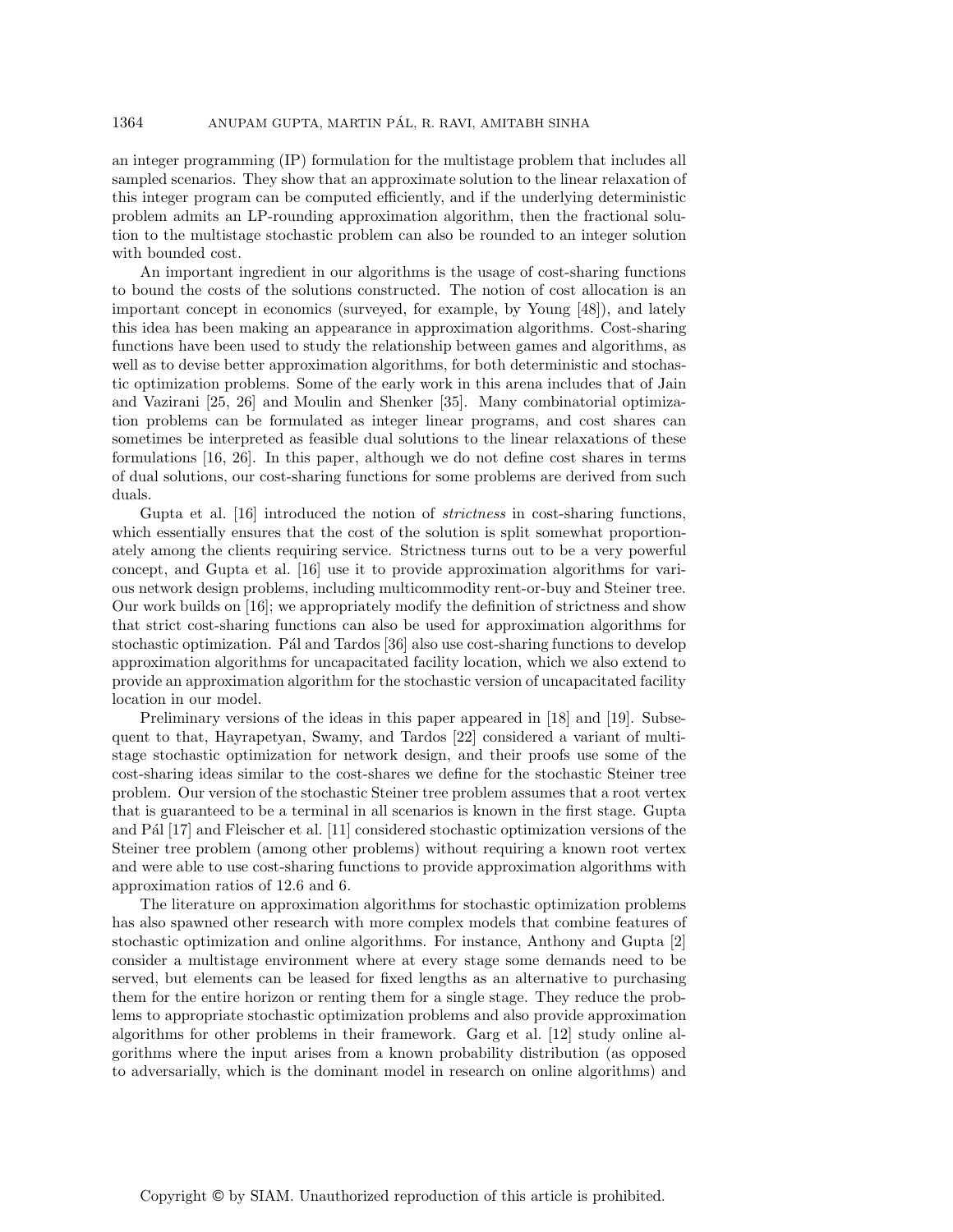provide approximability results for some such problems.

We conclude this section with a brief discussion on inapproximability and lower bounds. The survey by Swamy and Shmoys [46] describes some problems for which approximating the multistage stochastic version is provably harder than for the deterministic counterpart. For instance, the shortest-paths problem is solvable in polynomial time in the deterministic version, but its stochastic version is NP-hard. The Steiner tree problem is approximable to a constant factor in the deterministic setting, but the stochastic problem with general cost inflation is as hard to approximate as the group Steiner tree problem. Linear programs are  $\#P$ -hard to solve in the blackbox model [10], but the deterministic versions are in P. Of course, existing hardness results for the deterministic versions automatically imply that the same hardness results hold for the stochastic versions; these are listed in Table 1.1. Since our theorems bound the cost for each stage, individually, by the optimal cost, a lower bound of  $k$ for k-stage problems holds for algorithms proceeding by our technique of specifying a deterministic algorithm and a cost-sharing function.

There are also some lower bounds on how good these cost-sharing functions can get: [11] provides a lower bound for cost-shares for the Steiner tree problem arising from primal-dual-type algorithms, and [24] shows that, for the uncapacitated facility location problem, cross-monotonic cost-shares that recover more than 1/3 of the cost of a solution do not exist. Könemann et al. [32] prove that no cross-monotonic costshares exist for the Steiner tree problem that recover more than 1/2 of the cost of a solution. Note that these bounds on limitations of cost-sharing schemes provide bounds on the applicability of our algorithms, but they do not necessarily prove inapproximability of the stochastic problems themselves.

**2. Model description.** We begin by defining an abstract combinatorial optimization problem Π, first in a deterministic setting. Let U be a universe of *clients* or *demands* that need to be served, and X be the set of *elements* we can purchase to serve a given set of clients. Each element  $e \in X$  has a nonnegative cost, given by  $c(e) \in \mathbb{R}^+$ . Given a set of clients  $S \subseteq U$ , let  $\mathsf{Sols}(S) \subseteq 2^X$  denote the set of *feasible solutions* of S, or one that *satisfies* or meets the requirement of each client in S. For an element set  $F \subseteq X$ , let  $c(F) = \sum_{e \in F} c(e)$  denote the cost of  $F$ .

The deterministic combinatorial optimization problem is therefore specified by the sets  $U, X, S$ , the cost function  $c(.)$ , and the set of feasible solutions  $\mathsf{Sols}(S)$ . The objective of the minimization problem is to find a minimum cost feasible solution; that is, find  $F \in \mathsf{Sols}(S)$  which minimizes  $c(F)$ . We let  $\mathsf{Det}(\Pi)$  denote this deterministic problem.

To illustrate this abstraction, consider the rooted Steiner tree problem on a graph  $G = (V, E)$ . In this problem, we are given a root node  $r \in V$ , a set of terminals  $R \subseteq V$ , and a cost function on the edges. The objective is to find a minimum cost tree which spans  $r \cup R$ . Here the universe of possible clients is  $U = V$ , the element set X is the set of edges E, and the client set S is the set of terminals R. A client  $v \in R$  is satisfied by a set of edges  $F \subseteq E$  if and only if F contains a path from v to r. The set of feasible solutions  $\mathsf{Sols}(S)$  is therefore the set of all subgraphs of G which contain a connected component which includes all vertices in  $r \cup R$ .

We restrict our attention to problems which satisfy certain "well-behavedness" properties. We call such problems *subadditive*, and define the requirements as follows.

Definition 2.1. *A problem* Π *is* subadditive *if all of the following conditions hold:*

**SA1.** *If* S and S' are two legal client sets for  $\Pi$ , then so is  $S \cup S'$ .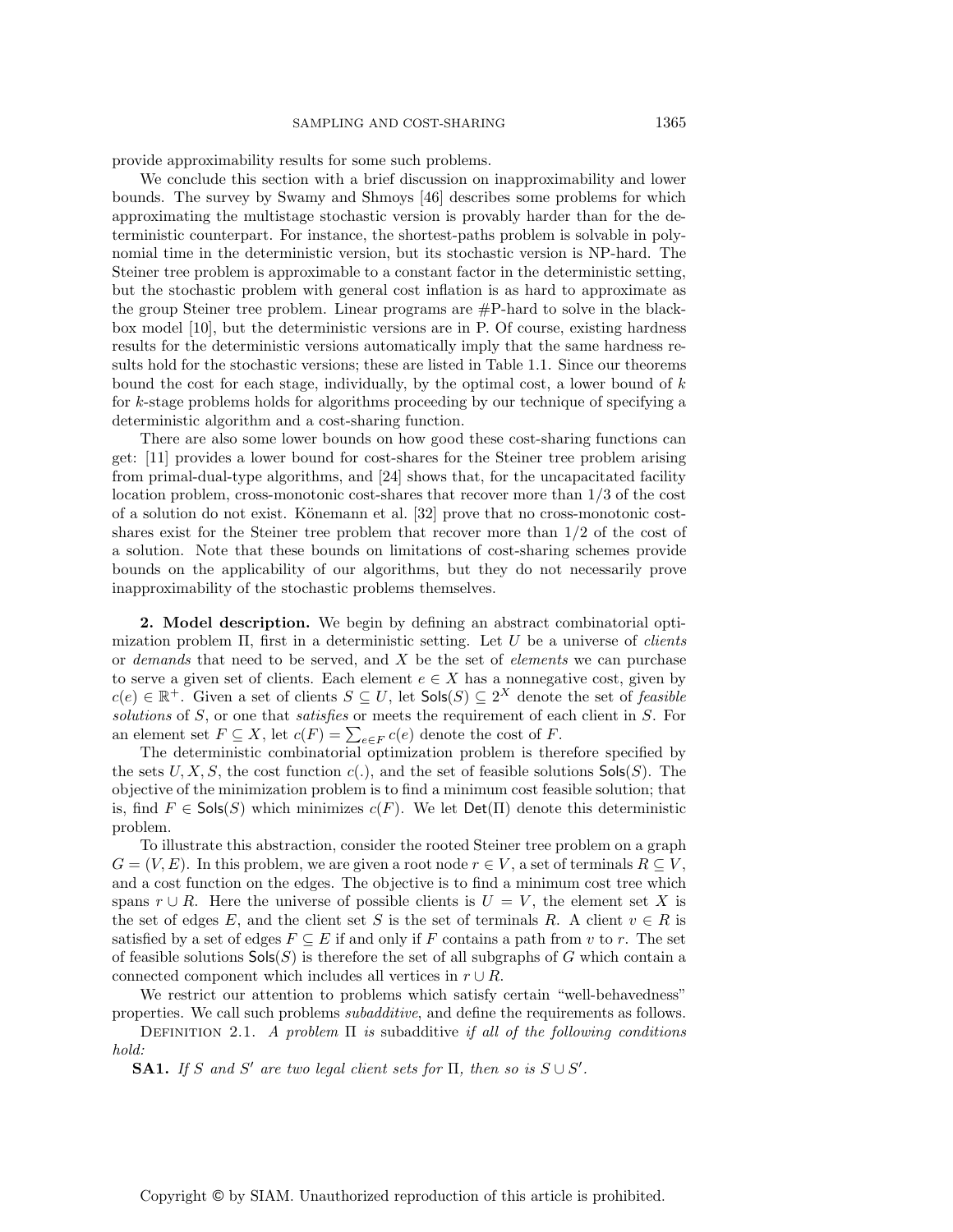**SA2.** *If*  $F \in \text{Sols}(S)$  *and*  $F \subseteq F' \subseteq X$ *, then*  $F' \in \text{Sols}(S)$ *.* 

**SA3.** *If* S and S' are two legal client sets for  $\Pi$  and  $F \in \mathsf{Sols}(S)$  and  $F' \in \mathsf{Sols}(S')$ ,  $then F \cup F' \in \mathsf{Sols}(S \cup S')$ .

In the Steiner tree problem described above, subadditivity is ensured by the presence of the root: if  $T_i = (V, E_i)$  is a subgraph spanning  $S_i \cup \{r\}$ , then  $(V, \cup_i E_i)$  is a subgraph that spans  $\cup_i S_i \cup \{r\}$ . As in some previous papers which give approximation algorithms for two-stage stochastic optimization problems [23, 39], we restrict our attention to subadditive problems. Subadditivity is not essential for constructing approximation algorithms for stochastic problems in general; for example, [17] and [11] provide constant-factor approximation algorithms for the (nonsubadditive) stochastic Steiner tree problem without a root vertex. In our work, subadditivity plays two important roles: it ensures feasibility of the strategy of constructing partial solutions for sampled client sets, and it helps bound the cost of the solution.

Often, we will denote a problem instance by simply specifying the element set X and the client set S, where the other components of the problem (the universe U, cost function  $c()$ , and set of feasible solutions) are clear from the context. Given such a problem  $(X, S)$ , we let  $\mathsf{OPT}(X, S)$  denote the cost of an optimal solution to the problem; that is,  $\mathsf{OPT}(X, S) = \min_{F \in \mathsf{Sols}(S)} c(F)$ . If an algorithm A is used to compute a feasible solution for the problem  $(X, S)$ , the cost of this solution is denoted  $c(\mathcal{A}(X, S)).$ 

**2.1. Stochastic versions of deterministic problems.** The stochastic version of a combinatorial optimization problem is obtained when we don't know the client set explicitly, and some set of decisions have to be made knowing only a distribution  $\pi$  that the client sets are drawn from. In particular, we consider the model of  $k$ -stage *stochastic optimization with recourse*, which we describe in the following. Initially, only the universe  $U$ , the element set  $X$ , and the cost function  $c()$  are known, while a probability distribution  $\pi$  gives us some information about the client set S. In each of  $k$  stages, the probability distribution gets more refined, until the final stage when all uncertainty is removed and the actual client set  $S$  is revealed. We can "purchase" elements of  $X$  at any stage in this process, though the elements get progressively costlier as time passes. The objective is to compute a minimum cost solution which satisfies S. However, since this is a stochastic problem and only probabilistic information is known in the preliminary stages, the best one can hope for is a strategy for purchasing elements that minimizes the *expected cost* of the solution while constructing a feasible solution for S.

**2.1.1. The two-stage problem.** The two-stage problem Stoc(Π) corresponding to the problem Π is particularly easy to describe: in the first stage, we assume that the universe U, the element set X, the cost function  $c()$ , and the probability distribution  $\pi$ are known, as is the *inflation factor*  $\sigma \geq 1$ . The probability distribution  $\pi : 2^X \to [0, 1]$ is over the possible client set  $S \subseteq V$  that can appear in the second stage. Given this information, we are allowed to purchase a first-stage set  $F_0 \subseteq U$  at cost  $c(F_0)$ .

In the second stage, a demand set  $S$  is drawn from the distribution  $\pi$  and revealed to us, whence we can buy some more elements  $F_S \subseteq U$ , at cost  $c(F_S)$ , such that  $F_0 \cup F_S \in \mathsf{Sols}(\mathbf{S})$ . (We will use boldface to denote that **S** is a random variable.) Any costs incurred in the second stage are inflated by a factor  $\sigma$  compared to those same costs incurred in the first stage. The objective is to minimize the expected cost shown below, where the expectation is taken over the distribution  $\pi$ :

(2.1) 
$$
Z = c(F_0) + \mathbf{E}[\sigma c(F_{\mathbf{S}})].
$$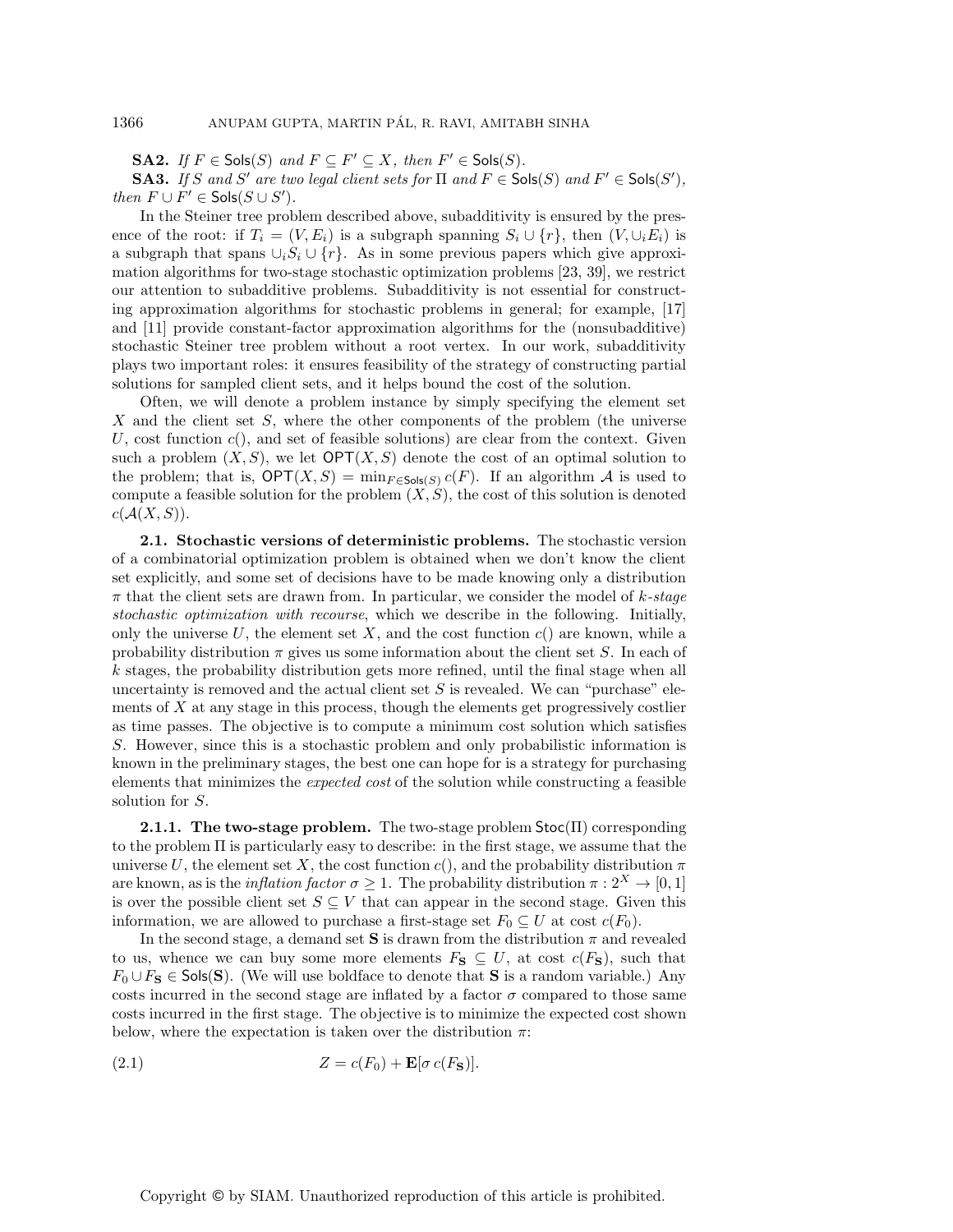- 1. The universe of clients U, set of elements X, cost function  $c()$ , and inflation factors  $\{\sigma_i\}$  are specified. We are also given the set of feasible solutions  $\mathsf{Sols}(S)$  for any client set  $S \in 2^U$ .
- 2. The first  $k 1$  stages occur, with the following occurring in stage i:
	- (a) The signal  $s_i$  is revealed; let the observed signal be  $s_i$ . The vector of signals received so far is given by  $s = (s_1, s_2, \ldots, s_i)$ , and the probability of the final client set being  $S$  is given by the conditional distribution  $\pi[S|s]$ .
	- (b) We purchase a set of elements  $F_i$  at a cost of  $c(F_i) \prod_{j=1}^i \sigma_i$ . Elements purchased in previous stages are retained and cannot be discarded.
- 3. The final stage  $k$  occurs: in this stage, the actual client set  $S$  is revealed, according to the probability distribution  $\pi[S|s]$ . We purchase a final set of elements  $F_k$  so that  $\cup_{j=1}^k F_j \in \mathsf{Sols}(S)$ . That is, the union of elements purchased in stages 1 through  $k$  must be a feasible solution for  $S$ .

Fig. 2.1. Sequence of events for multistage stochastic optimization.

We will later show how to relax the assumption of a *constant* inflation factor σ: we will show that we can obtain similar results even if the inflation factor σ is a random variable arbitrarily correlated with the random client set **S**. Details on this are given in section 4.3.

**2.1.2. The general** *k***-stage problem.** The description of the k-stage problem requires us to specify how we are given progressively more information about the final client set S. We use the notion of *signals* to capture the information revealed in each stage. Let  $s_i$  be a random variable denoting the signal received in stage i, and  $s_i$ denote the actual signal received in stage  $i$ . These signals are correlated with the final client set  $S$  in that, at any stage, the probability that  $S$  will be the client set revealed at the end is a function of the signals received so far.

Furthermore, we now have an inflation parameter associated with *each stage*. At each stage i, the cost function is multiplied by another factor of  $\sigma_i$ . Therefore the cost of purchasing an element set F to serve a client set S in stage i is  $c(F) \times \prod_{j=1}^{i} \sigma_i$ . We will assume that these multipliers  $\sigma_i$  are also known up-front. We assume that costs are nondecreasing, which corresponds to  $\sigma_i \geq 1$  for all *i*.

The precise sequence of events is laid out in Figure 2.1. We want an algorithm which computes the set  $F_i$  in each stage so that the overall expected cost of the solution is minimized. Formally, the objective function is  $Z = \mathbf{E}[\sum_{i=1}^{k}(\prod_{j=1}^{i}\sigma_i)c(F_i)].$ 

Note that the expectation is taken over the probability distribution  $\pi$ . For the problem (and any algorithm) to make sense, we must have the conditional distributions consistent with each other. This is specified as follows when the space of possible signals is a discrete set; the analogous specification holds for continuous sets. Let  $p(t|s)$  denote the probability of receiving signal t, given that the vector s of signals has been received so far, and let  $s + t$  denote the vector obtained by concatenating the signal t to the end of the vector s. The probability distributions and signals are consistent if the following holds for any vector of signals s and client set S:  $\pi(S|s) = \sum_t \pi(S|s+t) p(t|s)$ .

It is also apparent that the first signal  $s_1$  and first inflation multiplier  $\sigma_1$  play no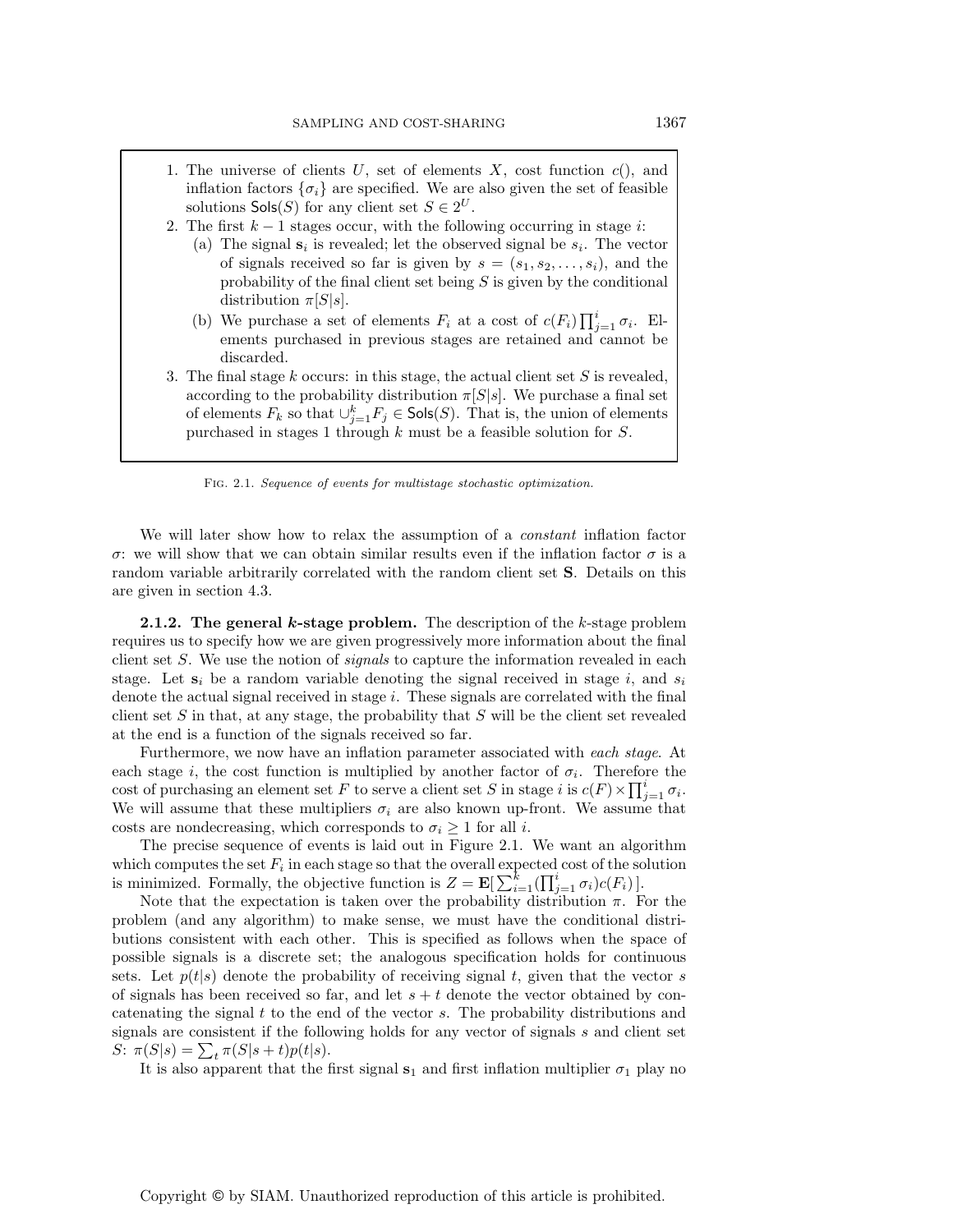meaningful role. Nevertheless, we retain them for notational ease. We normalize them so that  $s_1$  has unit support (it always takes the same value), and  $\sigma_1 = 1$ . Furthermore, the only information revealed in the last stage is the set of realized clients S. This can also be modeled as a random variable **S**. For notational convenience, we sometimes use the k-stage signal  $s_k$  to refer to the random variable **S** and vice versa.

An alternate view of the k-stage process sometimes seen in the literature (e.g., [45]) is by means of a "scenario tree." In this, the stochastic process is modeled as a rooted tree with k levels of nodes, where a level indicates the number of edges from the root. There is a single node at level 1, and each level  $i$  corresponds to stage  $i$  of the stochastic process. From the unique level-1 node, traversing to one of its children represents one realization of the second stage, so each second stage scenario is represented by a distinct level-2 node. Continuing in this fashion, each level- $i$  node represents a stage-i scenario, the nodes in the path from the root to it indicate the past history of realized scenarios, and the subtree rooted at this node represents the conditional probability distribution given that we are in the scenario represented by the node. A full evolution of the stochastic process is now interpreted as traversing a unique root-leaf path. We mention this description to aid the reader, but we retain our description because it allows for the possibility that the inflation factors  $\sigma_i$  have continuous support, as will be the case in section 4.3.

**2.2. Sampling model.** While the sequence of events is laid out in Figure 2.1, there is one additional channel of information available to our algorithm. We assume that the conditional distribution  $\pi(.)$  can be *sampled efficiently* at any point of time. That is, at any point of time, where  $s$  is the vector of signals received so far, we can access an *oracle* which returns a client set S, where the probability of returning S is precisely  $\pi(S|s)$ . In other words, *the oracle perfectly mimics the real probability*  $distribution \pi(.).$  and can be called upon to return independent samples from this distribution as often as necessary. Furthermore, the time taken by this oracle is polynomial in the size of the input. This oracle access is all that is required by our algorithm; the probability distribution  $\pi(.)$  is never required. One may observe that in Figure 2.1 the probability distribution  $\pi(.).$  is never revealed. In our analysis, we will use only the fact that the oracle follows the distribution  $\pi(.).$ 

The oracle is sometimes called a *black box* in the literature, and we use the two terms interchangeably in this paper. We remark briefly on the implications of having such oracle access. Note that the success of any stochastic optimization algorithm critically depends on the accuracy of the information available. If one is optimizing in the face of an uncertain future, the best one can do is limited by the availability of forecasts or probability distributions about the future. That said, oracle access is the minimum one can ask for in terms of how the forecasts are made available.

This is in contrast to previous work in the finite scenario model in the literature, where one requires an explicit listing of all possible scenarios, along with their probabilities. If the number of scenarios is too large, the computational complexity of the resulting algorithms becomes prohibitive, since it may not even be possible to list all the scenarios succinctly. The other stream of work in the stochastic optimization literature relies on explicit knowledge of the probability distribution  $\pi(.)$  at all points of time. The oracle model, on the other hand, can handle an exponential number of scenarios with arbitrarily complicated probability distributions *so long as they can be sampled efficiently*.

This being said, there has been some recent exciting work on *scenario reduction*: taking a distribution  $\pi$  given as a black box and obtaining a "small" number M of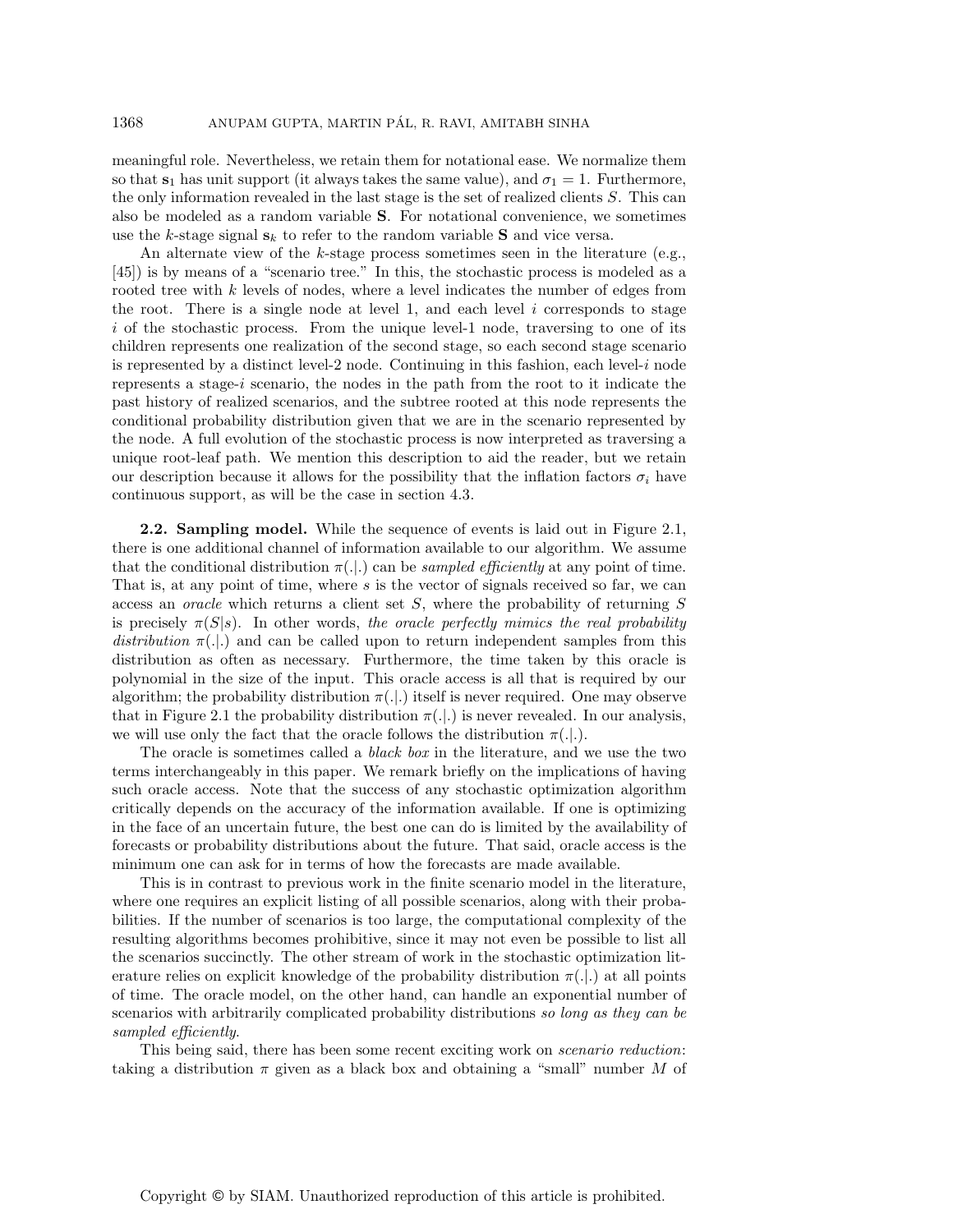explicit scenarios such that any solution to the stochastic problem for these scenarios is a good approximation to the original problem; see, e.g., [31, 5, 45] for some work along these lines.

**3. Cost-sharing functions.** The primary analytic concept used in our analysis is that of *cost-sharing functions*. We define these functions and elucidate their properties in this section. Loosely speaking, a cost-sharing function allocates the cost of providing service to the recipients of the service. If we can compute the "willingness to pay" of clients and use it as a lower bound, then the cost-sharing function allows us to bound the overall cost of the solution.

Cost-sharing functions have long been used in game theory [48]; lately, they have also been used in approximation algorithms. We will use a slight variant of a costsharing function defined first by Gupta et al. [16]: in contrast to previous cost-sharing functions, these are defined relative to a fixed approximation algorithm for the problem Π.

Definition 3.1 (cost-sharing function). *A cost-sharing function* ξ *assigns a nonnegative real number denoted*  $\xi(X, S, i)$  *to each client j in a subset of clients* S *when elements from* X *must be purchased to serve* S*.*

We use  $\xi(X, S, S')$  to denote  $\sum_{j \in S'} \xi(X, S, j)$ .

Definition 3.2 (cost-sharing algorithm). *A cost-sharing algorithm* A *takes an instance*  $(X, S)$  *of the problem*  $\Pi$  *and returns a feasible solution*  $\mathcal{A}(X, S) \subseteq S$ **ols** $(S)$ *and a cost-sharing function* ξ*.*

Clients which do not require service (i.e., are not in  $S$ ) should not incur any cost. In other words, only clients in S should be assigned nonnegative cost shares;  $\xi(X, S, i)$ must be zero if  $j \notin S$ . We require this for all our algorithms, and for the rest of the paper we will work with this requirement without necessarily explicitly stating or verifying it.

DEFINITION 3.3 (competitiveness). A cost-sharing function  $\xi$  is competitive if *for every problem instance*  $(X, S)$  *we have*  $\xi(X, S, S) \le \text{OPT}(X, S)$ *.* 

A competitive cost-sharing function thus serves as a lower bound on the cost of the optimal solution. If we bound the cost of the solution found by an algorithm by some multiple of the cost-sharing function, we obtain an approximation algorithm. In the literature, competitiveness is sometimes called *fairness*. We also require all our cost-sharing functions to be competitive, and this is assumed throughout the paper without our explicitly mentioning it.

Recall that A is an  $\alpha$ -approximation algorithm if  $c(\mathcal{A}(X, S)) \leq \alpha$  OPT $(X, S)$ . For the multistage problems, we will need the following stronger guarantee, which can be thought of as being complementary to competitiveness.

DEFINITION 3.4 (approximation w.r.t.  $\xi$ ). *A cost-sharing algorithm* A *(with costsharing function*  $\xi$ *) is* an  $\alpha$ -approximation algorithm w.r.t.  $\xi$  *if* 

(3.1) 
$$
c(\mathcal{A}(X, S)) \leq \alpha \xi(X, S, S).
$$

In the literature (e.g., [8, 24]), the related definition of  $\alpha$ -budget balance is sometimes used when the cost-sharing function is such that there exists a solution  $F(S)$ with  $c(F(S)) \leq \alpha \xi(X, S, S)$ . Definition 3.4 requires the specification of an algorithm A, and we use this definition in the rest of this paper. Note that if  $\xi$  is competitive, then  $\xi(X, S, S) \le \text{OPT}(X, S)$ , and thus an  $\alpha$ -approximation algorithm w.r.t.  $\xi$  is also simply an  $\alpha$ -approximation algorithm.

**3.1. Cross-monotonicity.** Cost-sharing functions can be restricted to satisfy several other properties, which aid in the analysis of some of the algorithms in this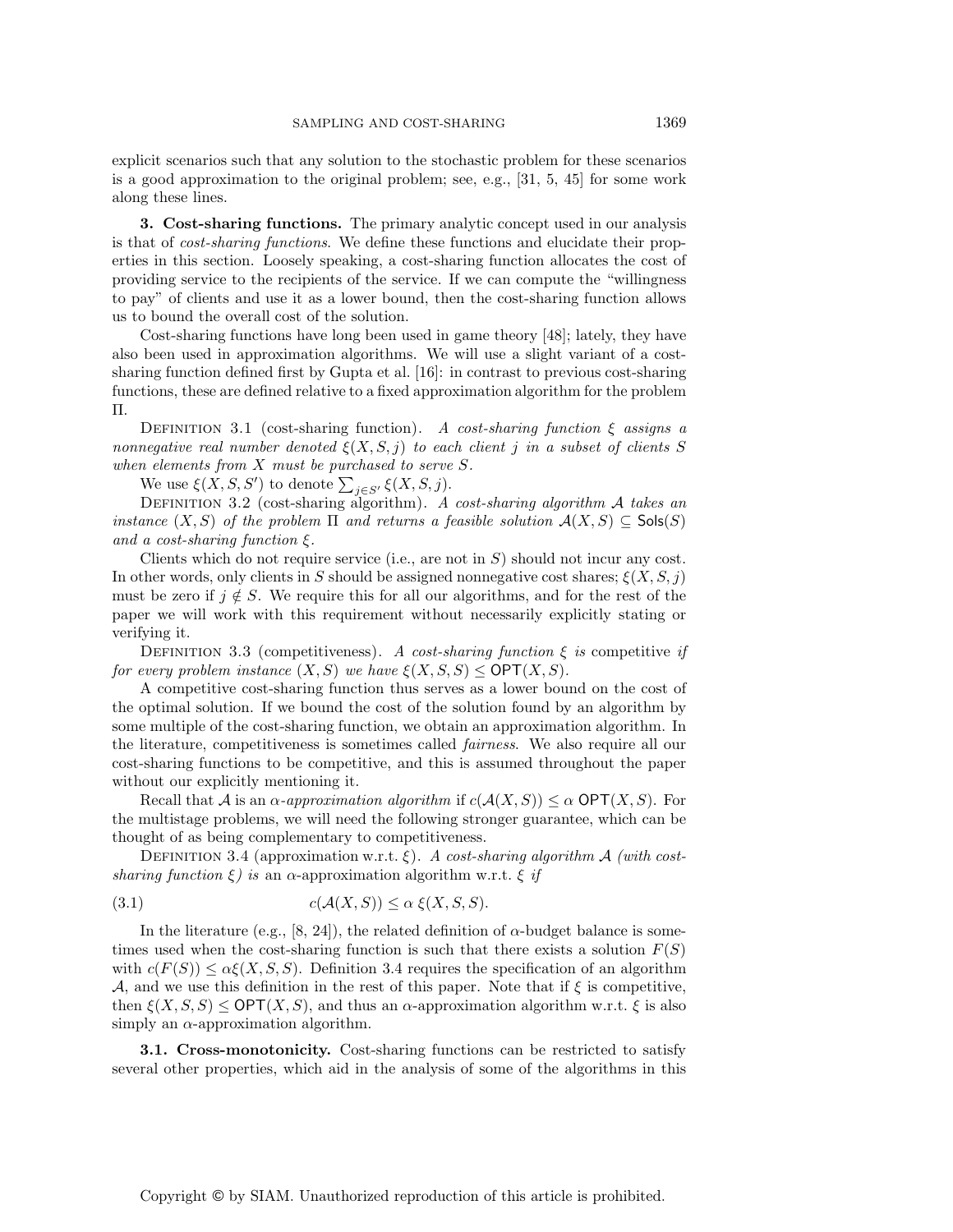paper. We now define the relevant properties. Among the properties described below, the specific properties required by each algorithm will be listed when the algorithm is described.

DEFINITION 3.5 (cross-monotone). *A cost-sharing function*  $\xi$  *is* cross-monotone *if for every pair of client sets* S and T such that  $S \subseteq T$  and every client  $j \in S$  we *have*  $\xi(X, T, j) \leq \xi(X, S, j)$ *.* 

Cross-monotonicity models the fact that if the client set increases, the cost shares of clients in the original client set should not go up. In other words, clients should not be penalized if more clients need to be served; instead, since there are more clients to share the cost of service, the cost to any individual client should possibly go down. Cross-monotonicity is a property that we will not always be able to satisfy, but we obtain interesting implications when cross-monotonicity is satisfied.

**3.2. Strictness of cost-sharing functions.** We now come to a notion that will be crucial to our analyses; this is a slight extension of the notion of "strictness" defined earlier in  $[16]$ <sup>1</sup>

DEFINITION 3.6 (strict). *A cost-sharing algorithm A (and its associated costsharing function*  $\xi$ *) is called*  $\beta$ -strict *if for any sets of clients* S and  $T \subseteq U \setminus S$  *there exists a solution*  $F_T \subseteq X$  *constructable in polynomial time such that*  $\mathcal{A}(X, S) \cup F_T \in$  $Sols(S \cup T)$  *and* 

(3.2) 
$$
c(F_T) \leq \beta \times \xi(X, S \cup T, T).
$$

Loosely speaking, one should think of  $T$  as being the set of clients coming in a second stage, and S as being some set of clients in the first stage, and the notion of  $\beta$ -strictness as relating the cost of the recourse solution constructed to the share of the cost to be borne by  $T$  had the clients in  $T$  been present in the first stage itself (which is given by  $\xi(X, S \cup T, T)$ ). A formalization of this notion will appear in the proof of Theorem 4.1. Usually, we will also specify an algorithm to compute the solution  $F_T$  guaranteed in the above theorem. This algorithm will be called the *augmenting algorithm* and will be denoted by  $\text{Aug}_4$ .

For the case of independent decisions, we do not require the full power of strictness, and the following definition will suffice.

DEFINITION 3.7 (unistrict). A cost-sharing algorithm  $\mathcal A$  *(and its associated costsharing function* ξ*) is called* β-unistrict *if for any set of clients* S *and singleton client*  $j \in U \setminus S$  there exists a solution  $F_j \subseteq X$  constructable in polynomial time such that  $\mathcal{A}(X, S) \cup F_i \in \mathsf{Sols}(S \cup \{j\})$  and  $c(F_i) \leq \beta \times \xi(X, S \cup \{j\}, j)$ .

Unistrictness is a weaker requirement than strictness, since it is equivalent to strictness restricted so that only a single client is added at a time.

On the other hand,  $k$ -stage stochastic problems will require us to use the following (slightly different) notion of strictness. Given a set  $X' \subseteq X$  with costs for each element  $e \in X$ , let  $X/X'$  denote the same element set X with the costs of the elements in X' set to zero (i.e., with the elements in  $X'$  "contracted").

Definition 3.8 (superstrict). *A cost-sharing algorithm* A *(and its associated cost-sharing function*  $\xi$ *) is called* β-superstrict *if for any sets of clients* S and  $T \subseteq U\backslash S$ *we have*

(3.3) 
$$
\xi(X/\mathcal{A}(X,S),T,T) \leq \beta \times \xi(X,S \cup T,T).
$$

<sup>&</sup>lt;sup>1</sup>The notion of strictness defined in [16] was the same as our definition restricted to the case when  $|T|=1$ . We use this notion in some cases as well, but call it "unistrictness"; see Definition 3.7.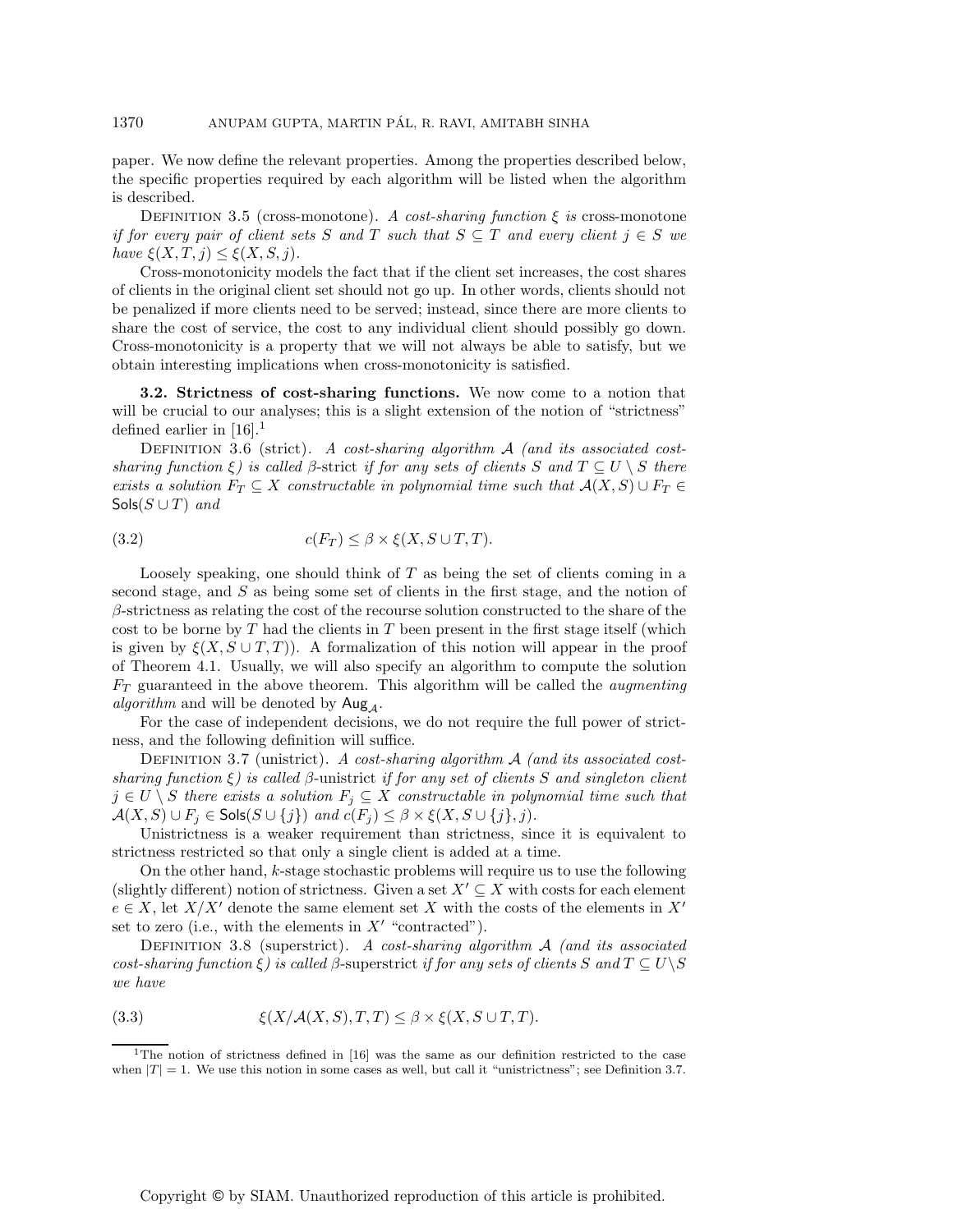Let us quickly contrast superstrictness (Definition 3.8) to strictness (Definition 3.6). If  $F = \mathcal{A}(X, S)$  is the solution output by  $\mathcal A$  in the set S, and  $F_T$  is the solution constructed to serve the new second-stage clients  $T \setminus S$ , then strictness required us (a) to efficiently find a recourse solution  $F_T$  to augment F and get a solution for  $S \cup T$ , and (b) to charge the cost of  $F_T$  to  $\xi(X, S \cup T, T)$  (up to a factor of  $\beta$ ). Under the new definition of superstrictness, we require that  $(a')$  the solution  $F_T$  be obtained by setting the costs of elements in  $F$  to zero and running the *same* algorithm  $A$  on the resulting "reduced" set  $X/F$  (i.e., the augmenting algorithm is defined as first setting the costs of elements in  $\overline{F}$  to zero and then running  $\overline{A}$ , and (b') the *cost shares* of  $\overline{T}$ in this run  $\xi(X/F, T, T)$  be charged to cost shares  $\xi(X, S \cup T, T)$  of T in the original run (up to a factor of  $\beta$ ).

**4. The transfer theorems.** In this section, we show how we can obtain approximation algorithms for stochastic optimization problems from approximation algorithms for their nonstochastic counterparts, using the essential ingredients mentioned above—sampling, signals, and cost-sharing algorithms. We will begin with the special case of the two-stage model, giving our results both for general distributions in the black-box setting (in section 4.1.1) and for the case of independent decisions (in section 4.1.2). We then move on to the general  $k$ -stage case (in section 4.2) by appropriately generalizing and extending the two-stage framework.

Our results in this section are described in terms of an abstract optimization problem  $\Pi$ , for which we have an approximation algorithm  $\mathcal A$  as well as an associated cost-sharing function  $\xi$  and an augmenting algorithm  $\text{Aug}_{\mathcal{A}}$ . We give details of the specific algorithms and cost-shares for various problems in section 5.

**4.1. Transfer theorems for two-stage problems.** The simplest form of stochastic optimization is over  $k = 2$  stages. Recall the discussion in section 2, and section 2.1.1 in particular. Since the only signal received is the null signal  $s<sub>1</sub>$ , it plays no role in the two-stage model and is not discussed any further in this section. The probability distribution  $\pi$  is also no longer a conditional distribution. Also, since the only meaningful inflation factor is  $\sigma_2$ , we just use  $\sigma$  to represent the second-stage inflation factor.

Given an instance of a stochastic problem  $\text{Stoc}(\Pi)$ , the goal of the first stage is to buy the elements that will be useful for the unknown client set realized in the second stage. Since our algorithm is not clairvoyant and hence cannot see the future, the next best thing it can do is to sample from the distribution  $\pi$  and use the samples as an indication of what the future holds. This simple idea is the basis of our method.

A naïve attempt would be to sample once from the distribution and use the set obtained as our prediction for the future: however, this is not aggressive enough in that it ignores the fact that the future is more expensive by a factor of  $\sigma$ . In fact, as  $\sigma \to \infty$ , the optimal solution would be to assume that every client in U will be realized and must be accounted for in the first stage itself. Motivated by these concerns, the algorithm for the problem  $Stoc(\Pi)$  is stated in Figure 4.1, in terms of the  $\alpha$ -approximation algorithm  $\mathcal A$  (and its associated  $\beta$ -strict cost-sharing function  $\xi$ and an augmenting algorithm  $\mathsf{Aug}_\mathcal{A}$ ).

Our algorithm requires a number of samples that is linear in  $\sigma$ . Indeed, if all we have is sampling access to the distribution  $\pi$ , it is not hard to see that  $\Omega(\sigma)$  samples are needed.

The algorithm (as well as the sequence of events) is described in Figure 4.1. We name the algorithm Boost-and-Sample for obvious reasons: we build our first-stage solution purely on the basis of a sample, except that the sample is "boosted" in the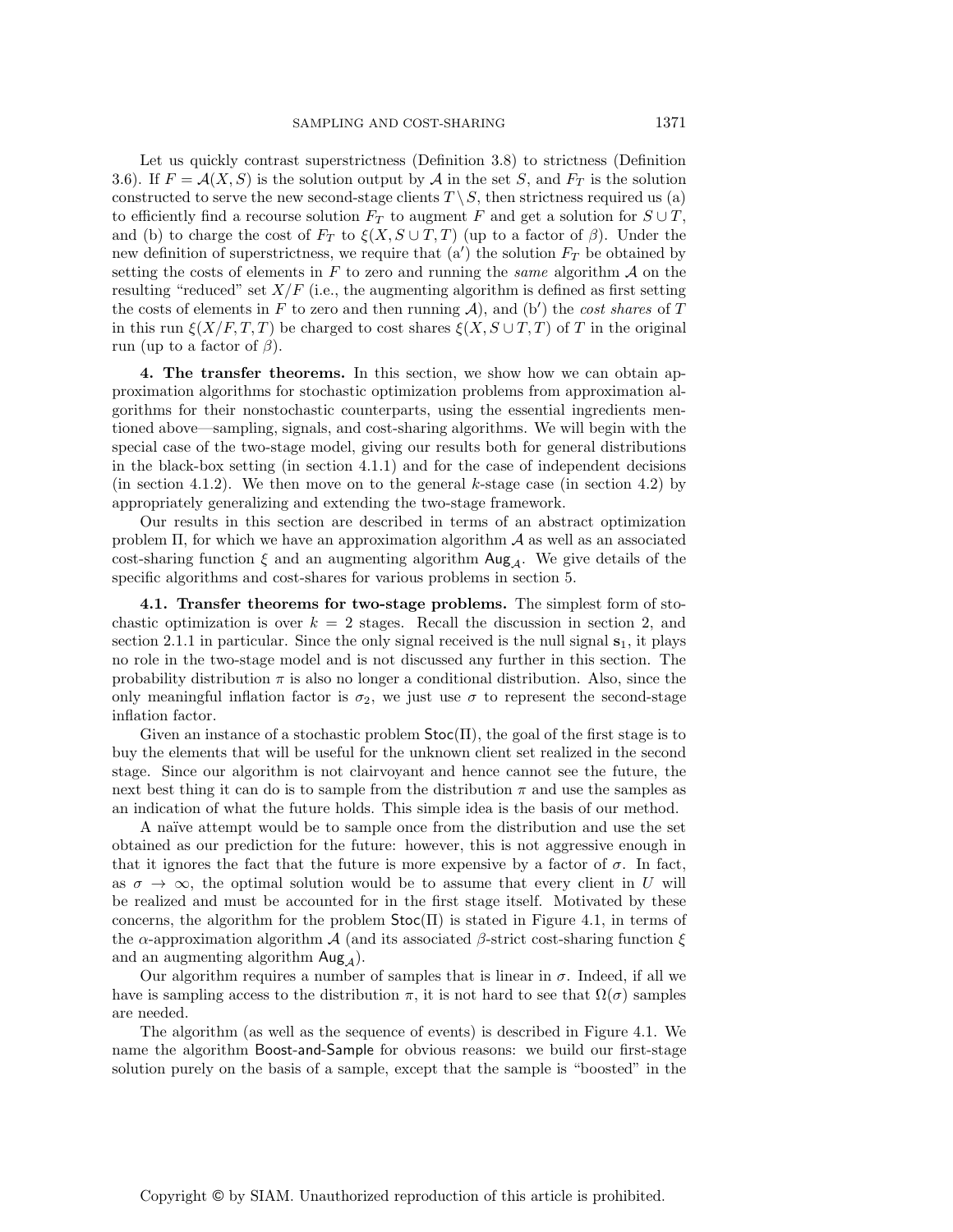

Fig. 4.1. Algorithm Boost-and-Sample for two-stage stochastic optimization.

sense that the number of client sets we obtain is equal to (the greatest integer no more than) the inflation factor  $\sigma$ .

As stated in the description of the algorithm above, we require that  $A$  be an α-approximation algorithm for the (deterministic) problem Det(Π). We also require that  $\xi$  be  $\beta$ -strict and that there exist an algorithm  $\mathsf{Aug}_A$  to compute the augmenting solution  $F_T$ . Note that, for the two-stage case, we do not require  $\xi$  to be crossmonotone or superstrict.

**4.1.1. Analysis of Boost-and-Sample for two-stage problems.** We now prove the first of our main results: the simple sampling-based algorithm Boost-and-Sample provides an approximation algorithm for the stochastic optimization problem.

Theorem 4.1 (two-stage general theorem). *Consider a subadditive combinatorial optimization problem* Π*. Let* A *be a cost-sharing algorithm for* Π *such that the following hold:* (i) A *is an*  $\alpha$ *-approximation algorithm for*  $Det(\Pi)$ *;* (ii) A *is associated with a* β*-strict competitive cost-sharing function* ξ*; and* (iii) (A*,*ξ) *is associated with an augmenting algorithm*  $\text{Aug}_{\mathcal{A}}$ *. Then Algorithm* Boost-and-Sample *is an*  $(\alpha + \beta)$ *approximation algorithm for the two-stage problem* Stoc(Π)*.*

*Proof*. We will bound the expected costs of our first- and second-stage solutions separately. The first-stage cost will be bounded by comparison with the optimal cost directly, without using cost-shares. The cost-sharing function will be useful in bounding the cost of the second-stage solution, by allowing us to compare the expected cost of the augmentation with the cost of the optimal solution.

Let us fix an optimal solution, which buys the elements of  $F_1^*$  in the first stage and buys the elements of  $F_2^*(S)$  in the second stage when **S** = S (i.e., the set of realized clients is S). Note that  $F_2^*(S)$  needs to serve only the clients in  $S \setminus S_1^*$ . Therefore, the optimal cost is given by

(4.1) 
$$
Z^* = c(F_1^*) + \sum_{S \in 2^U} \pi(S)\sigma c(F_2^*(S)).
$$

Let us define  $Z_1^* = c(F_1^*)$  and  $Z_2^* = \sum_{S \in 2^U} \pi(S) \sigma c(F_2^*(S))$ . To simplify the notation, we shall assume that the inflation factor  $\sigma$  is an integer, that is,  $\sigma = [\sigma]$ ; since the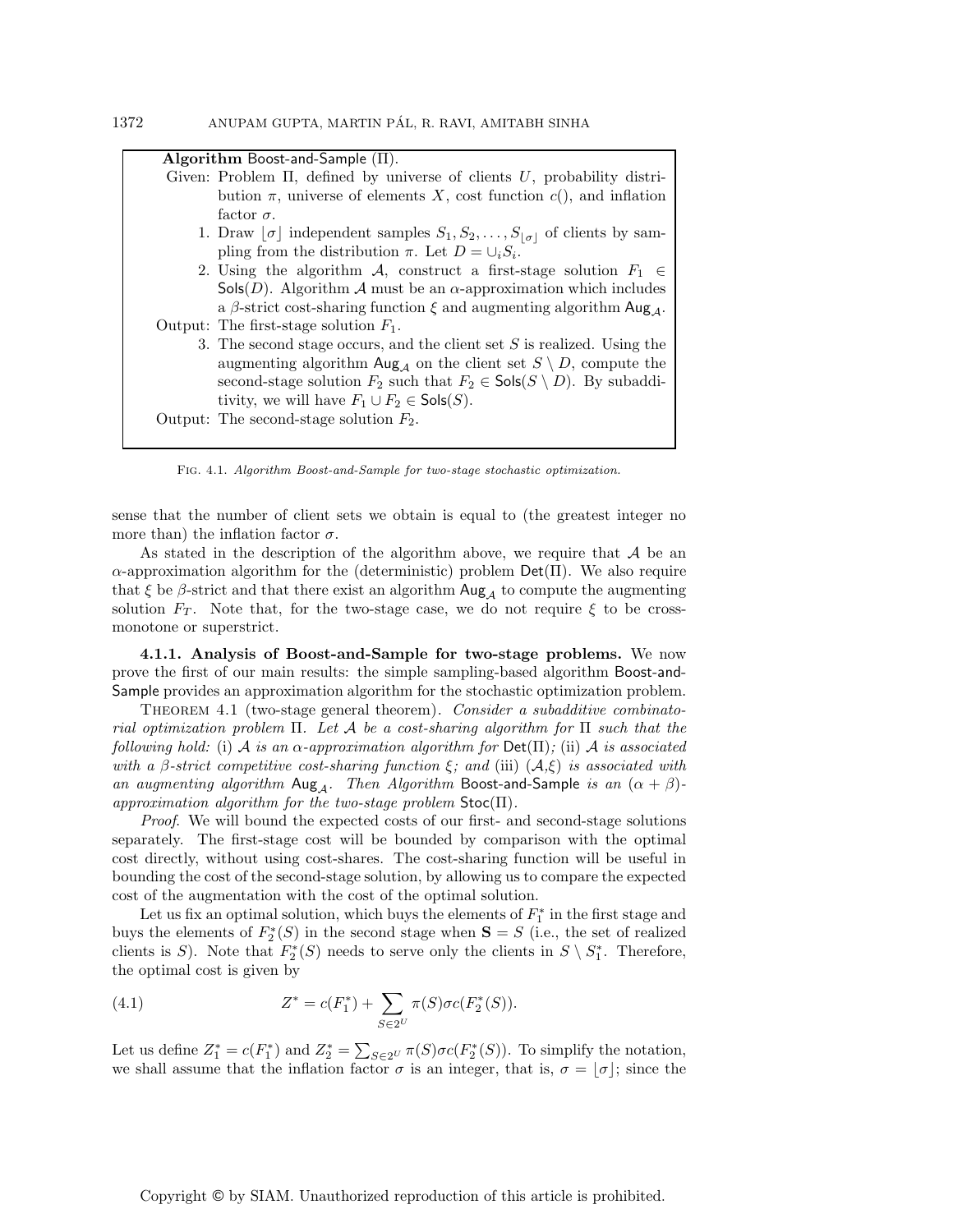algorithm takes the floor of  $\sigma$  at the very outset, this is without loss of generality.

*First stage.* Recall that we take  $\sigma$  samples  $D_1, D_2, \ldots, D_{\sigma}$  in the first stage and build a solution on  $D = \bigcup_{i=1}^{\sigma} D_i$ . We claim that there exists a set of elements  $\widetilde{F}_1 \in \mathsf{Sols}(D)$  with expected cost  $\mathbf{E}[c(\widetilde{F}_1)] \leq Z^*$ . Indeed, define  $\widetilde{F}_1 = F_1^* \cup F_2^*(D_1) \cup$  $F_2^*(D_2) \cup \cdots \cup F_2^*(D_{\sigma})$ . By the definition of the optimal solution,  $F_1^* \cup F_2^*(D_i)$  must be a solution to  $D_i$ , and hence the subadditivity of  $\Pi$  implies that  $F_1 \in \mathsf{Sols}(D)$ . In the following, we treat the samples  $D_i$  as random variables and compute the expectation over them:

$$
\mathbf{E}[c(\widetilde{F}_1)] \le c(F_1^*) + \mathbf{E}\left[\sum_{i=1}^{\sigma} c(F_2^*(D_i))\right]
$$
  
=  $c(F_1^*) + \sum_{i=1}^{\sigma} \mathbf{E}[c(F_2^*(D_i))]$   
=  $c(F_1^*) + \sigma \sum_{S \in 2^U} \pi(S)c(F_2^*(S)) = Z^*,$ 

where the penultimate equality follows from the fact that each of the  $D_i$ 's is chosen from the probability distribution  $\pi$ . Since A is an  $\alpha$ -approximation for Det( $\Pi$ ), and we know that the above solution  $\widetilde{F_1}$  had expected cost at most  $Z^*$ , our solution  $F_1$  (output by Boost-and-Sample in the first stage) satisfies  $\mathbf{E}[c(F_1)] \leq \alpha \mathbf{E}[c(\widetilde{F}_1)] \leq \alpha Z^*$ , thus bounding our expected first-stage cost by  $\alpha Z^*$ .

*Second stage.* Let S be the set of realized clients, and let  $F_2(S)$  be the result of algorithm Aug<sub>A</sub> on the client set  $S \setminus D$  such that  $F_1 \cup F_2(S) \in S$ ols(S). We need to bound our expected second-stage cost  $\sigma \mathbf{E}[c(F_2(S))]$ ; note the factor of  $\sigma$  due to second-stage inflation.

Recall the definition of  $\beta$ -strictness; our hypothesis that the algorithm  $\mathcal A$  is associated with a  $\beta$ -strict cost-sharing function  $\xi$  implies that

(4.2) 
$$
c(F_2(S)) \leq \beta \xi(X, D \cup S, S \setminus D).
$$

In the rest of the proof, we will bound from above the expected value of the cost-share on the right-hand side in the above expression.

To this end, consider the following alternative probabilistic process to generate the sets  $D_i$  and the set S. Draw  $\sigma+1$  independent samples  $\hat{D}_1, \hat{D}_2, \ldots, \hat{D}_{\sigma+1}$  from the distribution  $\pi$ . Now choose a random value K uniformly at random from  $\{1, 2, \ldots, \sigma+\}$ 1}, and let  $S = D_K$  and  $D = \bigcup_{i \neq K} D_i$ . This process is distributed identically to the original process, since we assume that our black box outputs an independent random sample from  $\pi$ . Let D be the union of all  $D_i$ 's, and let  $D_{-i}$  be the union  $\cup_{l\neq i}D_l$  of all the sets except  $\hat{D}_i$ . Since the cost sharing function  $\xi$  is competitive, we have

(4.3) 
$$
\sum_{i=1}^{\sigma+1} \xi(X, \hat{D}, \hat{D}_i \setminus \hat{D}_{-i}) \le \text{OPT}(\hat{D}).
$$

Moreover, since K is chosen uniformly at random from a set of size  $\sigma + 1$ , we get

(4.4) 
$$
\mathbf{E}[\xi(X,\hat{D},\hat{D}_K\setminus\hat{D}_{-K})] \leq \frac{1}{\sigma+1}\mathsf{OPT}(\hat{D}).
$$

Finally, since the alternate process is probabilistically identical to the one we used to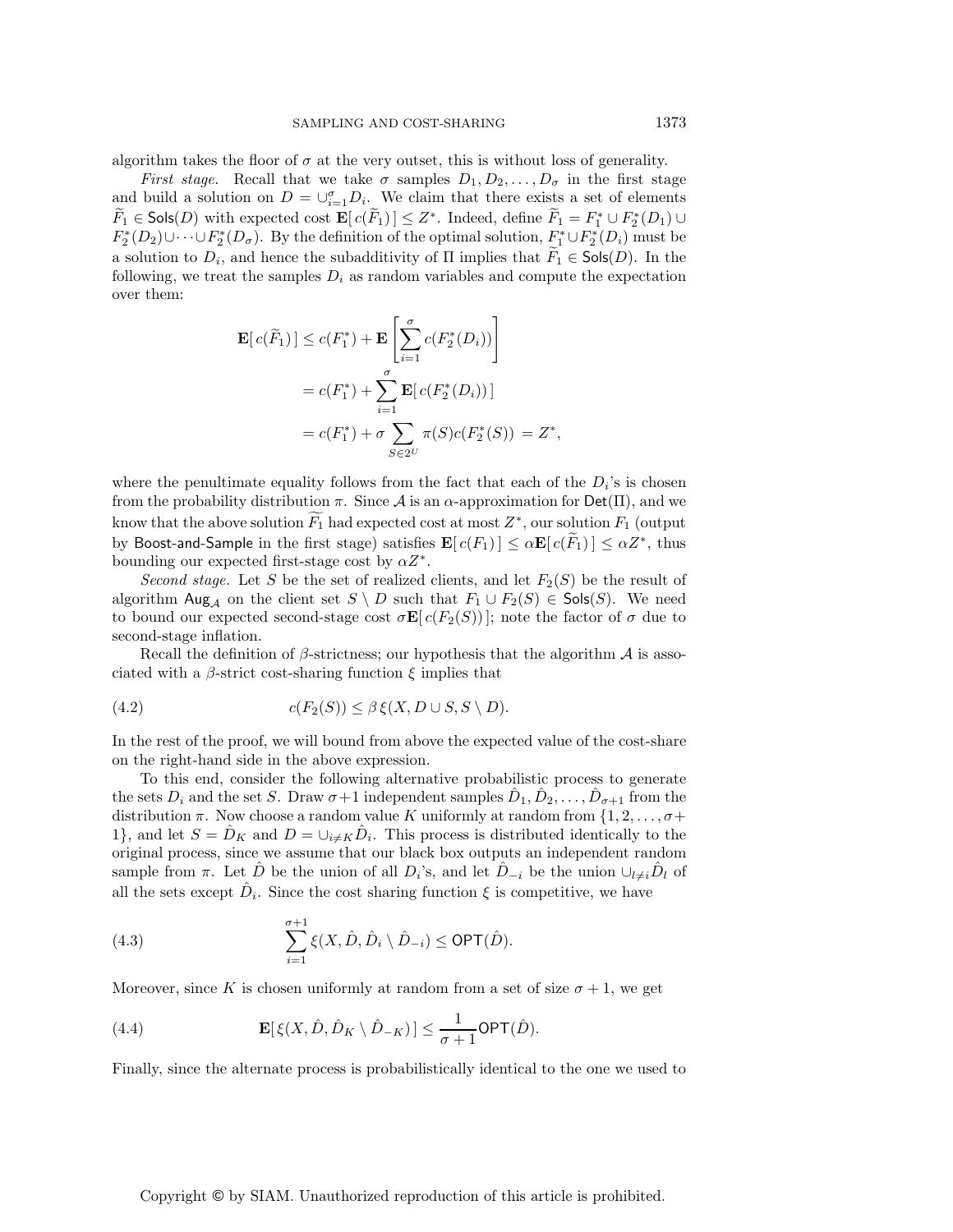pick  $D$  and  $S$ ,

(4.5)  
\n
$$
\mathbf{E}[\xi(X, D \cup S, S \setminus D)] = \mathbf{E}[\xi(X, \hat{D}, \hat{D}_K \setminus \hat{D}_{-K})]
$$
\n
$$
\leq \frac{1}{\sigma + 1} \mathbf{E}[\mathsf{OPT}(\hat{D})].
$$

To complete the argument, we now show that  $\mathbf{E}[\text{OPT}(\hat{D})] \leq \frac{\sigma+1}{\sigma}Z^*$ . To derive a feasible solution to  $\hat{D}$ , define  $\tilde{F}_2 = F_1^* \cup F_2^*(\hat{D}_1) \cup F_2^*(\hat{D}_2) \cup \cdots \cup F_2^*(\hat{D}_{\sigma+1})$ . Again, the fact that  $\tilde{F}_2 \in \mathsf{Sols}(\hat{D})$  follows from the subadditivity of  $\Pi$ . Thus we have

$$
\mathbf{E}[\text{OPT}(\hat{D})] \le c(F_1^*) + \sum_{i=1}^{\sigma+1} \mathbf{E}[c(F_2^*(\hat{D}_i))]
$$
  
\n
$$
\le Z_1^* + \frac{(\sigma+1)Z_2^*}{\sigma}
$$
  
\n
$$
\le \frac{\sigma+1}{\sigma} (Z_1^* + Z_2^*) = \frac{\sigma+1}{\sigma} Z^*.
$$

Finally, chaining together (4.2), (4.5), and (4.6), we get the following:  $\mathbf{E}[c(F_2)] \leq$  $\beta \mathbf{E}[\xi(X, D \cup S, S \setminus D)] \leq \frac{\beta}{\sigma} Z^*$ . Since each element is costlier in the second stage by a factor of  $\sigma$ , we infer that our expected second-stage cost is  $\mathbf{E}[\sigma c(F_2)] \leq \beta Z^*$ . Now putting together the first- and second-stage costs gives the bound claimed in the theorem. Л

It is natural to conjecture that tighter results may be obtained by choosing some number other than  $\lfloor \sigma \rfloor$  for the number of samples used in constructing the first-stage solution. We believe that while small and problem-specific improvements might be possible, sampling  $\lfloor \sigma \rfloor$  times is the best possible for Theorem 4.1. Sampling fewer than  $\sigma$  times does not improve the bound on the first-stage cost since the optimal solution might have a large first-stage component; it hurts the second-stage cost since the proportionate cost of the second stage is now much larger. Sampling greater than  $\sigma$  times clearly hurts the first-stage cost while offering no improvement in the secondstage cost guarantee (for example, when all scenarios require disjoint solutions).

We also point out that, in general, Theorem 4.1 cannot yield an approximation ratio of better than  $\min{\lbrace \alpha + \beta, 2\alpha \rbrace}$ , as the following example shows. Consider an instance of the stochastic Steiner tree problem on the following graph and probability distribution. The graph G consists of several subgraphs,  $H_1, H_2, \ldots, H_n$ , none of whom share a vertex, where  $n \gg 1$ . There is also a distinct root vertex r. The shortest path between any two subgraphs  $H_i$  and  $H_j$  goes through the root. Each scenario consists of a set of terminals all contained within a single subgraph  $H_i$ . Let  $\sigma = 1$ . The optimal solution, therefore, is to wait for the second stage to realize, and then use an existing Steiner tree approximation algorithm to construct a solution for the realized subgraph (scenario). Our algorithm will first sample, which yields a single  $H_i$ , and construct an approximate Steiner tree for this first-stage sampled scenario. Then, in the second stage, with high probability a distinct subgraph  $H_i$  will be the realized scenario. Our algorithm will then construct a second approximate Steiner tree for  $H_i$ . Thus, our algorithm approximately constructs two distinct Steiner trees, each with approximation ratio  $\alpha$ , resulting in an overall approximation ratio of  $2\alpha$ . If a cost-sharing algorithm had been used in the second stage, the overall approximation ratio would be  $\alpha + \beta$ . In general, there is no opportunity to save costs between the solutions of the two stages—as is seen in the proof of Theorem 4.1, the cost of each stage is bounded by the overall optimal cost, and there are very few inequalities that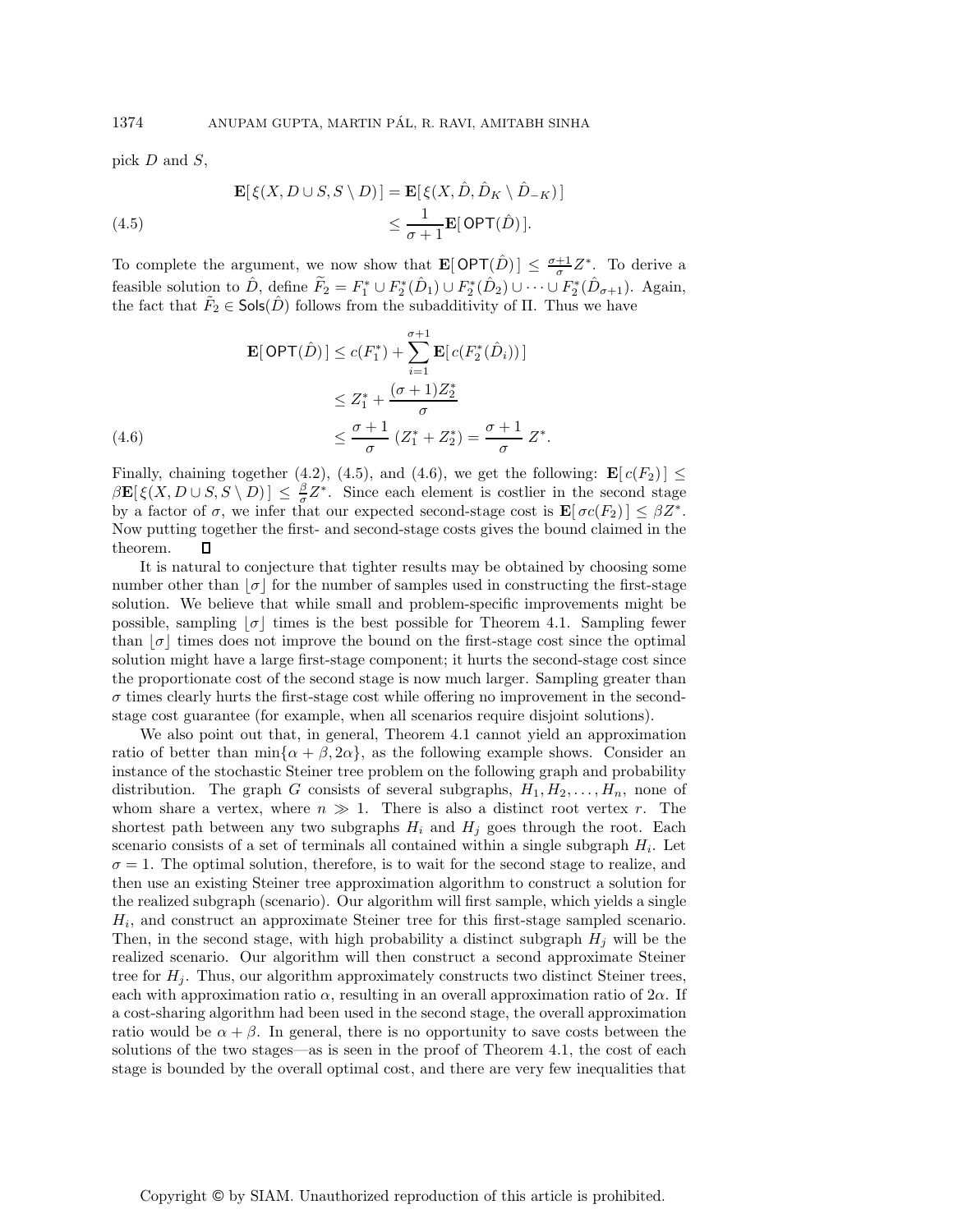offer any opportunity for additional savings. Similar examples can be constructed for all the stochastic models that we consider in the paper, so the approximation ratios proved in this paper do not offer much opportunity for improvement unless the underlying algorithm is significantly changed.

**4.1.2. The special case of independent decisions.** Within the context of two-stage stochastic optimization, we now consider a specific model for the second stage, which we call the *independent-decisions* model. In this model, each client  $j \in U$  has a probability  $\pi_j$  of requiring service *independent* of all other clients.

For this special case, we show that unistrict cost-sharing functions are sufficient to obtain algorithms for stochastic problems. Recall from Definition 3.7 that unistrictness is a weaker condition than the requirement of strictness that was used in Theorem 4.1. Unistrictness allows us to obtain approximation algorithms for a wider set of problems, while also obtaining stronger results than can be obtained via strictness for some problems. Given a problem  $\Pi$ , we use  $\text{Ind}(\Pi)$  to denote the stochastic extension of Π in this independent-decisions model.

Our algorithm for this special case is a minor modification from Figure 4.1. The sample D is generated by selecting each element  $j \in U$  with probability min{1,  $\sigma \pi_j$ }. We assume that we have a cost-sharing algorithm  $A$ , with an associated  $\beta$ -unistrict cost-sharing function  $\xi$  and augmenting algorithm Aug<sub>A</sub>.

We refer to this algorithm also as Boost-and-Sample, since we discuss it only in this section and the fundamental idea of sampling more often remains the crux of the algorithm. Note that the algorithm can be implemented in polynomial time regardless of the magnitude of  $\sigma$ . We prove an analogous version of Theorem 4.1 for the independent-decisions model. We note that the argument used to bound the cost of the second-stage solution bears some resemblance to the proof of the performance guarantee for the multicommodity rent-or-buy problem studied in [16]. While the problem studied in [16] is a single-stage problem, the analysis technique extends to our stochastic setting and allows for generalization in that if appropriate cost-sharing functions can be found for any other problem, then our result allows its stochastic version to be well-approximated.

Theorem 4.2 (two-stage independent decisions). *Consider a subadditive combinatorial optimization problem* Π*. Let* A *be a cost-sharing algorithm for* Π *such that the following hold:* (i) A *is an*  $\alpha$ -approximation algorithm for Det( $\Pi$ ); (ii) A *is associated with a* β*-unistrict competitive cost-sharing function* ξ*; and* (iii) (A*,*ξ) *is associated with an augmenting algorithm*  $\text{Aug}_A$ . Then Algorithm Boost-and-Sample is *an*  $(\alpha + \beta)$ *-approximation algorithm for the two-stage problem* Stoc( $\Pi$ )*.* 

*Proof*. While it is possible to prove this result by closely following the lines of the proof for Theorem 4.1, we give a slightly different proof here. First, some notation: let  $\pi(S) = \prod_{j \in S} \pi_j \prod_{j \notin S} (1 - \pi_j)$ . Let  $F_1^*$  be the first-stage component of the optimal solution, with  $S_1^*$  defined as before as the set of clients chosen for service in the first stage of the optimal solution. Let  $F_2^*(S)$  be the second-stage component if the set of realized clients is  $S$ , and let  $Z^*$  be defined as in (4.1).

*First stage.* Again, we claim that there is  $\hat{F}_1 \in \mathsf{Sols}(D)$  such that  $\mathbf{E}[c(\hat{F}_1)] \leq Z^*$ ; the proof in this case is by a slightly simpler "coupling" argument. As a thought experiment, let us throw elements of D into  $\sigma$  sets  $D_1, \ldots, D_{\sigma}$  independently and uniformly at random. Now, since D was picked by sampling each element  $j \in U$  at rate min $\{1,\sigma\pi_i\}$ , each  $D_i$  is distributed as though we sampled element  $j \in U$  with probability at most  $\pi_i$ . (The contents of different  $D_i$ 's are correlated negatively, but we will use only linearity of expectations.)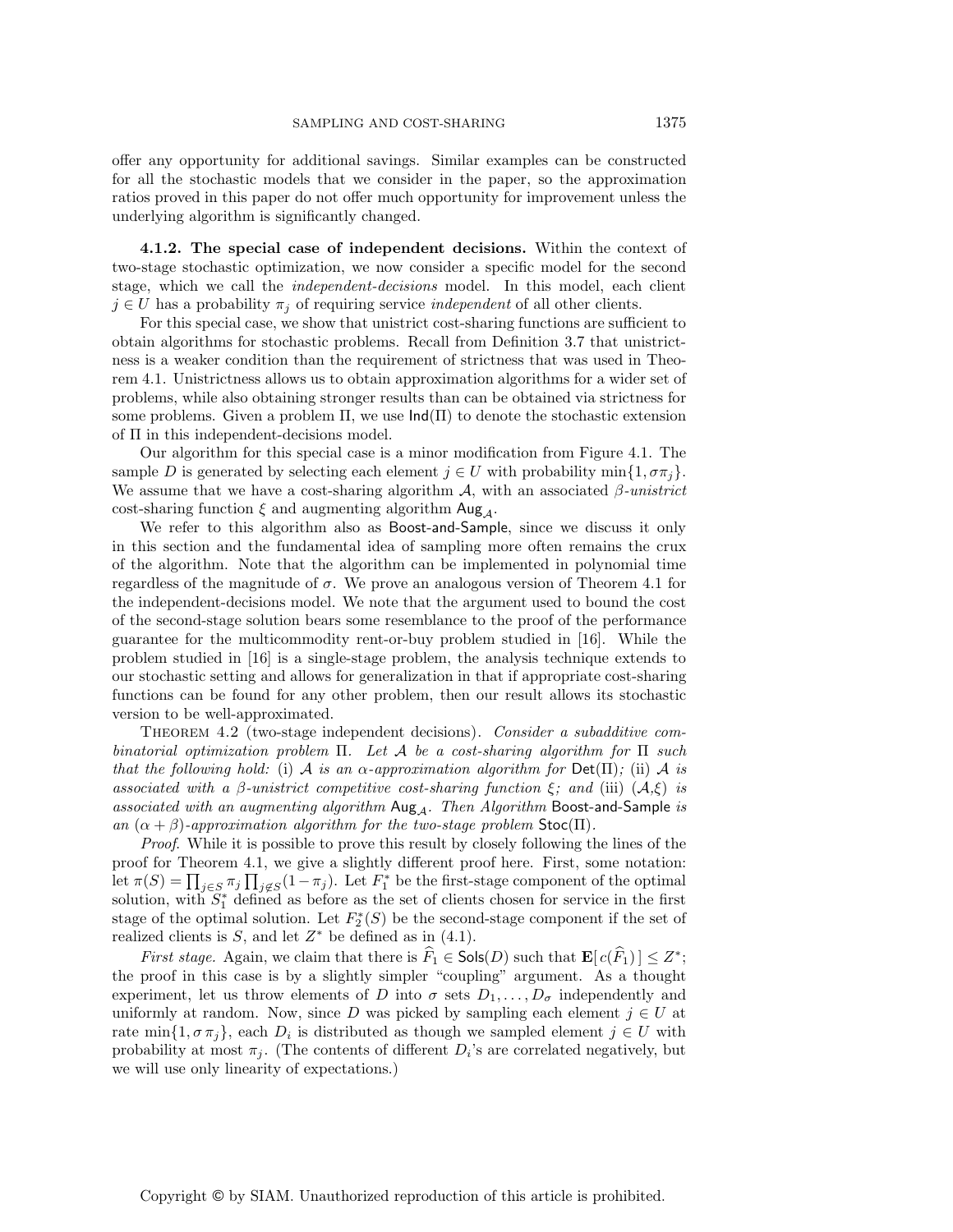Define  $\widehat{F}_2 = F_1^* \cup F_2^*(D_1) \cup F_2^*(D_2) \cup \cdots \cup F_2^*(D_{\sigma})$ . Again,  $\widehat{F}_2 \in \mathsf{Sols}(D)$  from subadditivity, and

$$
\mathbf{E}[c(\widehat{F}_2)] \le c(F_1^*) + \mathbf{E} \left[ \sum_{i=1}^{\sigma} c(F_2^*(D_i)) \right]
$$
  
=  $c(F_1^*) + \sum_{i=1}^{\sigma} \mathbf{E}[c(F_2^*(D_i))]$   
 $\le c(F_1^*) + \sigma \sum_{S} \pi(S) c(F_2^*(S)) = Z^*.$ 

Now an  $\alpha$ -approximation algorithm for  $Det(\Pi)$  gives us a solution  $F_1$  with  $\mathbf{E}[c(F_1)] \leq$  $\alpha c(F_2) \leq \alpha Z^*$ , bounding our first-stage costs.

*Second stage.* Let S be the set of realized clients, and let  $F_2(S) = \bigcup_{j \in S \setminus D} F_2(\{j\}),$ where  $F_2({j})$  is the result of our augmentation algorithm  $\mathsf{Aug}_\mathcal{A}$  on the individual client j. Note that for all  $j \in S \setminus D$  we have  $F_1 \cup F_2({j}) \in \mathsf{Sols}(D \cup {j})$ ; thus by subadditivity,  $F_1 \cup F_2(S) \in \mathsf{Sols}(S)$ . We need to bound our expected second-stage cost, which is  $\sigma \mathbf{E}[c(F_2(S))]$ , which we will bound by the expected *first-stage* cost.

Define  $\phi_j$  for an element j to be the random variable  $\phi_j = \xi(X, D, j)$  if  $j \in D$ , and 0 otherwise. Likewise, define  $\psi_j$  for  $j \in S \backslash D$  to be the cost  $c(F_2({j}))$  of augmenting a solution for D to include j as well; otherwise,  $\psi_j = 0$ . Let  $X_j = \sigma \psi_j - \beta \phi_j$ . Now let us condition on all the first-stage coin-tosses  $\mathcal T$  in  $U$  except for j's toss. That is, we condition on the random variables governing whether each of the clients in  $U \setminus \{j\}$ is selected in the first stage or not. Let  $D_{\mathcal{T}}$  be all the clients picked according to  $\mathcal{T}$ (which does not include j), and consider the expected value of  $X_j$  over the first-stage toss for  $j$  and the tosses of the realized set  $S$ :

(4.7) 
$$
\mathbf{E}[\sigma \psi_j | \mathcal{T}] = \sigma \times \pi_j \times c(F_2(\{j\})) \times (1 - \min\{1, \sigma \pi_j\}) \text{ and}
$$

(4.8) 
$$
\mathbf{E}[\beta \phi_j | \mathcal{T}] = \beta \times \min\{1, \sigma \pi_j\} \times \xi(X, D_{\mathcal{T}} \uplus \{j\}, j).
$$

By unistrictness of A, it follows that (4.8) is at least (4.7), and hence  $\mathbf{E}[X_i | \mathcal{T}] < 0$ . Since this holds for all  $\mathcal{T}$ , we have that  $\mathbf{E}[X_j] \leq 0$  unconditionally, and thus

(4.9) 
$$
\mathbf{E}[\psi_j] \leq \frac{\beta}{\sigma} \mathbf{E}[\phi_j].
$$

Using the fact that positive cost shares are only assigned to clients requiring service and that the cost-sharing function is competitive, we have

(4.10) 
$$
\sum_{j\in U} \mathbf{E}[\phi_j] = \sum_{j\in U} \mathbf{E}[\xi(X, D, j)] = \mathbf{E}\left[\sum_{j\in D} \xi(X, D, j)\right]
$$

(4.11) 
$$
\leq \mathbf{E}[\text{OPT}(D)] \leq Z^*.
$$

Furthermore,  $\mathbf{E}[c(F_2(S))] \leq \sum_j \mathbf{E}[\psi_j]$  by subadditivity; using this, (4.9), and (4.10), we get that the expected second-stage cost  $\sigma \mathbf{E}[c(F_2(S))] \leq \beta Z^*$ , thus proving the result. П

**4.2. Transfer theorem for multistage problems.** We now consider the case of multistage stochastic optimization problems. Recall the set-up and sequence of events from section 2.1 and Figure 2.1. Briefly, there are  $k$  stages labeled 1 through  $k$ ;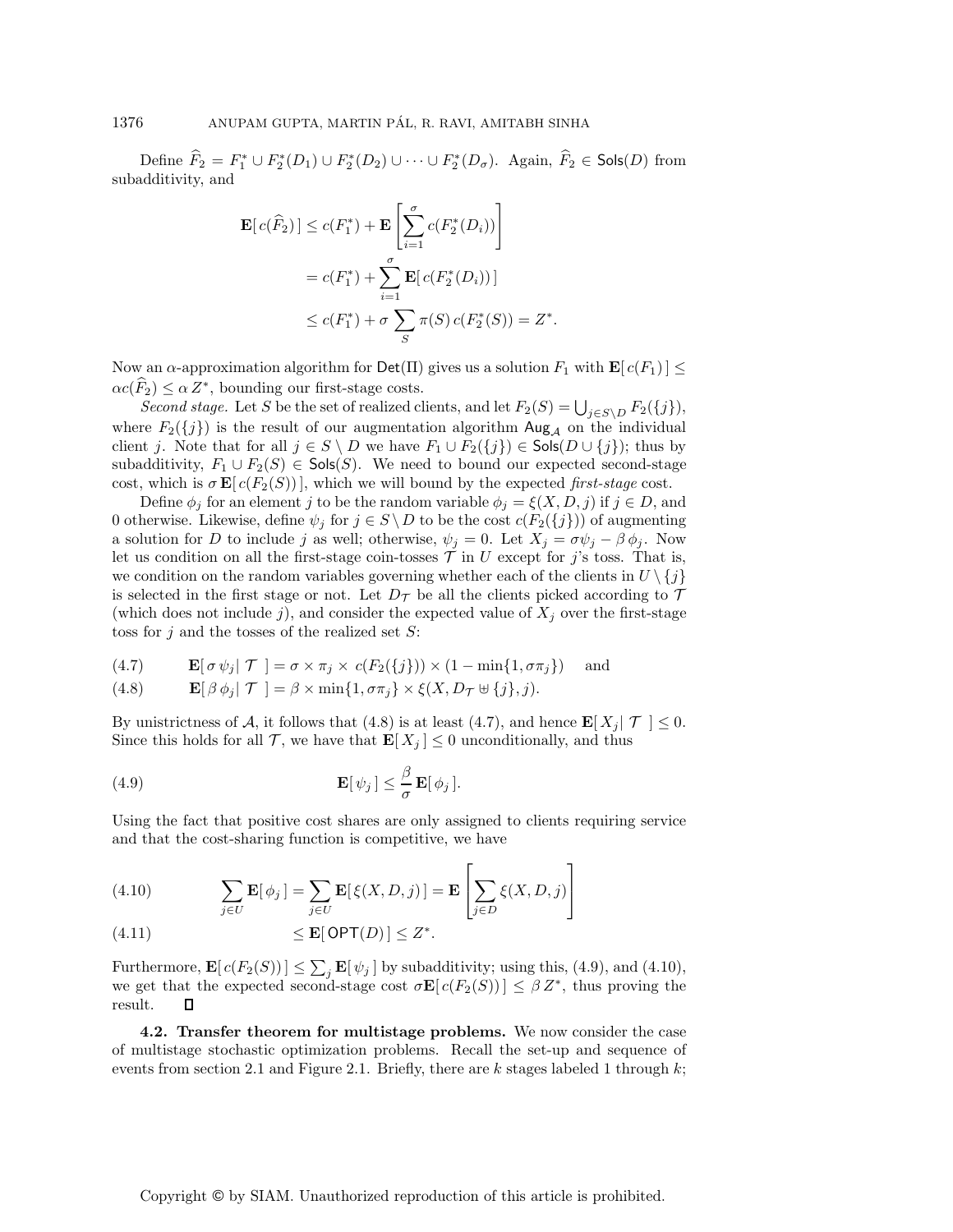- conditional distribution  $p(.|s)$ . Let  $s^1, s^2, \ldots, s^n$  be the sampled signals, where  $n = \lfloor \sigma_{i+1} \rfloor$ .
- 3. *(Recursive calls)* For each sample signal  $s^j$ , recursively call Recur-Sample  $(\Pi, i+1, s+s^j)$  to obtain a sample set of clients  $S^j$ .
- 4. Return the set  $S_i = \bigcup_{j=1}^n S^j$ .

Fig. 4.2. The recursive sampling procedure for multistage stochastic optimization.

the final client set is revealed only in stage  $k$ , while in each stage we get a signal  $s_i$  and elements are costlier by a factor  $\sigma_i$  compared to the previous stage. The conditional distribution  $\pi(.|s)$  can be sampled from at any point, where s is the vector of signals received so far.

Once again, we show how to extend an algorithm for the deterministic problem  $Det(\Pi)$  to handle the multistage stochastic version of  $\Pi$ . As before, we require an  $\alpha$ approximation algorithm A with respect to a cost-sharing function  $\xi$  for the problem Det(Π). We also require that  $\xi$  be  $\beta$ -superstrict and cross-monotone. We also need an augmenting algorithm Aug<sub>4</sub>; since  $\xi$  is superstrict, the augmenting algorithm Aug<sub>4</sub> is the original algorithm  $\mathcal{A}$ , where the costs of elements already purchased is set to zero. Note that the requirements of superstrictness and cross-monotonicity are stronger than the requirements for two-stage problems.

Let us first outline the key idea of the algorithm, which is a natural extension of the two-stage algorithm. In the two-stage algorithm outlined in Figure 4.1, the first stage involved simulating  $\sigma = \sigma_1$  independent runs of the second stage and building a solution that satisfied the union of these simulations. We use the same basic idea for the k-stage problem: in each stage i, we sample  $\sigma_i$  "copies" of the remaining  $(k-i)$ -stage stochastic process. Each copy provides us with a random set of clients to satisfy, and we build a solution that satisfies the union of all these clients. The "base case" of this recursive idea is the final stage, where we get a set  $S$  of clients and just build the required solution for S. The recursive sampling procedure is described in Figure 4.2.

Our algorithm, in each stage  $i$  (except the final,  $k$ th stage), uses the recursive sampling procedure described in Figure 4.2 to emulate  $\sigma_{i+1}$  copies of itself on the remaining  $k - i$  stages. Having obtained a collection of sampled sets of clients, it then augments the current partial solution to a feasible solution for these sampled sets. Finally, in the kth stage it performs the ultimate augmentation to obtain a feasible solution for the revealed sets of demands. The expected number of calls to the sampling black box in stage i is  $\prod_{j=i+1}^{k} \sigma_j$ .

The new algorithm is called Multi-Boost-and-Sample and is described in Figure 4.3. Formally, in the first stage, we call Algorithm Multi-Boost-and-Sample ( $Det(\Pi)$ , 1,  $(0, 0, 0)$ . This returns a set of elements  $F_1$ , which are purchased as the first-stage partial solution. In stage  $i$ , having already observed the signal-vector  $s$  so far and having purchased elements  $B_i$  to serve clients  $S_i$ , we call Algorithm Multi-Boost-and-Sample  $(\text{Det}(\Pi), i, s, B_i, S_i)$  and purchase the set of elements  $F_i$  returned by the algorithm. In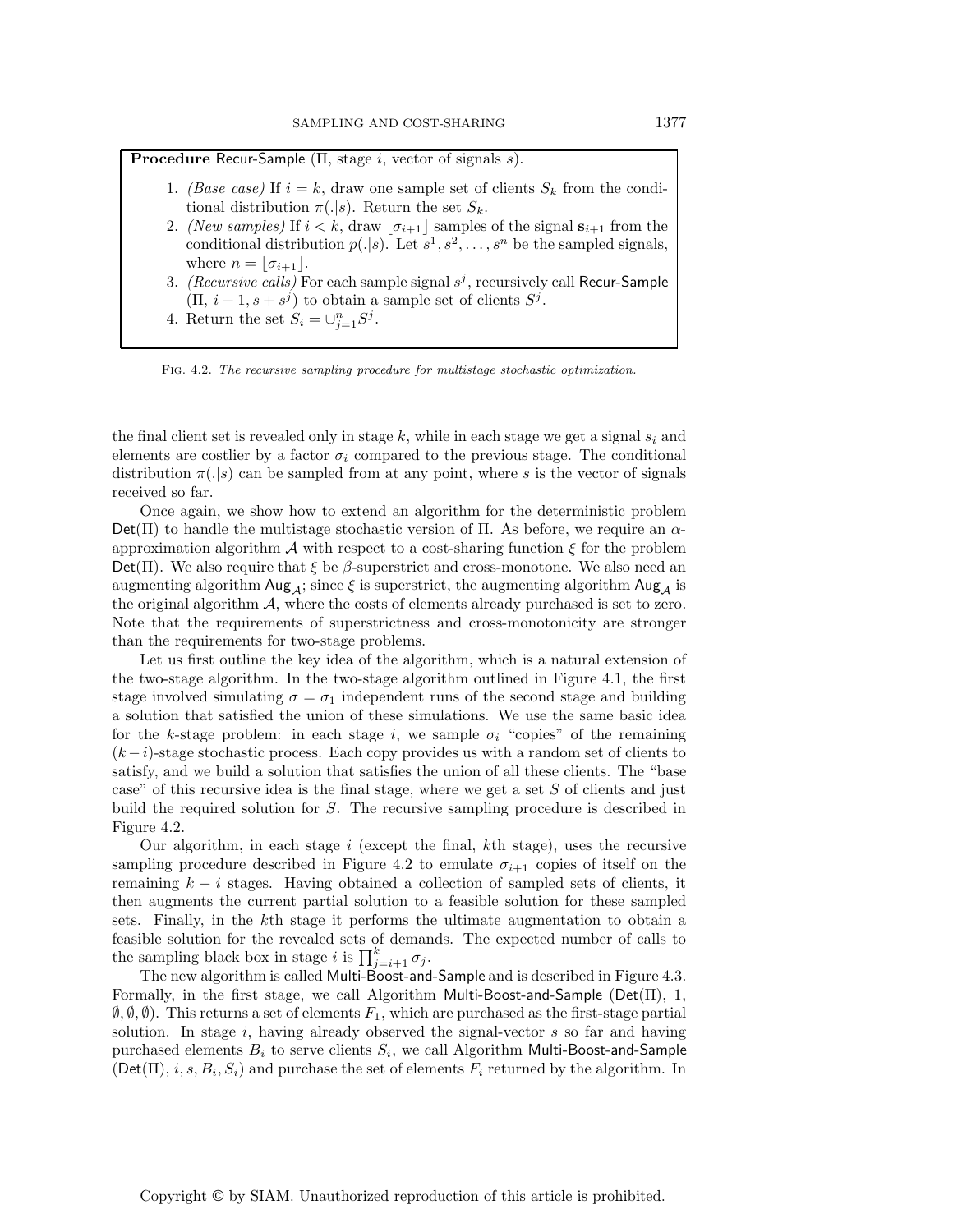the final stage  $k$ , the algorithm automatically purchases a set of elements  $F_k$  generated by the cost-sharing algorithm A to serve any new unserved elements  $S \setminus S_k$ .

| <b>Algorithm Multi-Boost-and-Sample</b> $(\Pi, i, s, B_i, S_i)$ .                                           |  |
|-------------------------------------------------------------------------------------------------------------|--|
| Given: Problem II, defined by universe of clients $U$ , probability distri-                                 |  |
| bution $\pi$ , universe of elements X, cost function $c($ ), and inflation                                  |  |
| vector $\sigma = (\sigma_1 = 1, \sigma_2, \ldots, \sigma_k).$                                               |  |
| Stage $i$ .                                                                                                 |  |
| Set of signals s received so far, which allows the construction of the                                      |  |
| conditional distribution $\pi(. s)$ .                                                                       |  |
| Set of elements $B_i$ purchased so far.                                                                     |  |
| Set of clients $S_i$ served so far.                                                                         |  |
| Input: If the current stage $i < k$ , observe the signal $s_i$ , and let $s = s + s_i$ .                    |  |
| If this is the final stage $i = k$ , observe the required set of clients S                                  |  |
| instead.                                                                                                    |  |
| 1. If $i < k$ , use Procedure Recur-Sample $(\Pi, i, s)$ to obtain a sample                                 |  |
| set of clients $D_i$ . Else if $i = k$ , let $D_k = S$ .                                                    |  |
| 2. Set the cost of elements $e \in B_i$ to zero. Using algorithm A, find a                                  |  |
| set of elements $F_i \subseteq X \setminus B_i$ to buy so that $F_i \in \mathsf{Sols}(D_i \setminus S_i)$ . |  |
| 3. Update $B_{i+1} = B_i \cup F_i$ and $S_{i+1} = S_i \cup D_i$ .                                           |  |
| Output: The <i>i</i> -stage solution $F_i$ and set of new clients served $D_i \setminus S_i$ .              |  |
|                                                                                                             |  |

Fig. 4.3. Algorithm Multi-Boost-and-Sample for multistage stochastic optimization.

As a side note, recall that in the two-stage model, we had distinct algorithms for the first and second stages ( $A$  and  $\text{Aug}_A$ , respectively). If, in the two-stage model, the augmenting algorithm  $\text{Aug}_A$  was identical to running A with the costs of the first-stage elements set to zero, then the resulting two-stage algorithm is identical to running Multi-Boost-and-Sample with  $k = 2$ .

**4.2.1. Analysis of Multi-Boost-and-Sample for multistage problems.** We will now show that Algorithm Multi-Boost-and-Sample can be used to translate an approximation algorithm  $\mathcal A$  for the deterministic version  $Det(\Pi)$  of a problem  $\Pi$ into its k-stage stochastic version  $\text{Stoc}_k(\Pi)$ . The quality of this translation depends on the approximation guarantee of  $A$  with respect to some superstrict cost-sharing function. The main result of this section is the following.

THEOREM 4.3 (k-stage general theorem). *Given a problem*  $\Pi$ , if A is an  $\alpha$ *approximation algorithm w.r.t. a* β*-superstrict competitive cross-monotone cost-sharing function*  $\xi$ , *then* Multi-Boost-and-Sample *is an*  $\alpha \cdot \sum_{i=0}^{k-1} \beta^i$ -approximation algorithm *for the k-stage stochastic problem*  $\text{Stoc}_k(\Pi)$ *.* 

Before we prove Theorem 4.3, we set the stage for the proof by providing a brief overview of the proof technique and proving a couple of lemmas which provide useful bounds. A naïve attempt to prove this result along the lines of Theorem 4.1 does not succeed, since we have to move back and forth between the cost-shares and the actual cost of the solutions  $F_i$ , which causes us to lose factors of  $\approx \alpha$  at each step. Instead, in our proof below, we bound all costs incurred in terms of the  $\xi$ 's: we first argue that the expected sum of cost-shares from the first stage is no more than the optimum total expected cost  $Z^*$ . We then bound the expected sum of cost-shares in each consecutive stage in terms of the expected cost-shares from the previous stage (with a loss of a factor of  $\beta$  at each stage). Finally, we bound the actual cost of the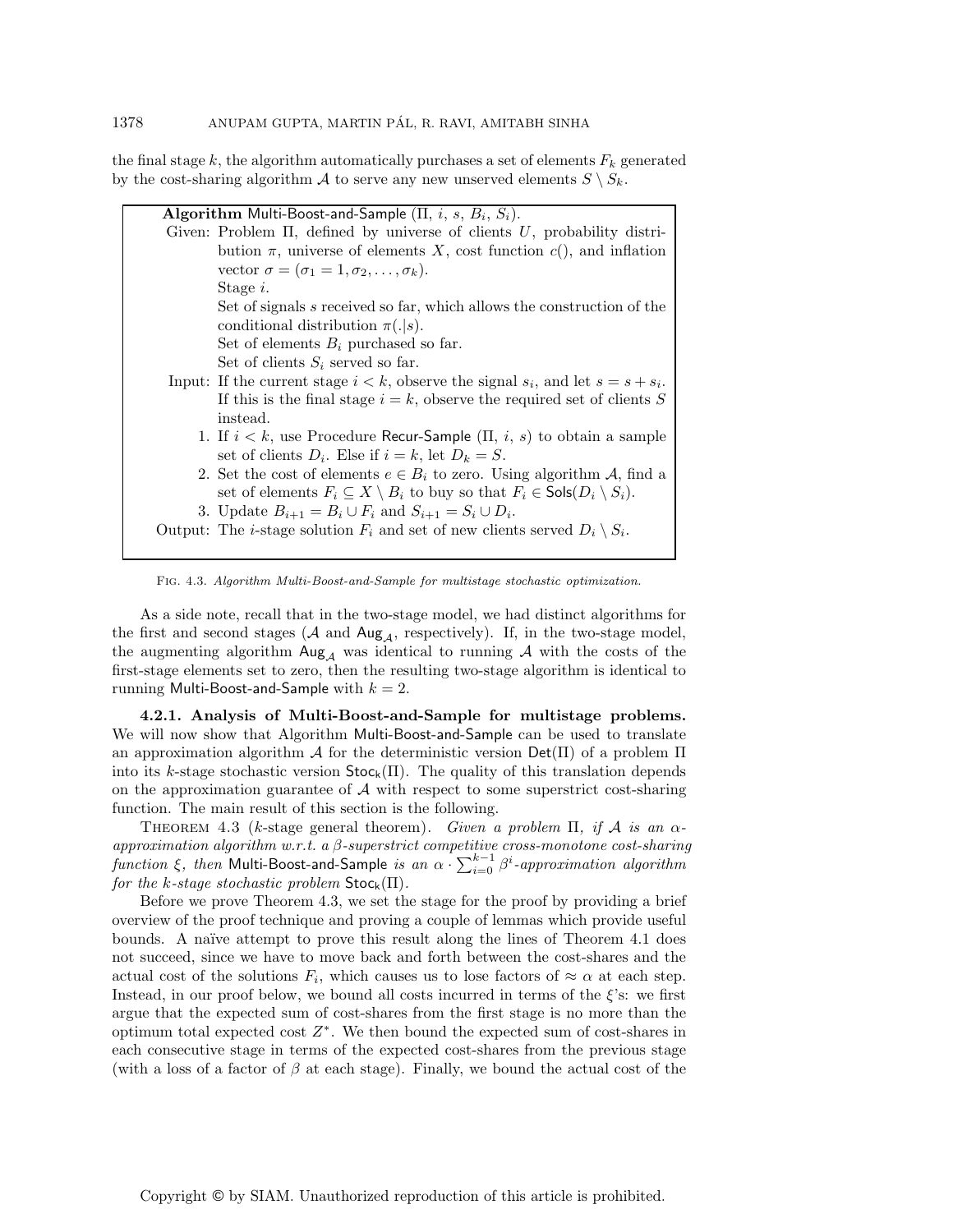partial solution constructed at stage  $i$  by  $\alpha$  times the expected cost-shares for that stage, which gives us the geometric sum claimed in the theorem.

Thus, in the  $k$ -stage stochastic problem, we are placing a stronger requirement on the algorithm  $\mathcal A$  by requiring it to be an  $\alpha$ -approximation with respect to the costsharing function  $\xi$ ; the two-stage algorithm required A to be an  $\alpha$ -approximation, but not necessarily w.r.t.  $\xi$ . Indeed, the stronger requirement here leads to a weaker bound: running Multi-Boost-and-Sample with  $k = 2$  yields an  $\alpha(1+\beta)$ -approximation, which is (weakly) worse than the  $(\alpha + \beta)$ -approximation obtained for the two-stage problem (Theorem 4.1).

Let  $F^*$  be an optimal solution to the given instance of  $\text{Stoc}_k(\Pi)$ . We denote by  $F_i^*$  the partial solution built in stage i; recall that  $F_i^* = F_i^*(s_1, s_2, \ldots, s_i)$  is a function of the set of all possible  $i$ -tuples of signals that could be observed before stage  $i$ . The expected cost of this solution can be expressed as

$$
(4.12)
$$
  

$$
Z^* = \sigma_1 \mathbf{E} [c(F_1^*(s_1))] + \sigma_1 \sigma_2 \mathbf{E} [c(F_2^*(s_1, s_2))] + \cdots + \sigma_1 \cdots \sigma_n \mathbf{E} [c(F_k^*(s_1, s_2, \ldots, s_k))].
$$

For the proof of this theorem, we will assume that all the inflation factors  $\sigma_i$  are positive integers.

The first ingredient of the proof is to show that the cost-shares from stage 1 are not too large; this is similar to the beginning of the proof of Theorem 4.1, except that we are interested in a bound on the cost-shares and not the actual cost of the solution.

LEMMA 4.4. *The expected cost-share*  $\mathbf{E}[\xi(X, D_1, D_1)]$  *is at most the total optimum* cost  $Z^*$ .

*Proof.* Consider  $D_1$ , the sample set of clients returned by Recur-Sample  $(\Pi, 1, s_1)$ . We claim there is a solution  $\widehat{F}(D_1)$  such that  $\mathbf{E}[c(\widehat{F}(D_1))] \leq Z^*$  (the expectation is over all sample paths in the execution of the procedure Recur-Sample). To construct the solution  $\widehat{F}(D_1)$ , we consider the tree of recursive calls of the procedure Recur-Sample. For each recursive call Recur-Sample  $(\Pi, i, s)$ , we add the set of elements  $F_i^*(s)$ to  $\widehat{F}(D_1)$ . Using subadditivity, we establish that (1)  $\widehat{F}(D_1)$  is a feasible solution for the set  $D_1$  and (2) the expected cost  $\mathbf{E}[c(\widehat{F}(D_1))] \leq \mathbf{E}[\sum_{i=1}^k (\prod_{j \leq i} \sigma_j) c(F_i^*)] = Z^*$ . Since the expected cost of a feasible solution for  $D_1$  is bounded above by  $Z^*$ , the competitiveness of  $\xi$  implies that this bound must hold for the sum of cost-shares as well.  $\Box$ 

We now show that the total cost-shares from the  $(i + 1)$ th stage can be related to the cost shares from the ith stage.

LEMMA 4.5. Let  $\widehat{F} = F_1 \cup \cdots \cup F_{i-1}$  be the solution constructed in a particular *execution of the first*  $i - 1$  *stages, and let*  $s_i$  *be the signal observed in stage i. Let*  $D_i$  and  $D_{i+1}$  be the random variables denoting the samples returned by the procedure Recur-Sample *in Stages i* and  $i + 1$ , and let  $F_i$  be the (random) solution constructed *by* A *for the set of clients*  $D_i \setminus S_i$ *, where*  $S_i$  *is the set of clients served in stages prior*  $to$  *i* (therefore,  $S_{i+1} = S_i \cup D_i$ ). Then,

$$
(4.13)
$$

$$
\mathbf{E}[\xi(X/(\widehat{F}\cup F_i), D_{i+1}\setminus S_{i+1}, D_{i+1}\setminus S_{i+1})] \leq \frac{\beta}{\sigma_{i+1}} \cdot \mathbf{E}[\xi(X/\widehat{F}, D_i\setminus S_i, D_i\setminus S_i)].
$$

*Proof.* Recall that the sampling procedure Recur-Sample  $(\Pi, i, s)$  gets  $\ell = [\sigma_{i+1}]$ independent samples  $s^1, s^2, \ldots, s^\ell$  of the signal  $s_{i+1}$  from the distribution  $\pi$  conditioned on  $s = s_1, \ldots, s_i$ , and then for each sampled signal calls itself recursively to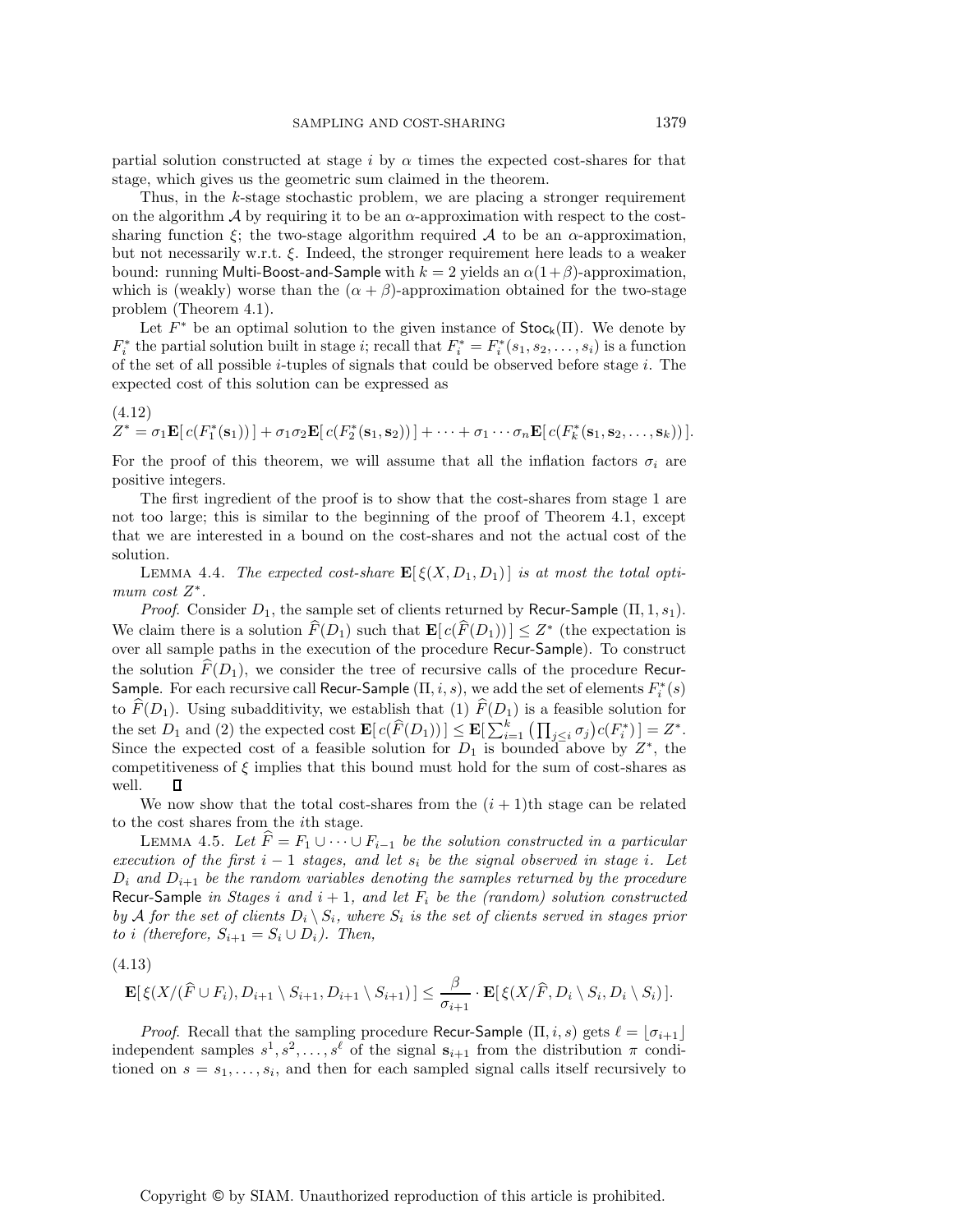obtain the  $\ell$  sets  $S^1, \ldots, S^{\ell}$ . Note that the set  $D_i = \bigcup_{j=1}^{\ell} S^j$  is simply the union of these  $\ell$  sets. On the other hand, the set  $D_{i+1}$  is obtained by observing the signal  $s_{i+1}$  (which is assumed to come from the same distribution  $\pi(.|s)$ ) and then calling Recur-Sample with the observed value of  $s_{i+1}$ .

We now consider an alternate, probabilistically equivalent, view of this process, very similar to the proof of Theorem 4.1. We first take  $\ell + 1$  samples  $s^1, \ldots, s^{\ell+1}$  of the signal  $s_{i+1}$  from the distribution  $\pi(.|s)$ . Call the procedure Recur-Sample ( $\Pi$ ,  $i+1$ ,  $s + s^j$  for each  $s^j$  to obtain sets  $S^1, \ldots, S^{\ell+1}$ . Pick an index j uniformly at random from the set of integers  $1,\ldots,\ell+1$ . Let  $D_{i+1} = S^j$ , and let  $D_i$  be the union of the remaining  $\ell$  sets. This process of randomly constructing a pair of sets  $(D_i, D_{i+1})$  is clearly equivalent to the original process. Note that  $D_i \cup D_{i+1} = \bigcup_{l=1}^{\ell+1} S^l$ .

To simplify notation, let us denote the set of elements  $X/\widehat{F}$  by  $\widehat{X}$ . By the definition of  $\beta$ -superstrictness and the fact that  $F_i$  is the solution constructed for the set  $D_i \setminus S_i$ , we first get

$$
(4.14) \ \ \xi(\widehat{X}/F_i, D_{i+1} \setminus S_{i+1}, D_{i+1} \setminus S_{i+1}) \leq \beta \cdot \xi(\widehat{X}, (D_i \cup D_{i+1}) \setminus S_i, D_{i+1} \setminus S_{i+1}).
$$

By definition, we have  $\xi(\widehat{X}, (D_i \cup D_{i+1}) \setminus S_i, (D_i \cup D_{i+1}) \setminus S_i)) = \xi(\widehat{X}, (D_i \cup D_{i+1}) \setminus S_i)$  $(S_i, D_i \setminus S_i)) + \xi(\widehat{X}, (D_i \cup D_{i+1}) \setminus S_i, D_{i+1} \setminus S_{i+1});$  this equation also holds in expectation. Now we use the facts that the actual set of clients  $D_{i+1}$  has the same distribution as the set  $S^j$  which is sampled uniformly from  $\ell + 1$  choices in the equivalent process above, and that  $D_i$  is the union of the remaining  $\ell$  sets. This gives us that

$$
\mathbf{E}[\xi(\widehat{X},(D_i \cup D_{i+1}) \setminus S_i,D_{i+1} \setminus S_{i+1})]
$$

(4.15)

$$
\leq \mathbf{E}\bigg[\frac{1}{\ell+1}\times \xi(\widehat{X},(D_i\cup D_{i+1})\setminus S_i,(D_i\cup D_{i+1})\setminus S_i)\bigg].
$$

The two inequalities above yield the following:

(4.16)

$$
\mathbf{E}[\xi(\widehat{X},(D_i\cup D_{i+1})\setminus S_i,D_{i+1}\setminus S_{i+1})] \leq \mathbf{E}\bigg[\frac{1}{\ell}\times\xi(\widehat{X},(D_i\cup D_{i+1})\setminus S_i,D_i\setminus S_i)\bigg].
$$

Finally, we use cross-monotonicity of the cost-shares  $\xi$ , which says that the cost-share of clients in  $D_i \setminus S_i$  does not increase when the elements of  $D_{i+1} \setminus S_i$  join the fray. This implies that

$$
(4.17) \qquad \mathbf{E}[\xi(\widehat{X},(D_i\cup D_{i+1})\setminus S_i,D_i\setminus S_i)] \leq \mathbf{E}[\xi(\widehat{X},D_i\setminus S_i,D_i\setminus S_i)].
$$

Chaining the above inequalities  $(4.14)$ ,  $(4.16)$ , and  $(4.17)$  proves the lemma.  $\Box$ 

Having proved the main supporting lemmas (that the cost-shares of the first stage are at most Z∗, and that the total cost-shares of each subsequent stage can be related to those from the previous stage), we now turn to bounding the approximation ratio for Multi-Boost-and-Sample.

*Proof of Theorem* 4.3. Recall that the expected cost of the solution given by Algorithm Multi-Boost-and-Sample  $(\Pi)$  is

(4.18) 
$$
\mathbf{E}[Z] = \mathbf{E}\left[\sum_{i=1}^{k} \left(\prod_{j=1}^{i} \sigma_j\right) c(F_i)\right].
$$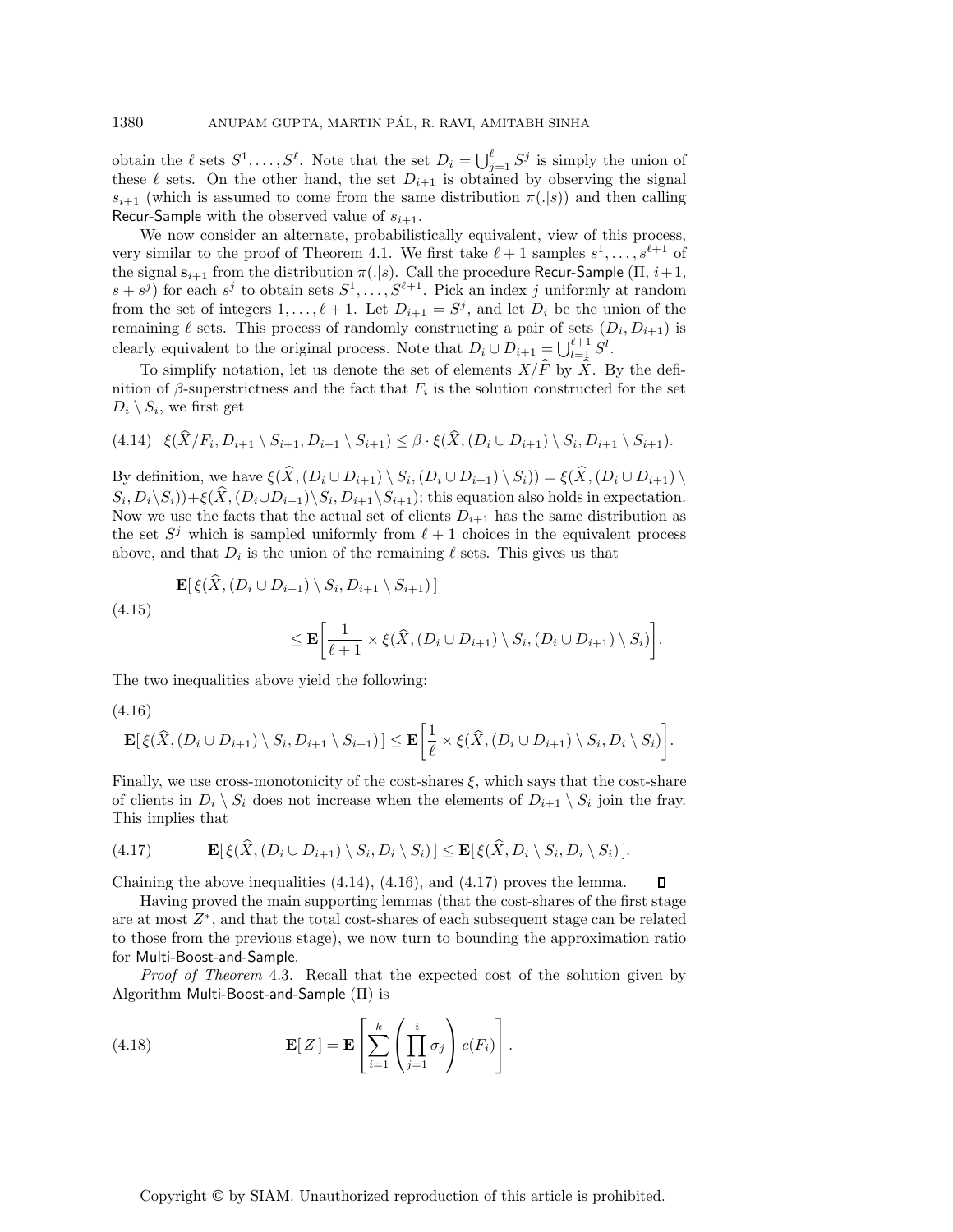In the above expression, recall that the *i*th-stage solution  $F_i = \mathcal{A}(X/B_i, D_i \setminus S_i)$ , where  $B_i = \bigcup_{j \leq i} F_j$  is the set of elements already purchased,  $D_i$  is the sampled set of demands, and  $S_i$  is the set of clients already served. Since A is an  $\alpha$ -approximation algorithm w.r.t. the  $\beta$ -superstrict cost-sharing function  $\xi$ , we get that

(4.19) 
$$
c(F_i) \leq \alpha \xi(X/B_i, D_i \setminus S_i, D_i \setminus S_i).
$$

Now using Lemma 4.5 inductively on  $\xi(X/B_i, D_i \setminus S_i, D_i \setminus S_i)$ , we find that

(4.20) 
$$
\mathbf{E}[\xi(X/B_i, D_i \setminus S_i, D_i \setminus S_i)] \leq \mathbf{E} \Bigg[ \frac{\beta^{i-1}}{\prod_{j=1}^i \sigma_j} \xi(X, D_1, D_1) \Bigg].
$$

Using this inequality with (4.18) and (4.19) yields

(4.21) 
$$
\mathbf{E}[Z] \leq \alpha \mathbf{E} \left[ \sum_{i=1}^{k} \beta^{i-1} \xi(X, D_1, D_1) \right].
$$

Lemma 4.4 bounds  $\mathbf{E}[\xi(X, D_1, D_1)]$  from above by  $Z^*$ . Using this bound in inequality (4.21) above completes the proof of Theorem 4.3. П

**4.3. Correlated inflation factors.** In the model and the results proved above, we have assumed that the inflation factors are fixed constants specified in advance to the algorithm. This is a fairly restrictive assumption in general, since the inflation parameters are very likely to be correlated with the set of clients that materializes in the second stage. Indeed, one may imagine that a large set of clients may be related to a booming economy and thus to higher costs, etc. In this section, we show that the Boost-and-Sample algorithm for the two-stage problem can easily be extended to situations where the inflation factor is correlated to the client set.

**4.3.1. The model with correlated costs.** To model correlated costs, we assume that our probability distribution  $\pi : \mathbb{R}_{\geq 1} \times 2^V \to [0, 1]$  is not merely over client sets but over tuples *(inflation, client set)*; here  $\pi(\sigma, S)$  is the probability that the client set S arrives with an inflation factor of  $\sigma$ . Again, we assume that we are given the distribution  $\pi$  as a black box from which we can draw independent samples. Moreover, we need one more assumption: we need an upper bound  $M$  on the value of the random variable  $\sigma$ . This need not be a *tight* upper bound: choosing a pessimistically high value of M will only increase the running time of the algorithm but will not affect the approximation ratio.

A na¨ıve attempt to extend Algorithm Boost-and-Sample in the two-stage case would be to obtain  $\mathbf{E}[\sigma]$  samples to compute the first-stage solution. Unfortunately, this is clearly a poor algorithm, as the following easy example shows. Consider the case where with probability 1/2, inflation factor  $\sigma = M \gg 1$ , and  $S = \emptyset$ , and there are several other nonempty client sets S, each with  $\sigma \approx 1$  and whose probabilities of realization sum to 1/2. The expected value of  $\sigma$  is approximately  $M/2$ , and hence Algorithm Boost-and-Sample will almost surely obtain a large number of nonempty samples and construct an expensive first-stage solution, whereas the optimal solution is to defer purchasing elements to the second stage.

**4.3.2. The algorithm for correlated costs.** The algorithm Boost-and-Sample-Correlated with correlated inflation factors is presented in Figure 4.4. Loosely, the algorithm takes a suitably large number of samples of (inflation factor, client set)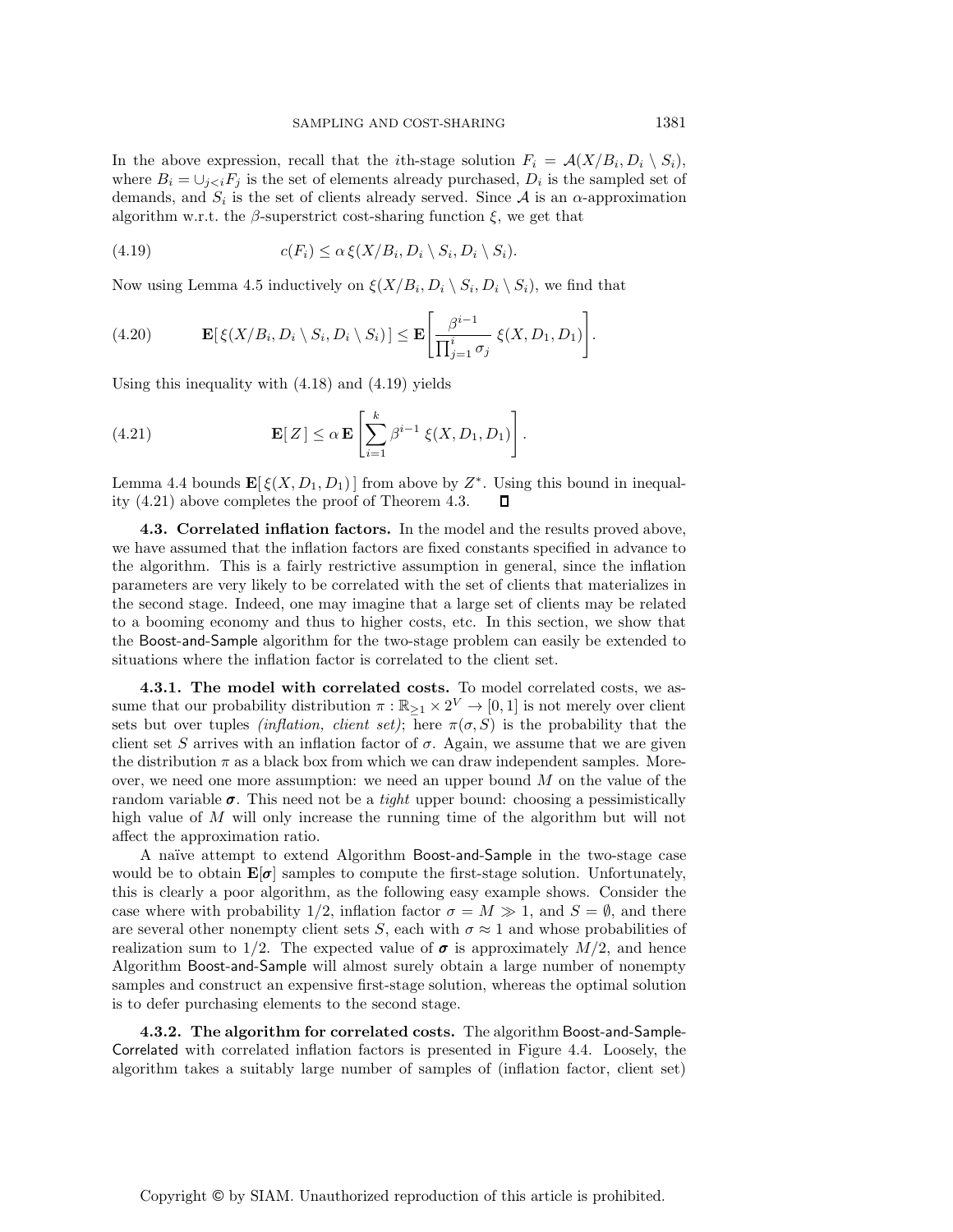

Fig. 4.4. Algorithm Boost-and-Sample-Correlated for two-stage stochastic optimization with random inflation factors.

tuples, but rejects samples having smaller inflation factors with a larger probability. To get some intuition for the new step of rejection sampling, observe that if we sample a pair  $(\sigma_i, S_i)$  where the sampled inflation factor  $\sigma_i$  is large, the cost of waiting to serve the set  $S_i$  in the second stage is higher, and we ought to handle the associated  $S_i$  in the first stage—and indeed, the sample is more likely to be accepted. On the other hand, if the inflation factor  $\sigma_i$  is low, there is smaller penalty for waiting until the second stage, and thus we reject the sample with a larger probability.

Note that Algorithm Boost-and-Sample-Correlated is identical to Algorithm Boostand-Sample if the inflation factor is deterministic (i.e., if the random variable  $\sigma$  takes on value  $\sigma$  with probability 1). Observe also that the expected number of times a scenario  $(\sigma, S)$  is sampled is  $\sigma \pi'_{\sigma, S}$ , which is the factor that multiplies the second-stage cost incurred if this scenario occurs. This mirrors Algorithm Boost-and-Sample, and therefore a similar analysis allows us to bound the cost of the solution.

In order to obtain an approximation algorithm for the two-stage stochastic version of our routine, the requirements are the same as in Algorithm Boost-and-Sample: an α-approximation algorithm with a β-strict cost-sharing function and an augmenting algorithm  $\text{Aug}_\mathcal{A}$ . The following theorem shows that the rejection probabilities chosen for the algorithm are the correct quantitative choices, and establishes the main result with correlated inflation factors.

Theorem 4.6 (two-stage general theorem with correlated costs). *Consider a subadditive combinatorial optimization problem* Π*. Let* A *be a cost-sharing algorithm for*  $\Pi$  *such that the following hold:* (i) A *is an*  $\alpha$ -*approximation algorithm for*  $Det(\Pi)$ ; (ii) A *is associated with a*  $\beta$ -strict competitive cost-sharing function  $\xi$ ; and (iii)  $(\mathcal{A},$ ξ) *is associated with an augmenting algorithm* Aug<sub>A</sub>. Then Algorithm Boost-and-Sample-Correlated *is an*  $(\alpha + \beta)$ -*approximation algorithm for the two-stage problem*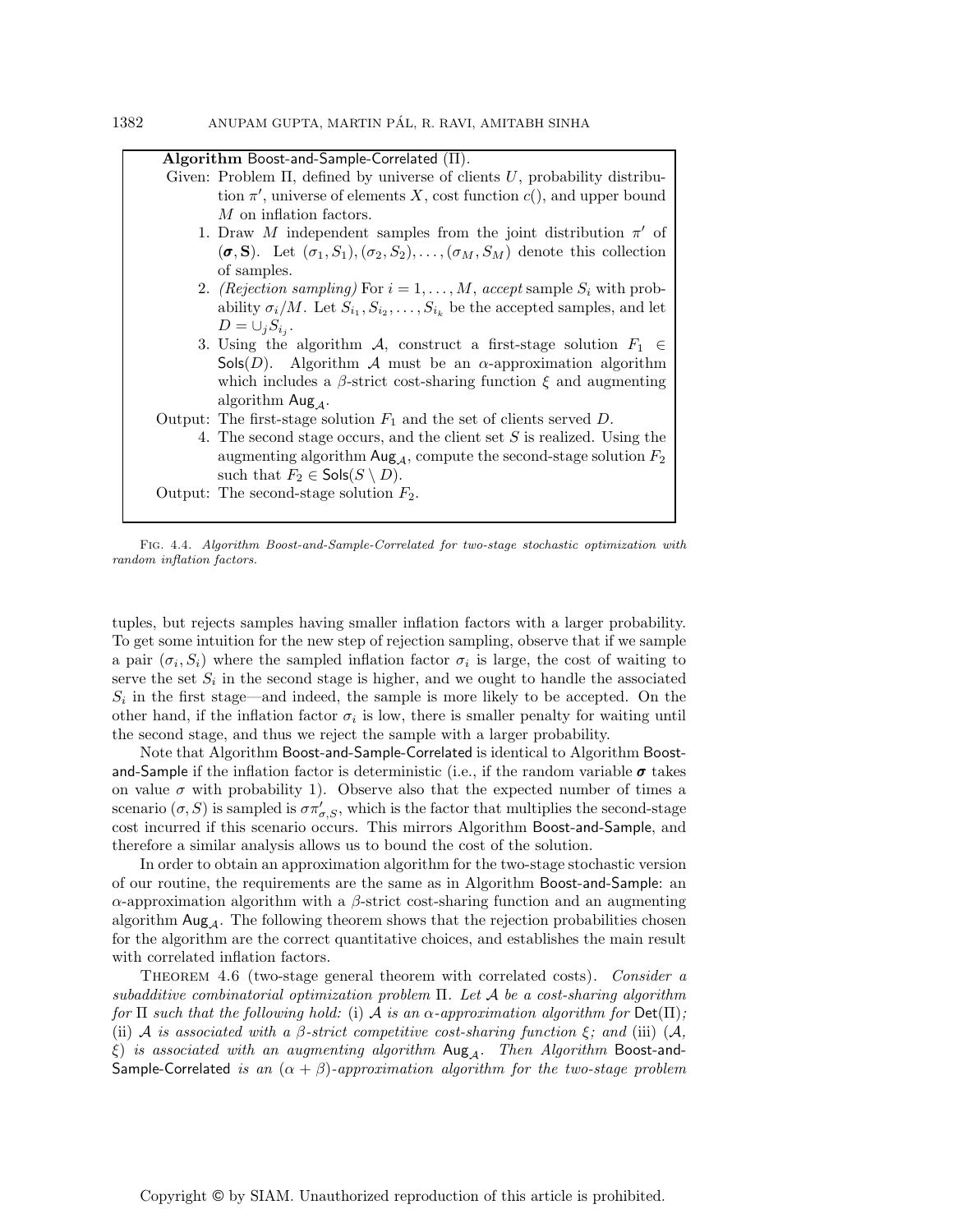Stoc(Π)*.*

*Proof*. Let us transform the "random inflation" stochastic problem instance  $(X, \pi')$  to one with a fixed inflation factor as follows: the distribution  $\hat{\pi}(\sigma, S)$  $\pi'(\sigma, S) \times (\sigma/M)$ ; note that this ensures that  $\sum_{\sigma, S} \hat{\pi}(\sigma, S) \leq 1$ , and hence we can increase the probability  $\hat{\pi}(1, \emptyset)$  so that the sum becomes exactly 1 and  $\hat{\pi}$  is a welldefined probability distribution. The inflation factor for this new instance is set to M, and hence the  $\sigma$  output by  $\hat{\pi}$  is only for expositional ease.

Now the objective function for this new problem is to minimize the expected cost under this new distribution, which is  $c(F_1) + \sum_{\sigma,S} \hat{\pi}(\sigma,S)Mc(F_{\sigma,S}) = c(F_1, D) +$  $\sum_{\sigma, S} \pi'(\sigma, S)(\sigma/M)Mc(F_{\sigma, S})$ , which is the same as the original objective function. Hence the two problems are identical, and running Boost-and-Sample on the new distribution  $\hat{\pi}$  with inflation parameter M would give us an  $(\alpha + \beta)$ -approximation using Theorem 4.1.

Finally, note that one can implement the distribution  $\hat{\pi}$ , given sampling access to the distribution  $\pi'$ , by just rejecting any sample  $(\sigma, S)$  with probability  $\sigma/M$ . This is precisely what is done in the rejection sampling stage of Algorithm Boost-and-Sample-Correlated and is the link between this algorithm and Algorithm Boost-and-Sample. This completes the proof of the theorem.  $\Box$ 

While allowing the inflation factor  $\sigma$  to be a random variable generalizes our model somewhat, we still require that the *relative* costs of elements remain the same in every scenario. A more general model would be one where the costs of individual elements change arbitrarily in different scenarios, and costs of elements in different scenarios are not necessarily proportional. Naturally, this creates some additional complications, in some cases making the problem much harder; e.g., one can show that the Steiner tree problem with nonproportional inflation parameters is at least as hard to approximate as the group Steiner tree problem [39, Theorem 2].

In principle, it ought to be possible to construct an algorithm using the ingredients in this paper for a multistage stochastic problem with correlated costs. The key would be to construct a sampling procedure that balances the probabilities of scenarios with their corresponding cost inflation factors, as is done in the two-stage case with the rejection sampling step. Whether or not this can be done, and what conditions may be required for it, is left open for future research.

**5. Strictness theorems.** We now show the applicability of our framework by considering some concrete combinatorial optimization problems. In this section, we consider three problems: Steiner tree, Steiner network, and vertex cover. For each problem, we consider various stochastic models (e.g., two-stage, multistage, independent-decisions, etc.) and show the existence of appropriate approximation algorithms and cost-sharing functions that allow us to use the results of the previous section to obtain approximation algorithms for the stochastic versions.

In the next section, we also consider the uncapacitated facility location problem. As discussed there, the problem does not fit naturally into our model of section 2. Nevertheless, the main ideas of our algorithm can be applied, and we analyze this in detail in section 6.

**5.1. Steiner tree.** In the classical (deterministic) Steiner tree problem, we are given a complete graph  $G = (V, E)$ , where the edge costs  $c_e$  satisfy the triangle inequality. (This assumption is without loss of generality, since we can take the metric completion of the graph instead.) We are also given a set of *terminals*  $R \subseteq V$ ; we say that a set of edges  $E'$  spans  $R$  if all the terminals in  $R$  lie in the same connected component of  $E'$ . The goal of the Steiner tree problem is to find a minimum cost set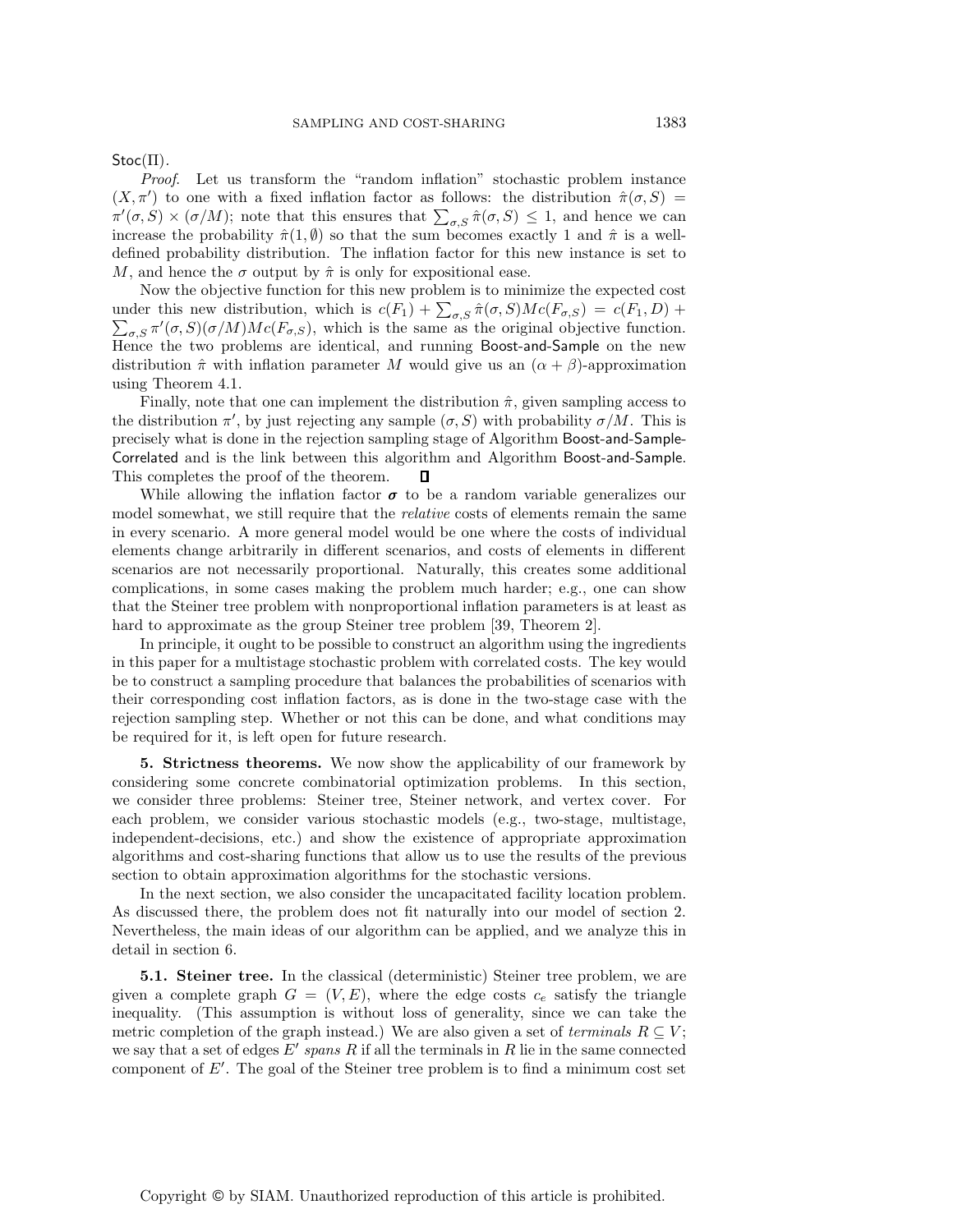of edges that spans  $R$ . Let us cast this problem in our framework: the universe of clients  $U$  is simply the vertex set  $V$ , while the set of elements  $X$  which provide service is the edge set E. A client set S now corresponds to a set R of terminals, since the terminals are those vertices which need to be connected. The set  $\mathsf{Sols}(S)$  is simply the set of all subgraphs which span  $S$  (or  $R$ ).

Observe that, as specified above, the Steiner tree problem is *not subadditive*. Indeed, consider two disjoint sets of terminals  $R_1$  and  $R_2$ : while their union  $R_1 \cup R_2$ is a valid set of terminals, the union of two Steiner trees  $T_1$  and  $T_2$  (which span  $R_1$ and  $R_2$ , respectively) may not form a single connected component and hence may not be a solution for the union of the terminals. This violates condition (SA2) of Definition 2.1. In order to make the problem subadditive, we restrict ourselves to the *rooted* version of the Steiner tree problem. In this version, a vertex  $r \in V$  is designated to be the *root*, and the set of terminals R is restricted to those subsets of V which include  $r$ . It is easy to see that this makes the problem subadditive. In the deterministic version of the problem, the rooted Steiner tree problem is identical to the unrooted one, but the same is not true for the stochastic version of the problem. And indeed, the subadditivity allows us to use our framework to obtain approximation algorithms for the stochastic versions of the Steiner tree problem.

Formally, the deterministic Steiner tree problem Det(ST) that we consider is defined according to the specification in section 2 as follows. We are given a complete graph  $G = (V, E)$ , a designated root vertex  $r \in V$ , and an edge cost function c.

- Universe  $U := V \setminus \{r\}.$
- Element set  $X := E$ .
- Cost function  $c(e) = c_e$ .
- Given client set S, the set of feasible solutions  $\mathsf{Sols}(S)$  is the set of all subgraphs that contain a path between each vertex in  $S$  and  $r$ .

**5.1.1. Two-stage problem: Strictness theorem.** The two-stage stochastic optimization version of the Steiner tree problem is described fairly simply. In the first stage, given the graph  $G = (V, E)$ , the edge costs  $c_e$ , the root  $r \in V$ , and the inflation factor  $\sigma$ , we want to purchase some set of edges  $F_1$  and choose to serve the set D of all nodes which have a path in  $F_1$  from the root r. Then in the second stage, the actual set of terminals  $S \subseteq V$  is revealed. We now need to purchase a (possibly empty) set of additional edges  $F_2$  such that  $F_1 \cup F_2$  spans the set of vertices  $S \cup \{r\}$ . However, the cost of purchasing an edge e in the second stage (i.e., as a part of  $F_2$ ) is  $\sigma c_e$ . Hence, the problem is to compute a set of edges  $F_1$  to purchase in the first stage which minimizes the expected total cost, given by  $c(F_1) + \sigma \mathbf{E}[c(F_2)]$ . As noted in section 2.1, the signal plays no role in a two-stage model and is ignored.

In order to approximate the two-stage stochastic Steiner tree problem using Theorem 4.1, we need to specify a first-stage algorithm  $A$ , a cost-sharing function  $\xi$ , and an associated augmentation algorithm  $\mathsf{Aug}_\mathcal{A}$ . These are specified below, following which we prove the competitiveness and strictness of the cost-sharing function.

**The algorithm**  $\mathcal{A}$ **: The approximation algorithm**  $\mathcal{A}$  **for Steiner tree that we use is** the minimum spanning tree (MST) heuristic; given a set of terminals D, it ignores the vertices not in  $D \cup \{r\}$  and builds a minimum spanning tree on  $D \cup \{r\}$ . (We can use any MST algorithm here, e.g., Prim's algorithm [38].) It is well known that the cost  $c(\mathcal{A}(D \cup \{r\}))$  of any MST is within a factor of 2 of the cost of the optimal Steiner tree  $\mathsf{OPT}(D \cup \{r\})$  [47]; hence A is an approximation algorithm with  $\alpha = 2$ .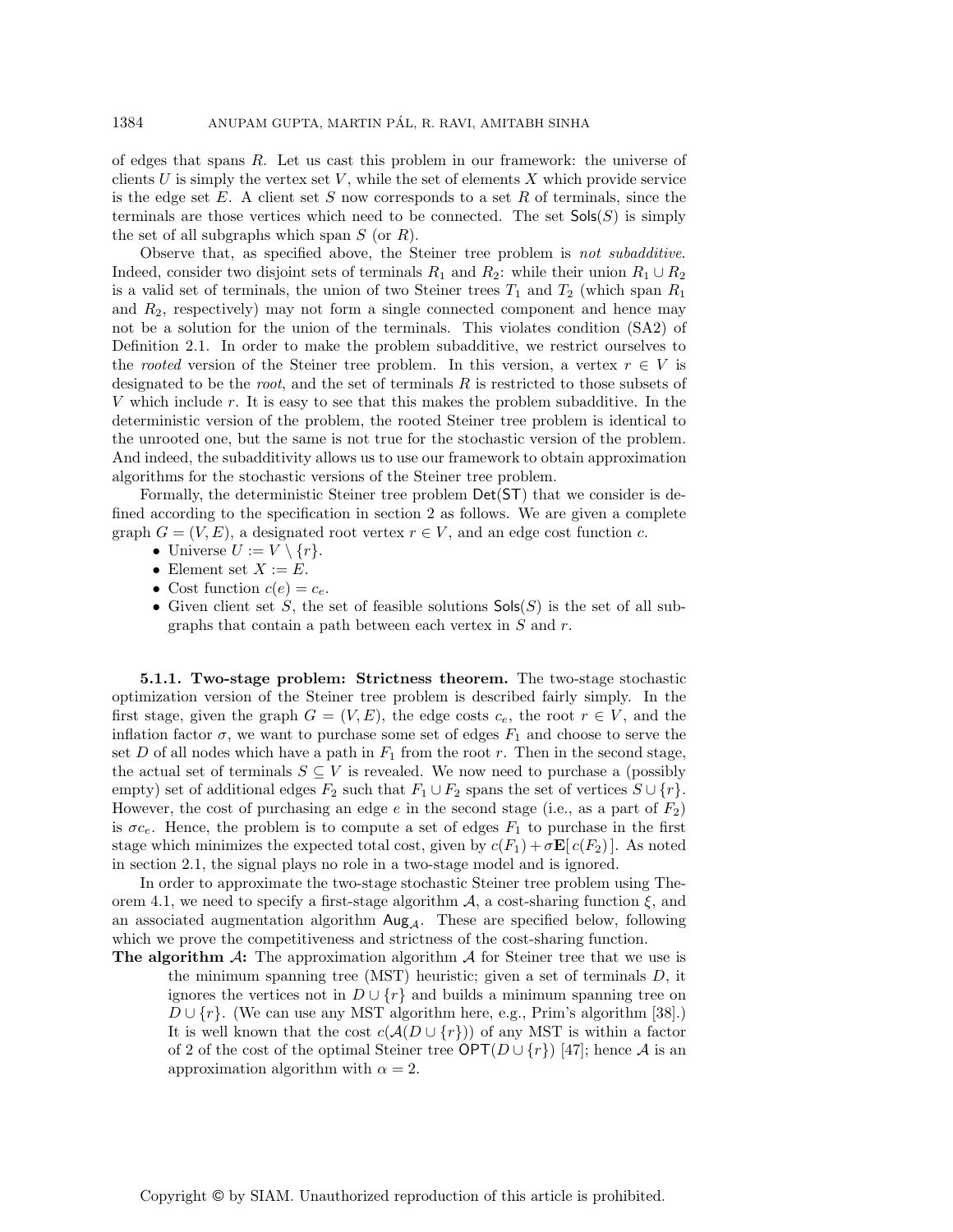- **The cost-sharing function**  $\xi$ : Given an MST  $\mathcal{A}(D)$  on the set of terminals  $D \cup \{r\}$ , root it at r and define the *parent edge* of any vertex  $j \in D$  (where  $j \neq r$ ) to be the edge incident on  $j$  lying on the unique simple path from  $j$  to  $r$ in the tree  $\mathcal{A}(D)$ . We denote the parent edge of  $j \neq r$  by  $p(j)$  and define  $\xi_{Prim}(E, D, j) = \frac{1}{2}c(p(j))$ : the cost-share of vertex j is half the cost of its parent edge in the tree  $\mathcal{A}(D)$ . The cost-share of the root r is  $\xi_{Prim}(E, D, r) =$ 0. (These cost-shares are often referred to as *Prim cost-shares*.)
- **The augmentation algorithm**  $\text{Aug}_A$ **:** The augmenting algorithm  $\text{Aug}_A$  merely zeros out the cost of the edges in  $\mathcal{A}(D \cup \{r\})$  (essentially contracting them) and runs the MST heuristic on the resulting graph.

LEMMA 5.1. *The cost-shares*  $ξ<sub>Prim</sub>$  *are competitive and are* 2-strict for the Steiner *tree algorithm used in the augmentation,*  $Aug_A$ .

*Proof.* By definition,  $\sum_{j\in D} \xi_{Prim}(E, D, j) = \frac{1}{2}c(\mathcal{A}(D))$ ; since the MST is a 2approximation to the Steiner tree problem, we have  $\frac{1}{2}c(\mathcal{A}(D)) \leq c(\mathsf{OPT}(D))$ , proving the competitiveness of  $\xi_{Prim}$ .

To prove 2-strictness, consider two disjoint sets of terminals  $S$  and  $T$ , and let  $D' = S \cup T$ . If  $p'(j)$  is the parent edge of node  $j \in D'$  in the minimum spanning tree MST( $D' \cup \{r\}$ ), then recall that  $\xi_{Prim}(E, D', T) = \sum_{j \in T} c(p'(j))$ . Note that if we consider the graph after we collapse the nodes of  $S$  to  $r$ , then adding the parent edges in  $\cup_{j\in T} p'(j)$  would create a spanning tree for the set  $T \cup \{r\}$  in this contracted graph. However, we defined the augmenting algorithm  $\mathsf{Aug}_A$  to find a spanning tree *of minimum cost* in this contracted graph, and hence the cost of the augmentation is at most the cost of  $\bigcup_{j\in T} p'(j)$ . This is at most  $2\sum_{j\in T} \xi_{Prim}(E, D', j)$ , which proves the 2-strictness.

Theorem 5.2. *The two-stage stochastic Steiner tree problem can be approximated to a factor of* 4*.*

*Proof.* Lemma 5.1 shows that the cost-sharing function is 2-strict and is associated with the first-stage algorithm  $A$  and augmenting algorithm  $\text{Aug}_{A}$ . Furthermore, the discussion preceding the theorem indicates that  $A$  is a 2-approximation for the problem. Hence, Theorem 4.1 implies that Algorithm Boost-and-Sample results in a 4-approximation for the two-stage stochastic Steiner tree problem. П

The best approximation for the Steiner tree problem is a 1.55 approximation due to Robins and Zelikovsky [40]; setting  $A$  to be this algorithm results in the following corollary.

Corollary 5.3. *There is a* 1.55*-approximation algorithm* A *for the Steiner tree problem along with a cost-sharing function*  $\xi_{Prim}$  *that is* 2-strict with respect to A. *Hence, there is a* 3.55*-approximation algorithm for the two-stage stochastic version of the Steiner tree problem.*

Clearly, the above corollary also implies a 3.55-approximation to the problem Ind(Steiner tree) with independent coin-tosses. We do not know whether we can obtain a better approximation for this case by finding a *unistrict* cost-sharing function with strictness better than 2. (For some problems such as vertex cover, discussed in section 5.3, we will indeed be able to show unistrict cost-sharing functions with strictness strictly better than for the general strict cost-sharing functions, and hence will obtain tighter guarantees for the independent coin-flips version of such problems.)

**5.1.2. Multistage stochastic Steiner tree: Using superstrictness.** We now go on to consider a multistage stochastic version of the Steiner tree problem. Recall the k-stage stochastic model described in section 2.1 (as well as briefly in section 4.2). Initially, only the graph G and edge costs  $c : E \to \mathbb{R}$  are known,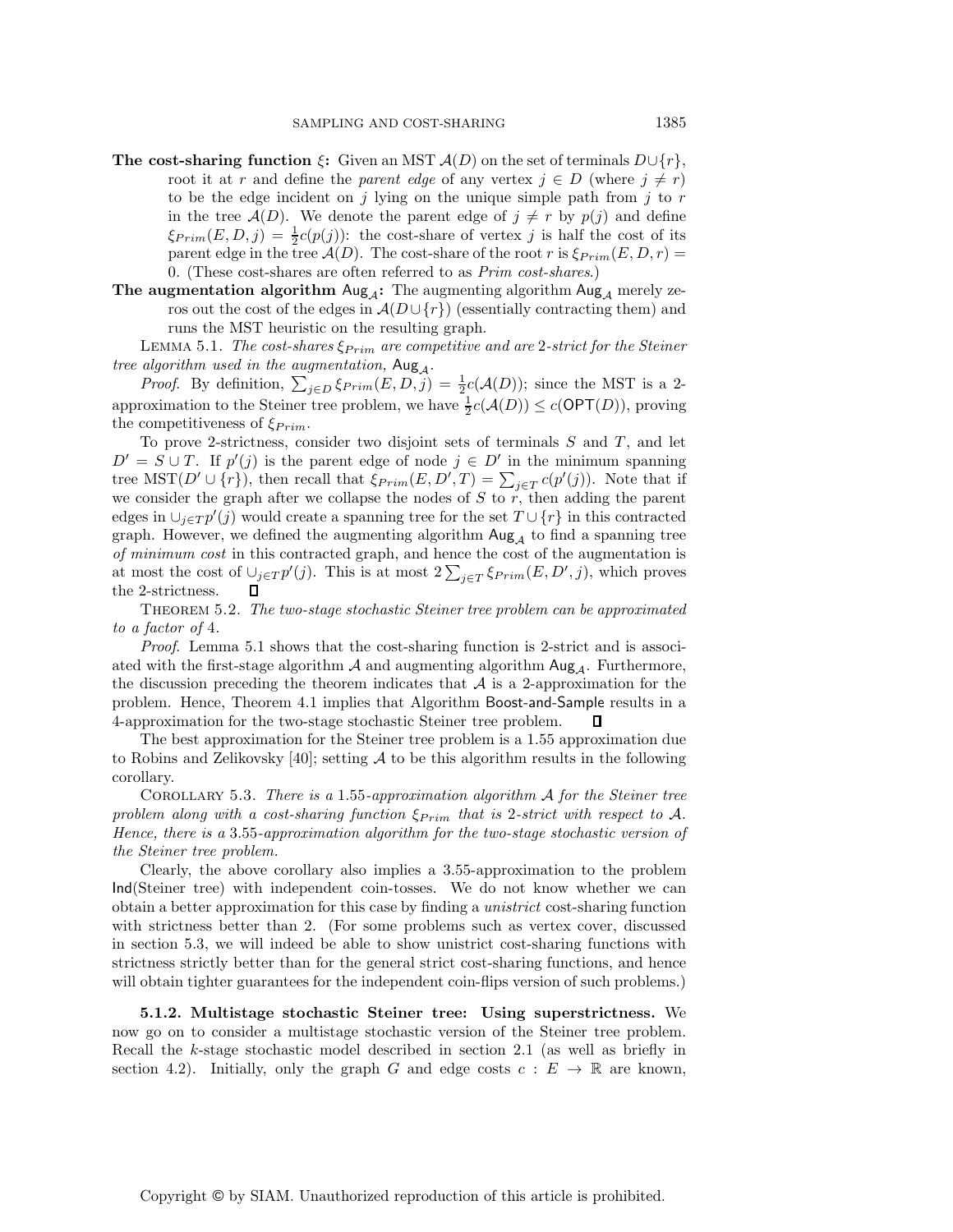along with a probability distribution  $\pi$  about the eventual set of terminals S. This probability distribution is specified as a black box which we will use to generate our samples. In each stage, we observe a signal which refines the probability distribution of the terminal set. Furthermore, in each stage, we can purchase some edges. The cost of purchasing edges in stage i is  $c(e)\prod_{j=1}^{i} \sigma_j$ , where the multipliers  $\sigma_j$  are also known in advance.

Recall the Multi-Boost-and-Sample algorithm described in Figure 4.3, which works as follows. In each stage  $i = 1, 2, \ldots, k - 1$ , we generate a sample set of terminals  $D_i$  by calling the recursive sampling procedure Recur-Sample, described in Figure 4.2. Note that Recur-Sample must also be fed the vector of all signals received so far  $(s_1, s_2, \ldots, s_i)$ . Once we have the set of terminals  $D_i$ , we use the algorithm A to extend the partial solution constructed so far (if any) to also serve the clients in  $D_i$ . Once the final set of terminals  $D_k$  is revealed (in stage k), we again use A to extend the partial solution to cover any uncovered elements in  $D_k$ .

Observe that in multistage problems the algorithms used in all stages are the same: there is no distinction between an initial algorithm  $A$  and an augmenting algorithm Aug<sub>A</sub>. Indeed, Aug<sub>A</sub> is obtained by contracting the edges bought in the previous stages (which is equivalent to zeroing out the costs of these edges) and running  $A$  on the resulting instance. Hence the cost-sharing function  $\xi$  (as defined in Definition 3.8) and the transfer theorem (Theorem 4.3) are in terms of a single algorithm  $A$  and the superstrictness of this cost-sharing function  $\xi$ .

It remains to specify an algorithm  $\mathcal A$  and an associated cost-sharing function  $\xi$ that meet the requirements of Theorem 4.3. For the case of the Steiner tree problem, we can indeed find a cost-sharing function which is provably superstrict and crossmonotone, so that we can use Theorem 4.3 to obtain our approximation guarantee.

- **The algorithm**  $\mathcal{A}$ **:** Once again, the approximation algorithm  $\mathcal{A}$  that we use is the MST heuristic. As discussed in section 5.1.1, this is a 2-approximation algorithm for the Steiner tree problem. In fact, the MST heuristic returns a solution that is a 2-approximation w.r.t. the cost-sharing function defined below, as shown in [25], a fact we need in order to apply Theorem 4.3.
- **The cost-sharing function**  $\xi$ : Since it is known that the Prim cost-shares  $\xi_{Prim}$ used in section 5.1.1 are not cross-monotone, we have to use a more sophisticated construction than that in section 5.1.1. The cost-sharing function we use in this section is one given by Jain and Vazirani [25]. Briefly, it can be described as follows. The underlying algorithm to generate the cost-sharing functions is a primal-dual algorithm for Steiner tree [1, 14], which we only sketch here for brevity. Given a set of terminals  $D$ , one may view the primaldual algorithm as a continuous-time process which grows dual "moats" around each node in  $D \cup \{r\}$  (as is indeed done in [1, 14, 25]); as these moats collide, they merge to form a new moat that keeps growing. Let  $t_i$  denote the time at which vertex j lies in the same moat as the root. At any time  $t < t<sub>j</sub>$ , let  $n<sub>j</sub>(t)$ be the number of vertices sharing a moat with  $j$ . The cost-sharing function is then defined as follows:  $\xi(E, D, j) = \int_0^{t_j} \frac{1}{n_j(t)} dt$ . This dual process has an associated primal process as well, which builds a forest: it maintains the invariant that the terminals in each moat lie in a single connected component, and hence whenever two moats collide and merge, the primal process buys edges to connect the trees associated with these moats. Interestingly enough, this primal process when run on a set  $D$  of terminals, along with the root r, terminates with the MST on the set  $D \cup \{r\}$ , provided the edge lengths satisfy the triangle inequality.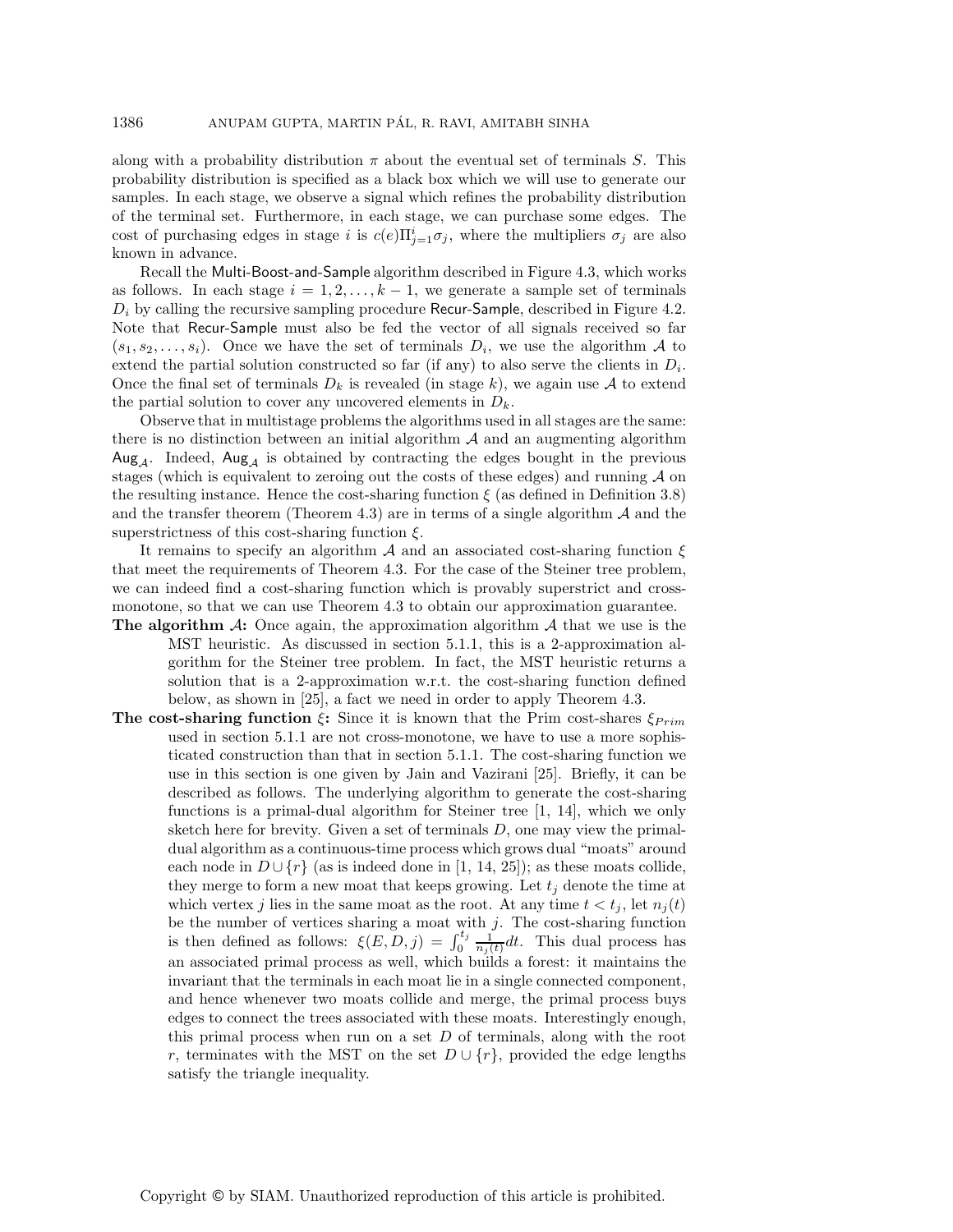In the moat-growing process above observe that, at any time  $t$  that is at most the stopping time of vertex  $j$  in the run with a larger terminal set, the moat of  $j$  contains more terminals than in the run with a smaller terminal set. Therefore, increasing the terminal set would only cause  $j$  to share a moat with the root sooner, and cross-monotonicity of the cost-sharing function follows. Moreover, one can view the moats as feasible duals for an LP relaxation of the Steiner tree problem, which proves that the cost-shares are competitive. There is one small difference between our moat-growing process and that in [25]: we grow a moat around the root node as well, whereas this is not necessary in [25]. Nevertheless, the following result from [25] holds.

Lemma 5.4 (Jain and Vazirani [25, Theorem 3 and Corollary 4]). *The costsharing function* ξ *is cross-monotone and competitive.*

It remains to verify the superstrictness of  $\xi$ .

Lemma 5.5. *The cost-sharing function* ξ *defined above is* 1*-superstrict w.r.t. the algorithm* A*.*

*Proof*. In order to verify the 1-superstrictness, we consider two sets of clients S and T and compare two different values: the cost-shares  $\xi(E, S \cup T, T \setminus S)$  allocated to  $T \setminus S$  in the original graph  $(V, E)$  when both S and T need to be connected (we call this run R1 of the algorithm), and the cost-shares  $\xi(E/A(S), T \setminus S, T \setminus S)$  allocated to T when a solution to the terminals in S has already been built and can be used for no extra charge (run R2). It will be most convenient to view all the edges of  $\mathcal{A}(S)$ as having been contracted, and hence all the vertices in  $A(S)$  are co-located with the root.

To compare these two values, consider any terminal  $j \in T \setminus S$ , and let  $t_j^a$  and  $t_j^b$ be the times when  $j$  belongs to the root's moat in R1 and R2, respectively. First, observe that  $t_j^a \geq t_j^b$ ; i.e., the  $t_j$  value in R2 is no more than in R1, for the following reason. In R2, a tree connecting S to the root has already been built, and  $t_j^b$  records the time when j collides with a moat containing the root via some node in  $\mathcal{A}(S)$ . In contrast,  $t_j^a$  records the time a moat containing j collides with a moat containing  ${r}$ , possibly by first sharing moats with some nodes in S which then collide with the root's moat.

Second, we claim that for any  $t < t_j^b$  the value of  $n_j(t)$  is equal in both executions: this is because for such time t the terminals in j's moat consist only of terminals in  $T \setminus S$ , and hence j's moat in both runs is the same at time t. From the definition of  $\xi$ , it now follows that  $\xi(E/\mathcal{A}(S), T \setminus S, j) \leq \xi(E, S \cup T, j)$  for any  $j \in T \setminus S$ . Summing over all  $j \in T \setminus S$  yields the lemma.  $\Box$ 

This allows us to prove the following theorem about the k-stage stochastic optimization version of the Steiner tree problem.

Theorem 5.6. *Algorithm* Multi-Boost-and-Sample *is a* 2k*-approximation algorithm for the* k*-stage stochastic optimization version of the Steiner tree problem.*

*Proof*. This follows from Lemmas 5.4 and 5.5 and Theorem 4.3. П

**5.2. Steiner network.** The Steiner network problem is a generalization of the Steiner tree problem and is defined over an edge-weighted graph as in section 5.1. Formally, given a graph  $G = (V, E)$  with edge weights  $c_e$ , the deterministic problem Det(SN) is defined as follows:

- Universe  $U := \{V' \subseteq V : |V'| = 2\}.$
- Element set  $X := E$ .
- Cost function  $c(e) = c_e$ .
- Given client set S, the set of feasible solutions  $\mathsf{Sols}(S)$  is the set of all sub-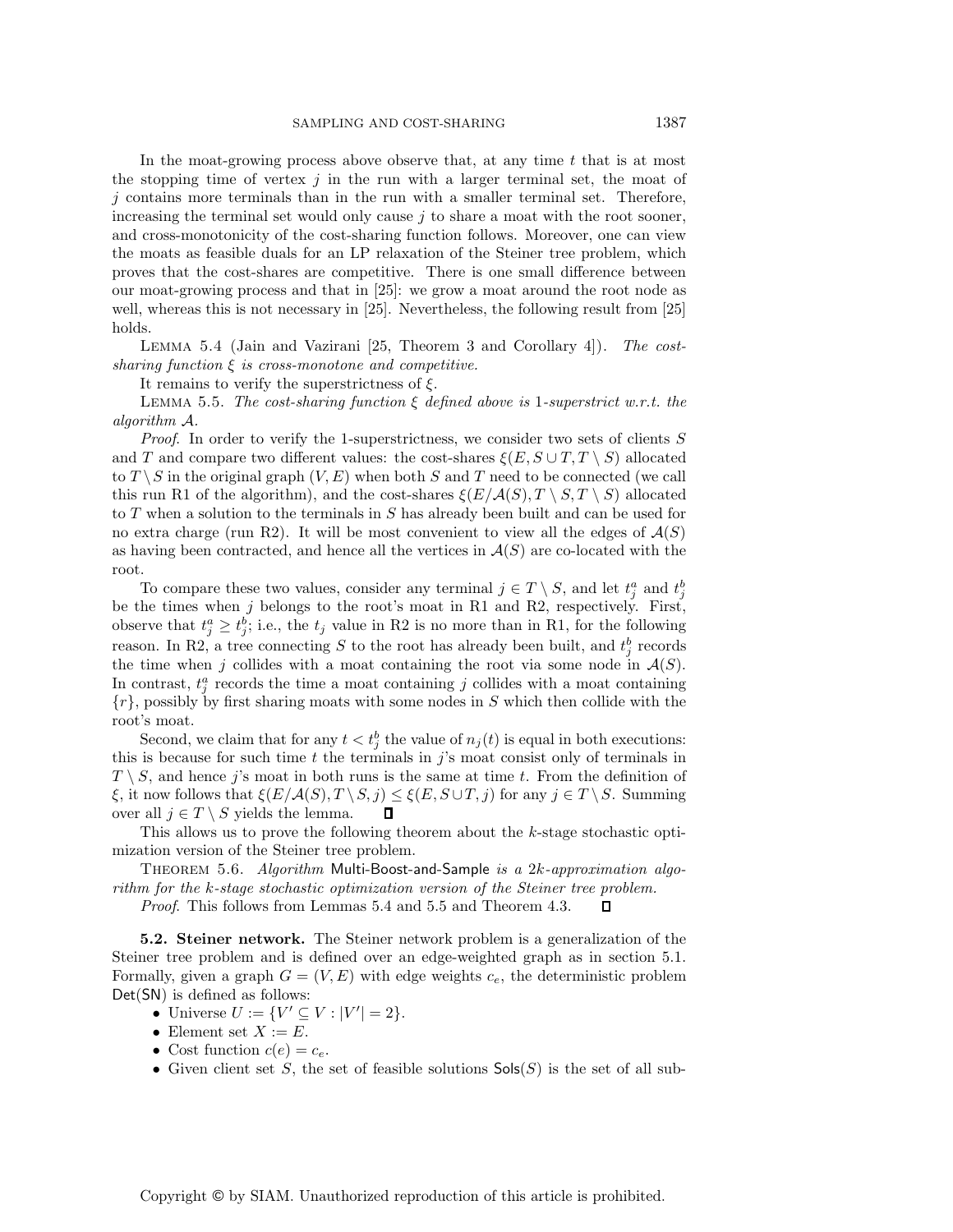graphs such that there is a path between the two vertices in every vertex-pair in S.

П

The problem is easily verified to be subadditive. The following result is due to Gupta et al. [16] and allows us to use Theorem 4.2 for the two-stage independent coin-flips stochastic version of the problem.

Theorem 5.7 (see [16]). *There is a* 4*-approximation algorithm for the Steiner network problem which admits a* 4*-unistrict cost-sharing function.*

Theorem 5.8. *The two-stage stochastic Steiner network problem under the independent-decisions model can be approximated to within a factor of* 8*.*

*Proof*. This follows from Theorems 5.7 and 4.2 above.

**5.3. Vertex cover.** In the vertex cover problem, we are given a graph  $G =$  $(V, E)$  with costs  $c_v$  on vertices. The clients are the edges, and our goal is to choose a subset  $V'$  of the vertices so that each edge is covered; i.e., at least one of its adjacent vertices is chosen. Formally, the deterministic vertex cover problem  $Det(VC)$  is defined as follows, given a graph  $G = (V, E)$  and a vertex cost function c:

- Universe  $U := E$ .
- Element set  $X := V$ .
- Cost function  $c(v) = c_v$ .
- Given client set S, the set of feasible solutions  $\mathsf{Sols}(S)$  is the set of all vertex subsets  $V'$  such that at least one end-point of each edge in  $S$  is included in  $V'.$

In the stochastic version, as before, the actual set of clients that need coverage is revealed only in the last stage, while vertex costs increase by  $\sigma_i$  in stage i. We will show in this section that the vertex cover problem has a 2-approximation algorithm with respect to an associated 2-strict cost-sharing function  $\xi$ . We will also show that the cost-sharing function is 3-superstrict, thus allowing us to approximate the multistage stochastic version of the problem as well.

We do this by considering a different version of  $Stoc(VC)$ , which we call the *relaxed stochastic vertex cover* problem. In this relaxed version, we are allowed to make payments to a vertex in all the stages. In particular, the  $k$ -stage relaxed  $Stoc(VC)$ problem is defined as follows. The universe, element set, and cost function remain the same as in Det(VC) defined above. There is also a payment vector  $p: 1, 2, \ldots, k \times V \rightarrow$  $\mathbb{R}^+$ , where  $p^i(v)$  specifies the payment made to vertex v in stage i. At any stage j, a vertex  $v$  is considered "purchased" if the inflation-adjusted partial payments made to vertex v so far equal (or exceed) its cost:  $\sum_{i=1}^{j} p^{i}(v) / (\prod_{i=1}^{j} \sigma_i) \geq c(v)$ . The algorithm is thus required to define the payment vector  $p<sup>j</sup>$ , once stage j is realized. After the last-stage payment vector  $p^k$  has been defined, we can construct the set of purchased vertices  $V_k$ ; this is required to be a feasible vertex cover for the final client set  $S_k$ . Note that we are relaxing the way the  $k$ -stage problem is defined; such a relaxation is valid for any problem  $Det(\Pi)$  considered in our formulation.

In this analysis, we restrict our attention to a two-stage model, since that is sufficient for defining the cost-sharing function. As stated above, let  $p^1(v)$  and  $p^2(v)$ be the payments made in the first and second stages, respectively, and as in the twostage models, we use  $\sigma$  to represent the factor by which costs are inflated in the second stage. Now, vertex v is chosen (purchased) if and only if  $p^1(v) + p^2(v)/\sigma \geq c_v$ . Again, given a set of realized edges  $S$ , the set of chosen vertices must form a feasible vertex cover for S. The cost of our solution in this two-stage model is defined to be just the sum of payments, i.e.,  $\sum_{v \in V} p^1(v) + p^2(v)$ , and the goal is to minimize the expected cost.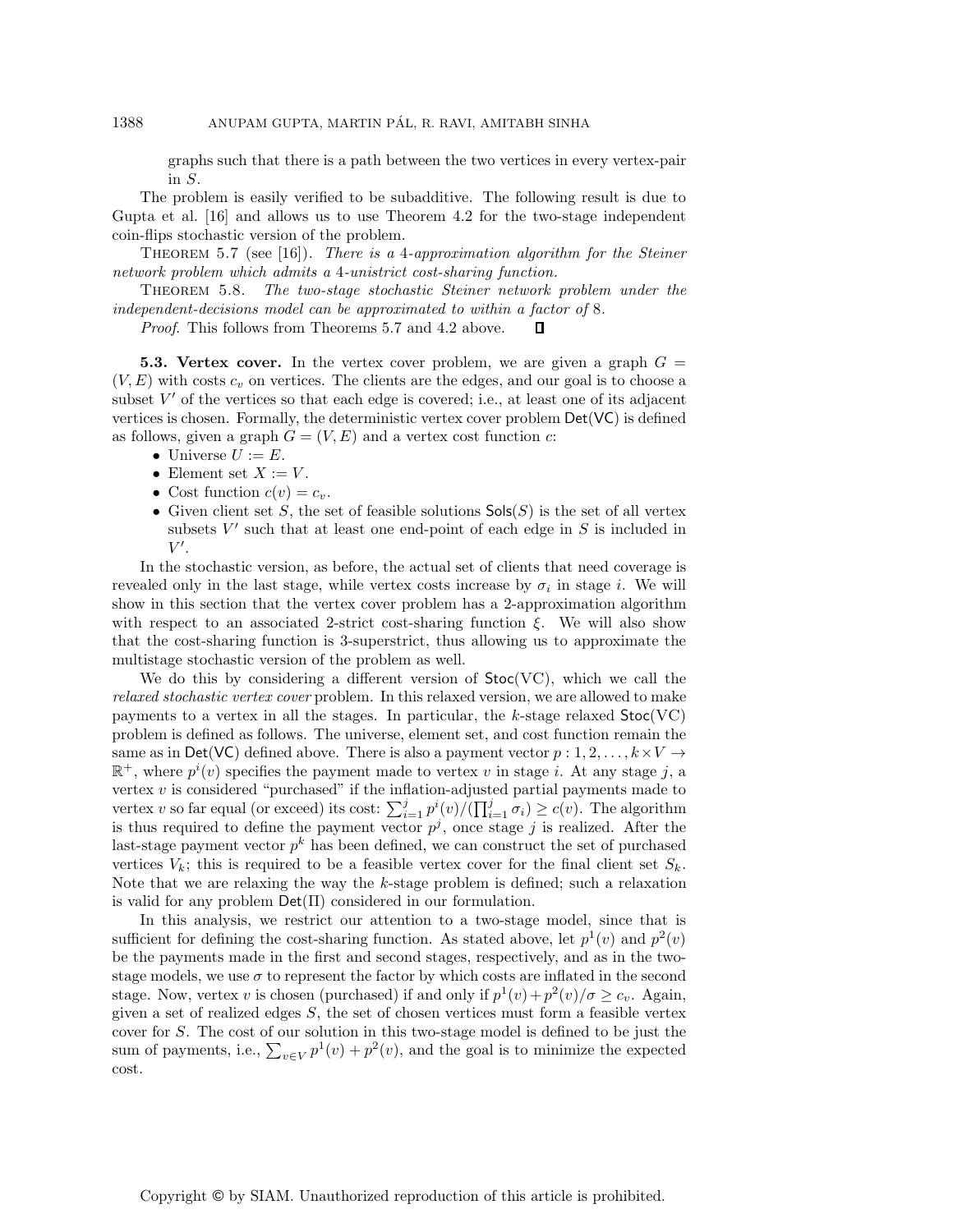Note that by requiring that  $p^1(v) \in \{0, c_v\}$  and  $p^2(v) \in \{0, \sigma c_v\}$ , we get back to our usual stochastic framework, and hence the relaxed problem allows us to make partial commitments to vertices in the first stage. However, it turns out that we can convert any algorithm  $\mathcal A$  for the relaxed problem into an algorithm  $\mathcal A'$  for the unrelaxed version with the same expected cost. Indeed, if  $p<sup>1</sup>(v)$  is the amount of money placed on vertex v by A in the first stage, the algorithm  $\mathcal{A}'$  picks the vertex v in the first stage with probability min $\{p^1(v)/c_v, 1\}$ . In the second stage, A' selects the vertex v if v was selected by A (that is,  $p^1(v) + p^2(v)/\sigma \geq c_v$ ) and if A' has not already selected it in the first stage. By linearity of expectations, the expected cost incurred by  $\mathcal{A}'$  in each stage is at most the cost incurred by  $\mathcal{A}$  in that stage. Thus it suffices to give an algorithm and a cost-sharing function for relaxed vertex cover, which we do next.

**The algorithm A:** We use a standard primal-dual 2-approximation algorithm A for vertex cover. Let  $S \subseteq E$  be the set of edges in the instance. For each edge e, we have a dual variable  $y_e$ , initially set to 0. We simultaneously raise all dual variables at a uniform rate. A vertex v becomes *tight* when the duals of edges adjacent to it can pay its cost, i.e., when  $\sum_{e \in \delta(v)} y_e = c_v$ . When a vertex v becomes tight, we *freeze* all edges adjacent to it; i.e., we stop raising their dual variables. We continue raising the dual variables of all unfrozen edges until all edges become frozen.

The output of the algorithm is as follows. The algorithm places payments  $p(v) = \sum_{e \in \delta(v)} y_e$  on each vertex  $v \in V$ . Since each edge is adjacent to some tight vertex  $v$ , it has been paid  $c_v$  and hence bought outright; thus the solution is feasible for S.

**The cost-sharing function**  $\xi$ : Define  $\xi(V, S, e) = y_e$ ; since each edge pays both its end-points, it holds that  $\sum_{v \in V} p(v) = 2 \sum_{e \in S} y_e$ . Furthermore,<br> $\sum_{e \in S} \xi(V, S, e)$  is just the LP dual value, and hence at most OPT(S).  $e \in S \in \mathcal{E}(V, S, e)$  is just the LP dual value, and hence at most  $\mathsf{OPT}(S)$ .

Clearly, the algorithm  $A$  is a 2-approximation for the vertex cover problem w.r.t. the cost-sharing function  $\xi$ . We will prove below that  $\xi$  is a 2-strict  $\cos t$ -sharing function. Let  $T$  be another subset of edges, and we specify below how  $\mathcal{A}(X, S)$  can be augmented using  $\mathsf{Aug}_{\mathcal{A}}$  with  $F_T$  so that  $\mathcal{A}(X, S) \cup F_T \in$  $Sols(S \cup T)$ .

**The augmentation algorithm**  $\text{Aug}_\mathcal{A}$ **:** Define the reduced cost of each vertex v as  $c'_v = c_v - p(v)$ . First run the original algorithm A on the edge set  $S \cup T$  with costs  $\{c_v\}$ ; let  $p^1(v)$  be the payment made to vertex v in this run. Define  $\tilde{p}(v) = \max\{0, p^1(v) - p(v)\}.$  Purchase all vertices where  $\tilde{p}(v) = c'_v$ . Note that a vertex is considered purchased if the payment made in this stage,  $\tilde{p}(v)$ , is sufficient to pay for the reduced cost of the vertex,  $c'_v$ . Therefore, the total cost of the augmentation stage is defined as  $c(F_T) = \sum_{v \in F_T}^{\infty} \tilde{p}(v)$ .

LEMMA 5.9. *The augmenting algorithm*  $\text{Aug}_{\mathcal{A}}$  *described above produces a feasible solution for the second stage in the relaxed vertex cover problem.*

*Proof.* This follows from the observation that for any vertex  $v \in V$  we have  $c_v - p(v) - \tilde{p}(v) \leq c_v - p^{1}(v)$ , and since  $p^{1}$  is feasible for the instance with edge set  $S \cup T$  and costs c, we also have  $p<sup>1</sup>$  feasible for the edge set T with costs c. О

In order to prove strictness with  $\beta = 2$ , we need to show that  $c(F_T) \leq 2\xi(V, S \cup$  $T, T$ ). To this end, we compare several runs of  $A$  on different related inputs:

• **Run**  $R_1$ : This is the run of A with original costs  $c_v$  on the set  $S \cup T$ . Let  $y_e^1$  be the duals produced. Define payments  $p_S^1(v) = \sum_{e \in \delta(v) \cap S} y_e^1$  and  $p_T^1(v) = \sum_{e \in \delta(v) \cap T} y_e^1$ . Note that  $p^1 = p_{S \cup T}^1 = p_S^1 + p_T^1$  is exactly the payment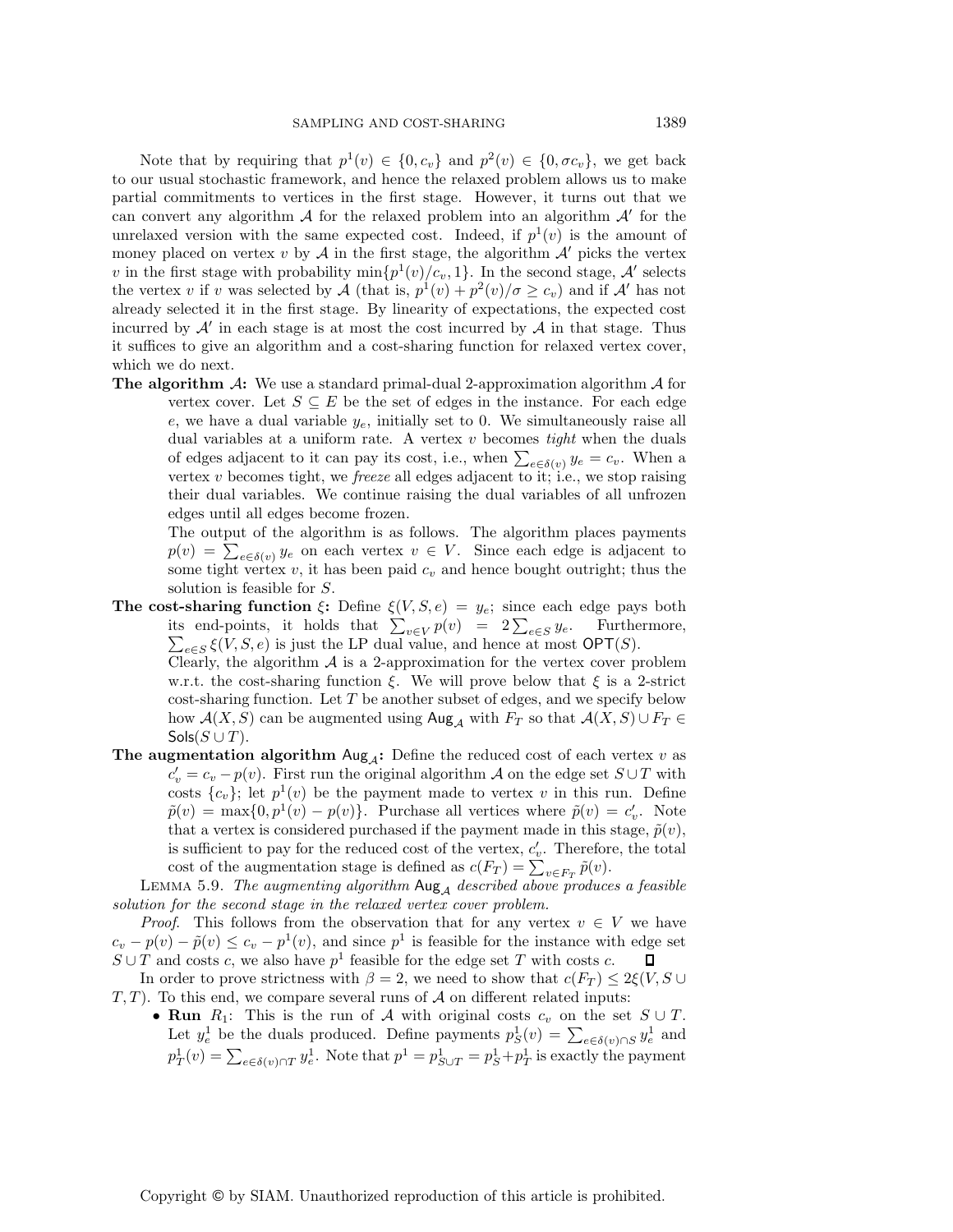function computed by  $A$ . Furthermore, this is the run that computes the cost-shares  $\xi(V, S \cup T, T)$ , wherein  $\xi(V, S \cup T, e) = y_e^1$  for each  $e \in T$ .

- **Run**  $R_S$ : The run  $R_S$  is the run of A on the set of edges S, but with costs  $c^{S} = c - p_{T}^{1}$  (i.e., reduced by the payments of T in  $R_{1}$ ). The corresponding duals and payments are labeled  $y_e^S$  and  $p^S(v)$ , respectively.
- **Run**  $R_T$ : Similar to  $R_S$ , the run  $R_T$  is on the edges T, with reduced costs  $c^T = c - p_S^1$ . The corresponding duals and payments are labeled  $y_e^T$  and  $p^T(v)$ , respectively.
- **Run**  $R_2$ : This is the run of Algorithm  $A$  on the edge set  $S$ , with original costs c, and hence corresponds to the actual run of the first stage. Let  $y_e^2$  be the duals and  $p^2(v)$  the payments computed.
- **Run**  $R_3$ : This is the run of Algorithm  $\mathcal A$  on the edge set  $T$ , with reduced costs  $c<sup>3</sup> = c-p<sup>2</sup>$ . The corresponding payments are labeled  $p<sup>3</sup>$ ; this run corresponds to the actual augmentation after run  $R_2$  constructs a first-stage solution.

By the definition of  $R_S$ , the freezing time of all edges  $e \in S$  in the two runs  $R_S$ and  $R_1$  is the same; hence the dual  $y^S$  is just the dual  $y^1$  restricted to the set S, and  $p_S^1 = p^S$ . Similarly, the dual  $y^T$  from the run  $R_T$  is identical to the dual  $y^1$  restricted to T, and  $p_T^1 = p^T$ . Before we prove the 2-strictness of  $\xi$ , we prove a technical lemma to aid in the analysis.

Lemma 5.10 (Lipschitz continuity). *Consider two runs* R *and* Rˆ *of* A *with the same edge set* S *on two different cost vectors* c *and*  $\hat{c}$ *, and let* p *and*  $\hat{p}$  *be the two vectors of payments computed. If we define*  $\Delta$  *so that*  $(p - \hat{p}) = (c - \hat{c}) + \Delta$ *, then*  $||\Delta||_1 \leq ||c - \hat{c}||_1.$ 

*Proof.* Consider the two runs R and  $\hat{R}$  of A on the two cost vectors c and  $\hat{c}$ being executed in parallel. Let  $p_t(v)$  and  $\hat{p}_t(v)$  be the payments towards vertex v accumulated in the respective runs until time t. We claim that the quantity  $\Phi(t) =$  $\sum_{v \in V} |(c(v) - p_t(v)) - (\hat{c}(v) - \hat{p}_t(v))|$  never increases as a function of t. Since  $\Phi(0) =$  $||c - \hat{c}||_1$  and  $\Phi(\infty) = ||(p - \hat{p}) - (c - \hat{c})||_1 = ||\Delta||_1$ , this will prove the lemma.

Consider any edge  $e = (u, v)$  at time t in both runs. If e is not frozen in either run, it causes both  $p(u)$  and  $\hat{p}(u)$  to increase at unit rate; the same arguments hold for v. Since u is not tight in either run,  $c(u) - p_t(u) > 0$  and  $\hat{c}(u) - \hat{p}_t(u) > 0$ , and edge  $e$  contributes to both terms equally; hence it is currently contributing at rate zero to the difference  $(c(u) - p_t(u)) - (\hat{c}(u) - \hat{p}_t(u))$ . If e is frozen in both runs, its current rate of contribution is zero as well.

Now suppose that  $e$  is frozen in only one of the runs; say, it is frozen in the run  $R$ but not in the run  $\bar{R}$  (the other case is symmetric). That means one of its end-points must be tight in R; w.l.o.g., assume the tight vertex is u. Thus  $c(u) - p_t(u) = 0$ . In the run R, the contribution of e makes the term  $\hat{c}(u) - \hat{p_t}(u) = |(c(u) - p_t(u)) - (\hat{c}(u) \hat{p}_t(u)$  *decrease* at unit rate. However, its contribution towards v, and hence towards the term  $|c(v) - p_t(v) - (\hat{c}(v) - \hat{p}_t(v))|$ , increases at a rate of at most 1. Hence, the quantity  $\Phi$  never increases, and the lemma holds.  $\Box$ 

LEMMA 5.11. *If*  $F_T$  *is the second-stage solution produced by*  $\text{Aug}_A$  *as described above and*  $\xi$  *is the cost-sharing function defined by*  $R_1$ *, then*  $c(F_T) \leq 2\xi(V, S \cup T, T)$ *.* 

*Proof.* We begin by comparing the runs  $R_S$  and  $R_2$  described above: define  $\Delta_1$ so that  $p^2 - p_S^1 = c - (c - p_T^1) + \Delta_1 = p_T^1 + \Delta_1$ . Lemma 5.10 now implies that  $||\Delta_1||_1 \leq ||p_T^{\overline{1}}||_1$ . Now observe that  $c(F_T) = ||\tilde{p}||_1 \leq ||\Delta_1||_1$ . According to the description of the run  $R_1$  above, we also have  $||p_T^1||_1 = 2\xi(V, S \cup T, T)$ . The lemma follows by combining these three inequalities.

We now have our main result for the relaxed vertex cover problem.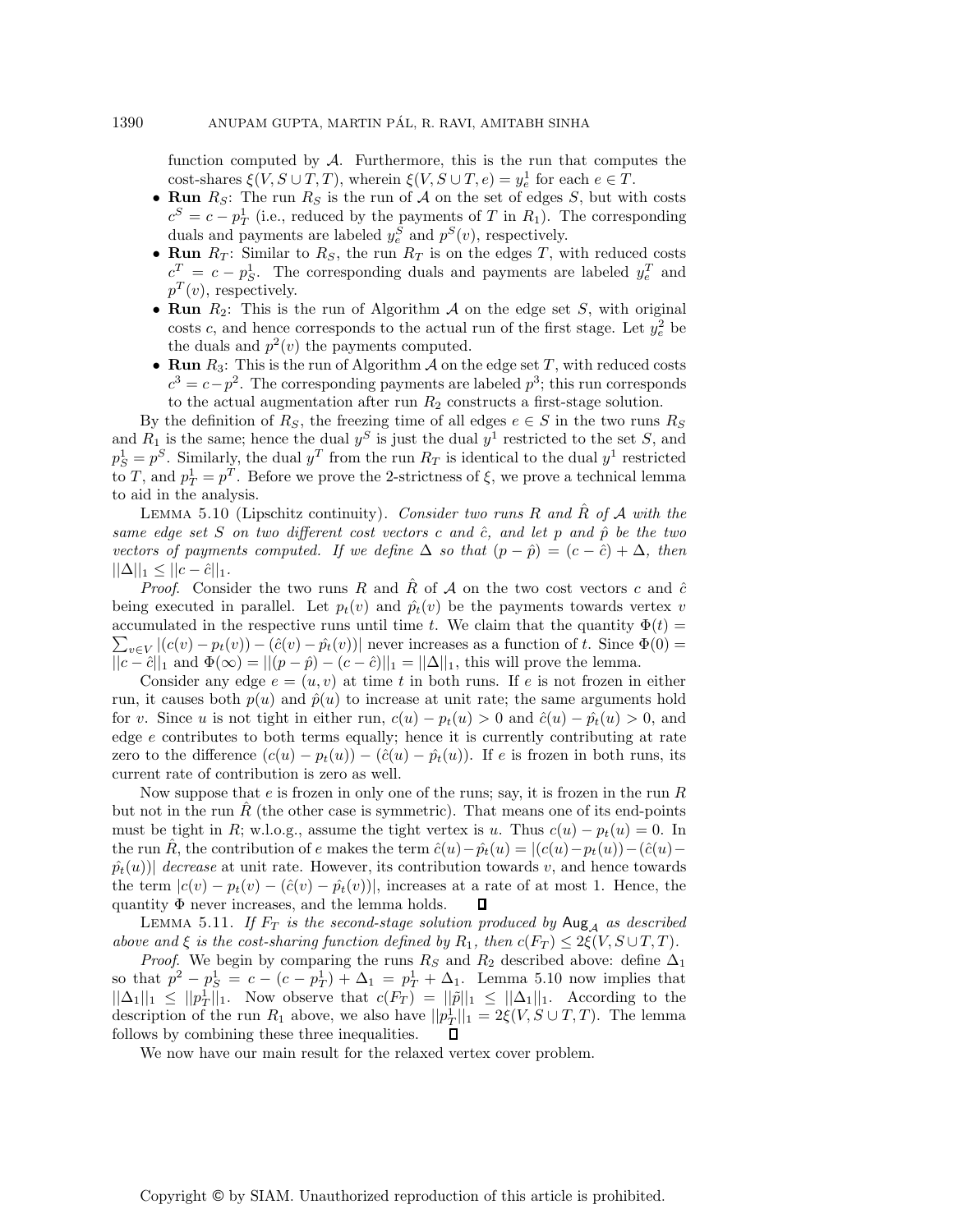Theorem 5.12. *The relaxed vertex cover problem admits a* 2*-approximation algorithm w.r.t. an associated* 2*-strict cost-sharing function.*

*Proof*. The primal-dual algorithm is well known to be a 2-approximation [47], and Lemma 5.11 proves the 2-strictness of the cost-sharing function  $\xi$  described in Run  $\Box$  $R_1$ .

Theorem 5.13. *The two-stage stochastic vertex cover problem can be approximated to within a factor of* 4*.*

*Proof*. This follows from Theorems 5.12 and 4.1 above. П

In order to obtain an approximation guarantee for the multistage stochastic version of the vertex cover problem via Theorem 4.3, we need to show that the costsharing function is superstrict and cross-monotone. We are able to prove superstrictness below. Unfortunately, as [24] showed, there does not exist a cost-sharing function for the vertex cover problem that is cross-monotone, competitive, and recovers more than  $O(n^{-1/3})$  of the cost, thus rendering Theorem 4.3 inapplicable.

In  $[19]$ , it was claimed that the k-stage problem can be approximated even in the absence of cross-monotone cost-sharing functions. As stated in the Acknowledgments section of this paper, that result is incorrect. At this point, it is an open question whether superstrict cost-sharing functions which are not cross-monotone can be used to approximate general multistage stochastic problems under our model, or even to approximate just the multistage version of vertex cover. Nevertheless, although approximating multistage stochastic vertex cover remains open, we provide the lemma proving superstrictness below because it may be of independent interest and also perhaps helpful in settling the question of approximability of multistage stochastic vertex cover.

Lemma 5.14. *The cost-sharing function* ξ *is* 3*-superstrict.*

*Proof.* We prove superstrictness by comparing runs  $R_3$  and  $R_T$ . Observe that the payments in these two runs are  $p^3$  and  $p_T^1$ , respectively, while the costs are  $c - p^2$  and  $c - p_S^1$ . Define  $\Delta_2$  to be such that  $p^3 - p_T^1 = (c - p^2) - (c - p_S^1) + \Delta_2$ . As in Lemma 5.11, we have  $p_S^1 - p^2 = -(p_T^1 + \Delta_1)$ , and this yields

(5.1) 
$$
p^3 - p_T^1 = (-p_T^1 + \Delta_1) + \Delta_2.
$$

Using Lemma 5.10, we now have  $||\Delta_2||_1 \le ||p_T^1 + \Delta_1||_1 \le ||p_T^1||_1 + ||\Delta_1||_1 \le$  $2||p_T^1||_1$ , where the last inequality was established in Lemma 5.11. Equation (5.1) also implies that  $p^3 = \Delta_1 + \Delta_2$ , so that  $||p^3||_1 \leq ||\Delta_1||_1 + ||\Delta_2||_1 \leq 3||p_T||$ . Observe now that  $\xi(X/A(X, S), T, T) = \frac{1}{2} ||p^3||_1$  and  $\xi(X, S \cup T, T) = \frac{1}{2} ||p_T||_1$ , and the lemma is proved. П

**5.3.1. Unistrict cost-sharing function for vertex cover.** The same constructions and algorithms also provide a stronger unistrict cost-sharing function. Once again, we consider relaxed vertex cover without loss of generality.

Theorem 5.15. *There is a* 2*-approximation algorithm* A *for relaxed vertex cover that admits a* 1*-unistrict cost-sharing function* ξ*. Hence, the two-stage stochastic vertex cover problem under the independent-decisions model admits a* 3*-approximation.*

*Proof.* The algorithm  $\mathcal{A}$ , as well as the cost-shares  $\xi$ , are the same as for Theorem 5.12. To augment a solution  $\mathcal{A}(S)$  on the addition of the edge  $e = (u, v)$ , the augmentation procedure  $\text{Aug}_{A}$  opens the end-point whose reduced cost is less. That is, if the payments in  $\mathcal{A}(S)$  are denoted by p, we pay  $\delta = \min(c_u - p(u), c_v - p(v))$  to the vertex from  $\{u, v\}$  that achieves this minimum and purchase it. Proving unistrictness is now equivalent to proving that  $\delta \leq \xi(V, S \cup \{e\}, e)$ .

Indeed, consider the runs  $\mathcal{A}(S)$  and  $\mathcal{A}(S \cup \{e\})$ . Both runs behave identically until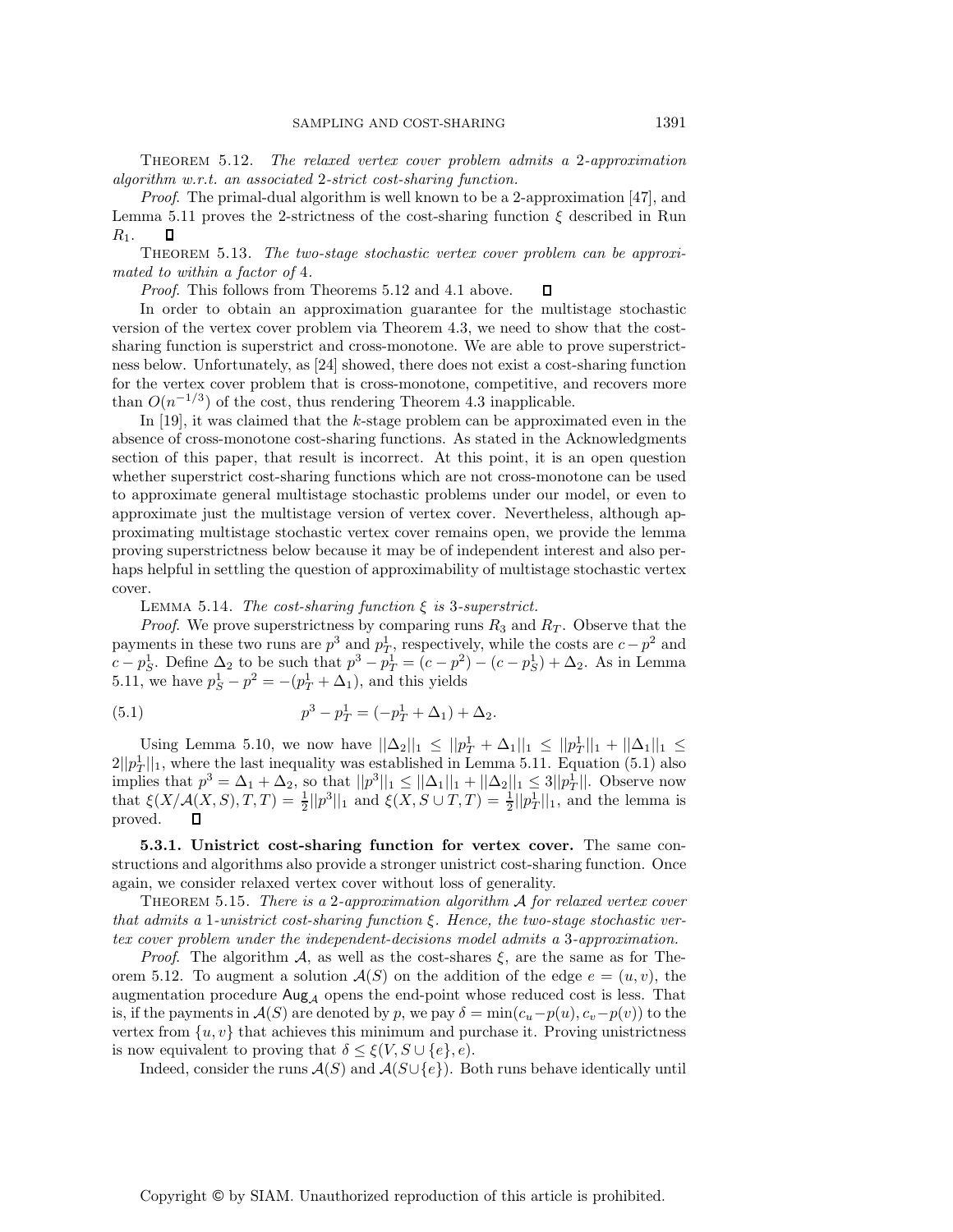some end-point of  $e$ , say  $u$ , goes tight in the latter run. At that point, the payment made by other edges to u in  $\mathcal{A}(S \cup \{e\})$  is exactly  $c_u - \xi(V, S \cup \{e\}, e)$ . Since the two runs were identical until now, u has received this payment in  $A(S)$  as well, and hence  $p(u) \geq c_u - \xi(V, S \cup \{e\}, e)$ . Hence,  $\xi(V, S \cup \{e\}, e) \geq c_u - p(u) \geq \delta$ , proving the theorem.

Finally, applying Theorem 4.2 with  $\alpha = 2$  and  $\beta = 1$  yields the 3-approximation and completes the proof.  $\Box$ 

**6. Extension: Uncapacitated facility location.** The uncapacitated facility location problem (UFL) is one of the most well-studied combinatorial optimization problems, and one that lends itself naturally to being considered in a multistage stochastic context. However, the problem does not fit into the class of combinatorial optimization problems defined in section 2. As a resultant, the results of section 4 cannot be used to construct approximation algorithms for Stoc(UFL). Nevertheless, it is possible to define a stochastic version of UFL and to construct an approximation algorithm for it using the main ideas of this paper: using sampling to generate client sets and using approximation algorithms to construct partial solutions for them where the costs of the partial solutions are bounded by cost shares. In this section, we provide an approximation algorithm for a two-stage stochastic version of UFL, by suitably adapting some of the results above.

We begin by defining the deterministic problem  $Det(UFL)$ . An instance of  $Det(UFL)$ is given by a set of facilities F and a set of clients U. The distances  $c_{(i,j)}$  between any pair of points i, j from  $F \cup U$  form a metric. Each facility p has an opening cost  $f_p$ ; the goal is to open a subset of facilities  $F'$  to minimize the opening costs plus the sum of distances from each client to its open facility. That is, if we let  $c(j, F')$ represent the distance from client  $j$  to the nearest facility in  $F'$ , then the objective is to minimize

(6.1) 
$$
\sum_{p \in F'} f_p + \sum_{j \in U} c(j, F').
$$

Notice that the cost function has two components. The first component,  $\sum_{p\in F'} f_p$ , is the cost of the facilities opened, while the second,  $\sum_{j\in S} c(j, F')$ , is the cost of serving clients from opened facilities. Let us examine how this relates to the model framework described in section 2. In order to fit Det(UFL) into that model, we must define the set of elements  $X$  that can be purchased to serve clients, wherein a solution consists of a subset of elements that satisfy the client set chosen. Therefore, the element set must consist of both the facility set  $F$  and the set of all possible facility-client connections  $F \times U$ . That is,  $X = F \cup (F \times U)$ . In such a case, if we used Algorithm Boostand-Sample, a first-stage solution would be required to not only open some facilities, but also buy some edges connecting these facilities to some potential clients. If we consider the practical context of the facility location problem, such a requirement is a little unrealistic—while it does make sense to preemptively build facilities in a stochastic context in anticipation of future demand, it often does not make sense to pay for service costs in advance for clients who may not even materialize.

Consequently, the literature on stochastic versions of the UFL [45, 42, 39] has focused on a different stochastic model. In this model, in the first stage, only some facilities are purchased (call this set  $F_1$ ). In the second stage, after the clients have been realized, a second set of facilities  $(F_2)$  may be purchased (at an inflated cost), and the service cost is incurred for serving each client from its nearest facility in the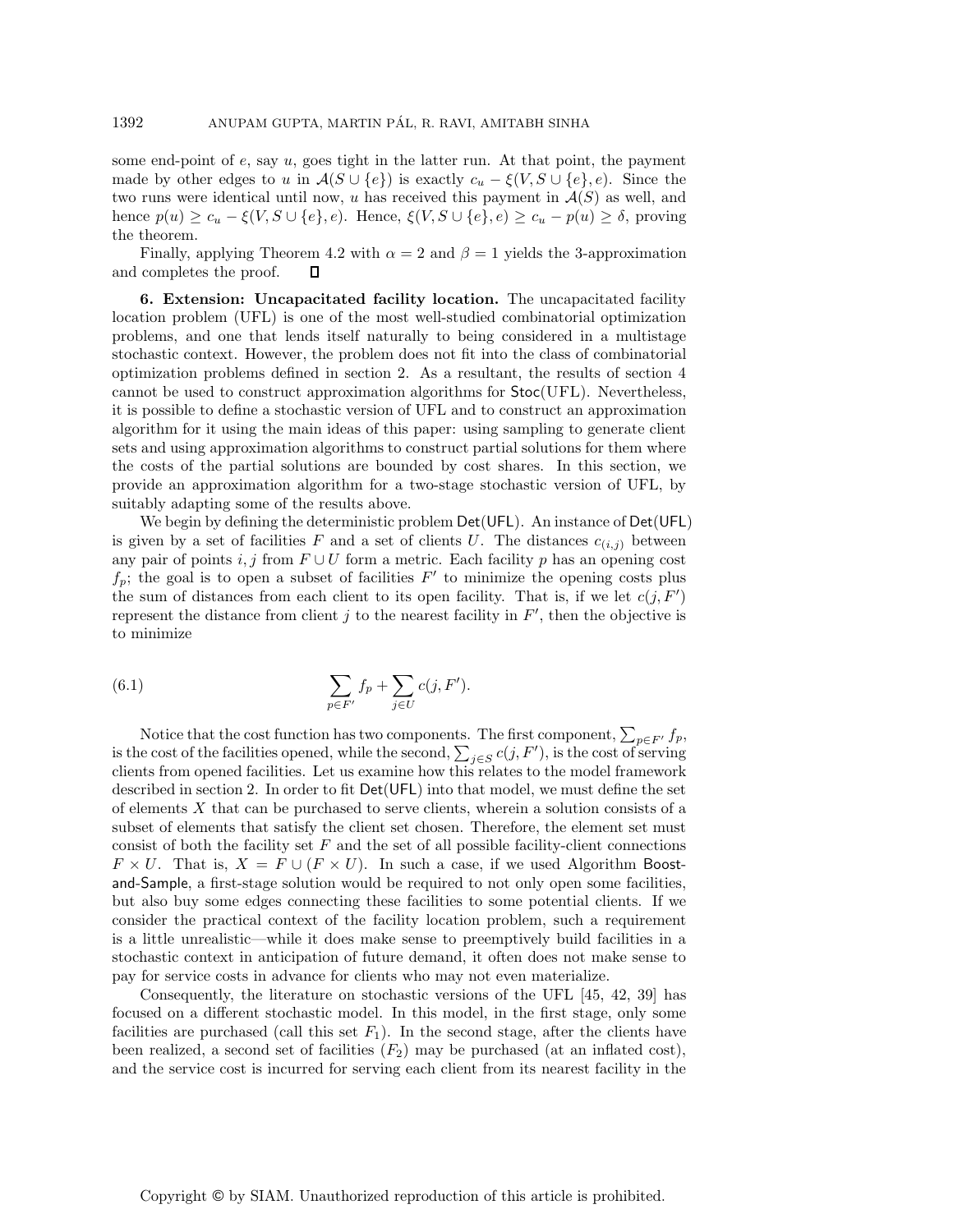set  $F_1 \cup F_2$ . That is, the service cost is incurred only in the second stage and only for realized clients. We adopt this definition of Stoc(UFL) for the rest of this section. We will also modify the cost-sharing function:  $\xi$  will now help to pay a portion of the client's connection cost to the facility serving it, plus possibly a portion of the cost of the facility. We will not define strictness for the cost-sharing function; instead, we will directly use its construction to bound the expected second-stage cost.

Because Stoc(UFL) now does not fit into the model of 2, we will suitably adapt the notation and terminology in such a way as to reuse results from section 4 where possible, and prove other necessary results here. This will enable us to provide a constant factor approximation algorithm for the two-stage version of Stoc(UFL) using the same techniques as are used in the rest of this paper.

Formally, the two-stage stochastic UFL Stoc(UFL) is defined as follows. As in Det(UFL) above, we are given a set of facilities  $F$ , a set of clients  $U$ , a distance metric  $c: F \times U \to \mathbb{R}^+$ , and a facility cost function  $f: F \to \mathbb{R}^+$ . Additionally, we have a known cost inflation factor  $\sigma$ , and the known probability distribution  $\pi : 2^S \to [0,1]$ that defines the probability of client sets to realize in the second stage. As in Det(UFL), let  $c(j, F')$  be defined as  $\min_{i \in F'} c(i, j)$  for any  $F' \subseteq F$ .

In the first stage, we are required to purchase a set of facilities  $F_1 \subseteq F$ . In the second stage, after the client set **S** is revealed to be S, a second set of facilities  $F_2(S)$ is purchased. Additionally, a service cost of  $c_s(S, F_1 \cup F_2(S)) = \sum_{j \in S} c(j, F_1 \cup F_2(S))$ is incurred. The objective is then to minimize the total expected cost, where the expectation is taken over  $\pi$ :

(6.2) 
$$
Z = \sum_{i \in F_1} f_i + \mathbf{E} \left[ \sigma \sum_{i \in F_2(\mathbf{S})} f_i + c(F_1 \cup F_2(\mathbf{S}), \mathbf{S}) \right].
$$

As before, in order to provide an approximation algorithm for  $Stoc(UFL)$ , we will begin with an approximation algorithm  $A$  for  $Det(UFL)$ , along with an associated cost-sharing function  $\xi$  and an augmenting algorithm  $\text{Aug}_A$ . Given these, the corresponding boosted sampling algorithm for Stoc(UFL) is described in Figure 6.1 and labeled SUFL-Boost-and-Sample. There are two key differences from Boost-and-Sample: (i) SUFL-Boost-and-Sample does not construct a partial solution in the first stage—it only purchases a set of facilities—and (ii) SUFL-Boost-and-Sample pays for the service costs of all clients in the second stage, instead of only the new clients considered by Boost-and-Sample.

We now describe the first-stage algorithm  $\mathcal{A}$ , the augmentation algorithm  $\mathsf{Aug}_\mathcal{A}$ , and the cost-sharing function. Subsequently, we will prove the approximation ratio for SUFL-Boost-and-Sample directly, without invoking Theorem 4.1. As will be seen, the key ideas of the proof are the same as in Theorem 4.1; we only have to make appropriate modifications to allow for the service cost component that renders direct applicability of Theorem 4.1 impossible.

Neither our algorithm nor our cost-sharing function is new; however, the fact that the cost-shares can be used to bound the cost of the solution constructed by the algorithm is new and hence proved here.

**The algorithm A:** Our first-stage algorithm A is a slight modification of the one developed by Mettu and Plaxton [33], which we sometimes refer to as the "MP" algorithm. Intuitively, all clients are progressively asked to pay increasing amounts towards constructing a solution. Facilities are considered for opening if the clients they serve are able to pay enough to cover the cost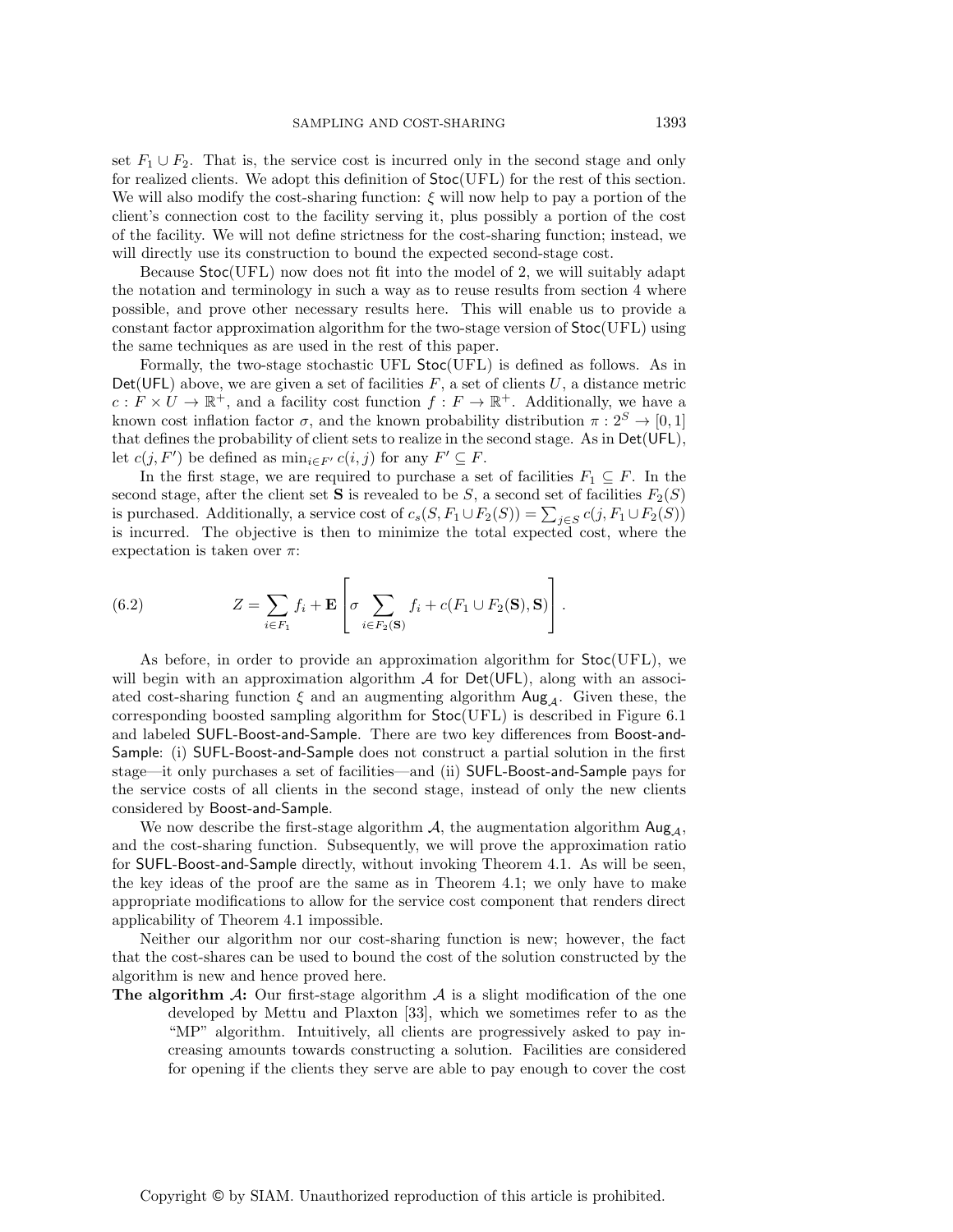

Fig. 6.1. Algorithm SUFL-Boost-and-Sample for two-stage Stoc(UFL).

of the facility as well as the sum of distances from the facility to all the clients it serves. Complications arise because the same client may be asked to pay for multiple facilities, and this is what results in the algorithm being an approximation (as opposed to an exact one), as will become clear when the details are perused. The algorithm proceeds by considering facilities in the order in which they can be paid for, provided the clients are able to pay for a sufficient fraction of the facilities. Other clients are connected to their nearest open facility, even if they haven't paid for the cost of opening it. The details are provided in the rest of this section.

- **The augmentation algorithm**  $\text{Aug}_A$ : In the algorithm A, open facilities get funding from clients in  $S \cap D$  (realized clients already sampled in the first stage) as well as  $T = S \ D$  (new clients that arrive in the second stage). If a sufficient fraction of the funding is from clients in  $T$ , the facility is called  $T$ -heavy. The augmentation algorithm proceeds in a fashion similar to that of the original algorithm: it progressively considers T -heavy facilities in the order in which they can be paid for, and opens them if the clients in  $S$  are able to pay a significant fraction of the facility cost. Remaining clients are again simply assigned to their nearest open facility.
- **The cost-sharing function** ξ: The cost-sharing function is that developed by Pál and Tardos [36]. It allocates a portion of the total (facility opening and service) cost of the solution to the clients. In terms of the algorithm  $A$ , the cost-share of a client is either the amount it was asked to pay to open a facility or the distance to a facility serving it if the client did not pay towards opening any facility.

We now provide the technical details of the algorithms and cost-sharing function. For a facility p, let  $B(p, \tau)$  be a ball with center p and radius  $\tau$ . We define the *opening time*  $t_p(S)$  of a facility p w.r.t. the client set S to be the unique radius  $\tau$  such that

(6.3) 
$$
f_p = \sum_{j \in B(p,\tau) \cap S} (\tau - c(j,p)).
$$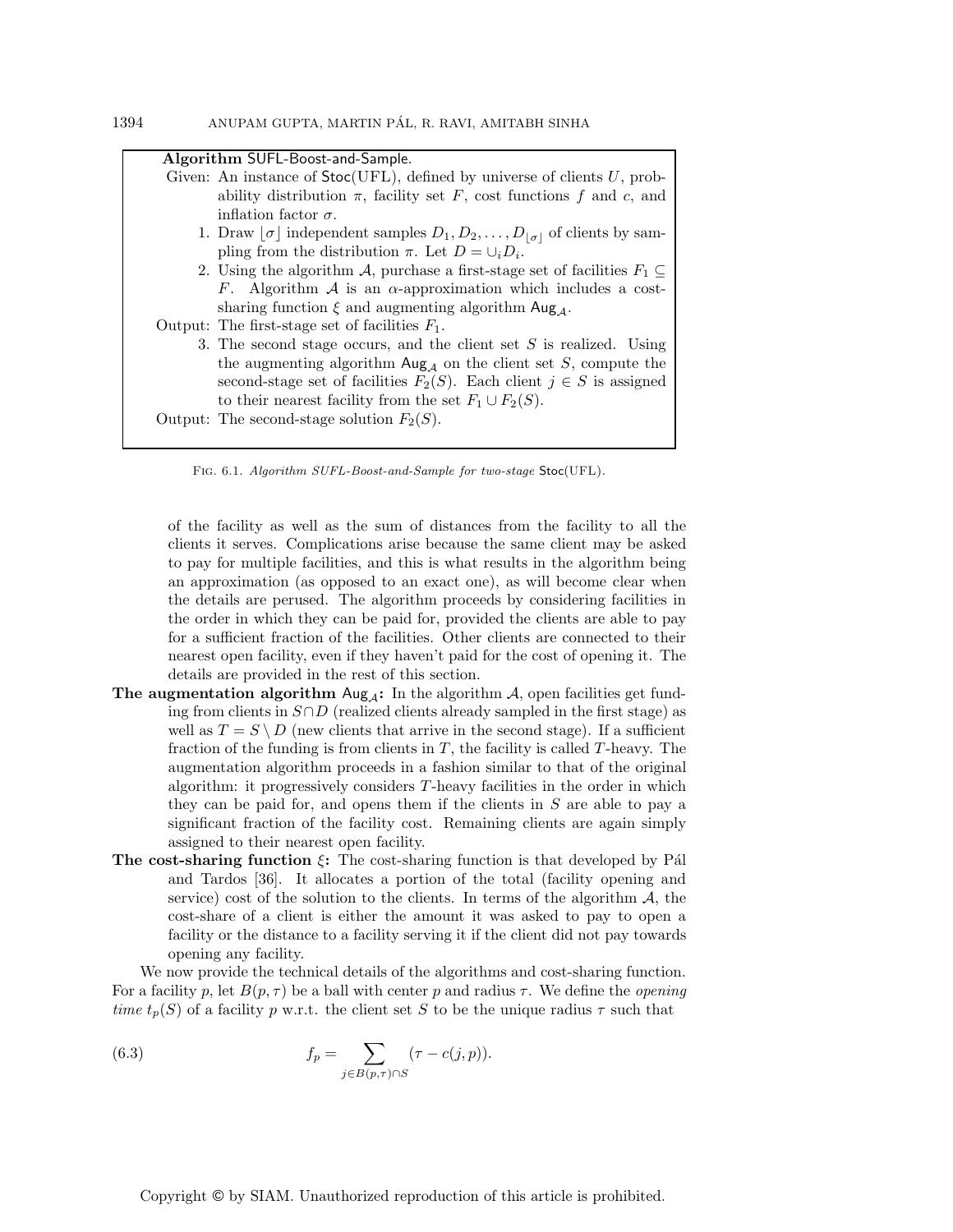Let the set  $C_p(S) = \{j \in S : c(j, p) < t_p(S)\}\$  be called the *contributing set* for p. Note that if we charge each client in  $C_p(S)$  the amount  $t_p(S)$ , we exactly recover the facility cost of p plus the cost of assigning clients in  $C_p(S)$  to p. We drop the set of clients from the notation and say  $F_2$ ,  $t_p$ , and  $C_p$  instead of  $F_2(S)$ ,  $t_p(S)$ , and  $C_p(S)$ , respectively, when there is no danger of confusion. The cost-shares of clients are then defined as

(6.4) 
$$
\xi(F, S, j) = \min_{p \in F} \{ \max(t_p(S), c(j, p)) \}.
$$

This is the same cost-sharing function defined in [36], where competitiveness was also proved (Theorem 2.2). Intuitively, the contribution of user  $j$  towards the facility p should be either  $t_p$  if  $j \in C_p$  or the connection cost  $c(j, p)$  if  $j \notin C_p$ . The client can (and does) choose to contribute only to the least demanding facility; the facility p for which this minimum is attained is called the *primary* facility of j (in the run on S). A facility p is said to be *well-funded* if  $\xi(F, S, j) \ge t_p(S)/3$  for all  $j \in C_p$ .

The algorithm  $A$  that we use is, superficially, a slight modification of the general MP algorithm; given a set of clients  $S$ , the algorithm  $A$  considers all the well-funded facilities p in order of increasing opening time  $t_p(S)$ . For each such (well-funded) facility p, the algorithm declares it *open* if there are no previously opened facilities within a radius  $2t_p(S)$  around p. (The general MP algorithm considers all facilities p as candidates for opening, but ends up opening only those that are well-funded.)

For each open facility p, the algorithm A assigns all clients in  $C_p$  to p. (By construction, the sets  $C_p$  for open facilities p are disjoint.) It then assigns each client not lying in any  $C_p$  to its closest open facility. The following facts can be derived from arguments in [33] and [36]:

- 1. For each open facility p, the cost-shares  $\xi(F, S, C_p)$  of the clients in  $C_p$  pay  $1/3$  of  $f_p$  plus their assignment cost. (See [36, Lemma 2.4] and the preceding discussion therein.)
- 2. For each facility p, there exists a well-funded facility  $q$  (possibly  $p = q$ ) such that  $c(p, q) \leq 2(t_p - t_q)$ . (Note that it must be that  $t_q \leq t_p$ .) That is, either  $p$  itself is well-funded, or there is a well-funded facility  $q$  fairly close to  $p$ .
- 3. For each facility p, there exists an *open* facility q within a distance of  $2t_p$ . Hence, if p is a primary facility for some client j, then  $c(j, q) \leq 3\xi(F, S, j)$ .

The following theorem was proved in [33, 36]. THEOREM 6.1. *The algorithm* A *is a* 3-approximation for UFL.

We now proceed to define the augmentation algorithm and bound the cost of the overall solution using the cost-sharing function. To this end, consider a set of new clients T with  $D \cap T = \emptyset$ . In the following, let  $C_p = C_p(D \cup T)$  denote the contributor set of a facility p in the run  $A(D)$ . Similarly, when we say a facility p is well-funded, we mean that p is well-funded in the run  $A(D)$ . A facility p is called *T-heavy* if  $|C_p \cap T| \ge b|C_p|$  (where the parameter  $b \in (0,1)$  will be specified later), and is called *T-light* otherwise. Note that a *T*-light facility must have  $|C_p \cap D| \geq (1 - b)|C_p|$ .

We now define the augmentation procedure  $\text{Aug}_A$ . To augment  $\mathcal{A}(D)$  to cover T as well, we pick a subset of well-funded T -heavy facilities to open greedily in a manner very similar to that in  $A(D)$ : we consider all well-funded T-heavy facilities in order of increasing  $t_p(D\cup T)$ , and open a facility p if there is no facility q already open within a radius  $2t_p(D\cup T)$  of p. (Note that q may have been opened either in  $\mathcal{A}(D)$ ) or in the augmenting stage before  $p$  was considered.) We never open any  $T$ -light or non–well-funded facilities. At the end of this procedure, for a client  $j \in C_p$  whose p is open, we assign  $j$  to  $p$ ; else we assign  $j$  to the closest open facility. For the purpose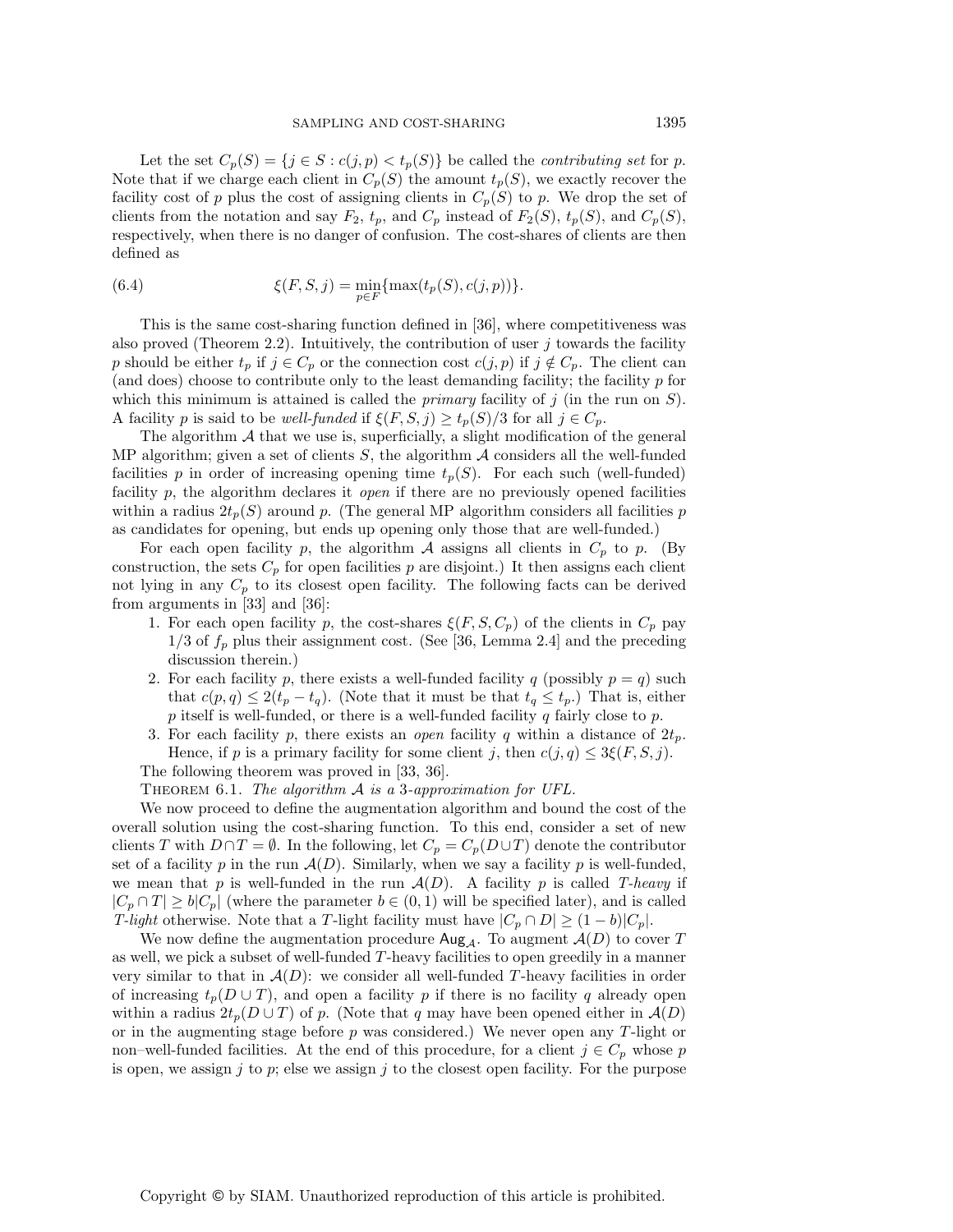of the analysis of the algorithm, clients in  $S \cap D = S \setminus T$  are assigned to the same facilities that they were assigned to in the first stage. Of course, these clients can be reassigned to their nearest open facilities after the second stage, resulting only in a decrease in costs.

Before we proceed any further, we prove a technical lemma. Lemma 6.2. *If* p *is a* T *-light facility, then*

(6.5) 
$$
t_p(D) \le \frac{1}{1-b} t_p(D \cup T) - \frac{1}{|C_p \cap D|} \sum_{j \in C_p \cap T} c(j, p).
$$

*Proof.* Consider the set  $C_p = \{j \in D \cup T : c(j, p) < t_p\}$ ; by definition (6.3),

(6.6) 
$$
f_p + \sum_{j \in C_p} c(j, p) = |C_p| t_p (D \cup T).
$$

Since p is T-light,  $|C_p \cap D| \ge (1 - b)|C_p|$ . Therefore,

(6.7) 
$$
f_p + \sum_{j \in C_p \cap D} c(j, p)
$$

$$
= |C_p| t_p(D \cup T) - \sum_{j \in C_p \cap T} c(j, p) \le |C_p \cap D| \frac{t_p(D \cup T)}{1 - b} - \sum_{j \in C_p \cap T} c(j, p).
$$

Also observe that  $t_p(D \cup T)/(1-b) - \sum_{j \in C_p \cap T} c(j,p)/|C_p \cap D| \ge t_p(D \cup T)$ , so all clients in  $C_p \cap D$  are still contributing to the facility p at time  $t_p(D \cup T)/(1 - b)$  $\sum_{j\in C_p\cap T} c(j,p)/|C_p\cap D|$ . So, at time  $t_p(D\cup T)/(1-b) - \sum_{j\in C_p\cap T} c(j,p)/|C_p\cap D|$ , facility p was already paid for in the run  $A(D)$ , proving the lemma.

We now prove that Algorithm SUFL-Boost-and-Sample results in a solution of cost no more than 8.45 times the optimum. Consider an optimal solution, where  $F_1^*$  is the set of facilities opened in the first stage and  $F_2^*(S)$  is the set of facilities opened in the second stage if client set  $S$  is realized. Any optimal solution always serves all clients using their nearest open facility. Therefore, the optimum cost  $Z^*$  can be written as

(6.8) 
$$
Z^* = c(F_1^*) + \sum_{S \in 2^U} \pi(S) \Big[ \sigma c(F_2^*(S)) + c_s(S, F_1^* \cup F_2^*(S)) \Big].
$$

In order to bound the cost of the solution produced by Algorithm SUFL-Boostand-Sample, we proceed as follows. Recall that facilities are purchased in both stages, while the service cost is incurred only in the second stage. In the following, we will first bound the cost of the first-stage facilities plus the service cost of all realized clients who also appeared in the first-stage sample. Next, we will bound the cost of second-stage facilities in addition to the service costs of all new clients. That is, for the purpose of bounding the service costs, we will partition the realized client set into two sets: those that appeared in the first-stage sample and those that are new. The service cost of the former will be bounded along with the first-stage facility costs, while the service cost of the latter will be bounded along with the second-stage facility costs.

Recall that D is the set of clients sampled in the first stage. So, the expected first-stage cost is given by  $\mathbf{E}[c(F_1) + c_s(D \cap S, F_1)]$ . We bound this quantity with respect to  $Z^*$  below, along the same lines as the bound on the first-stage costs in Theorem 4.1.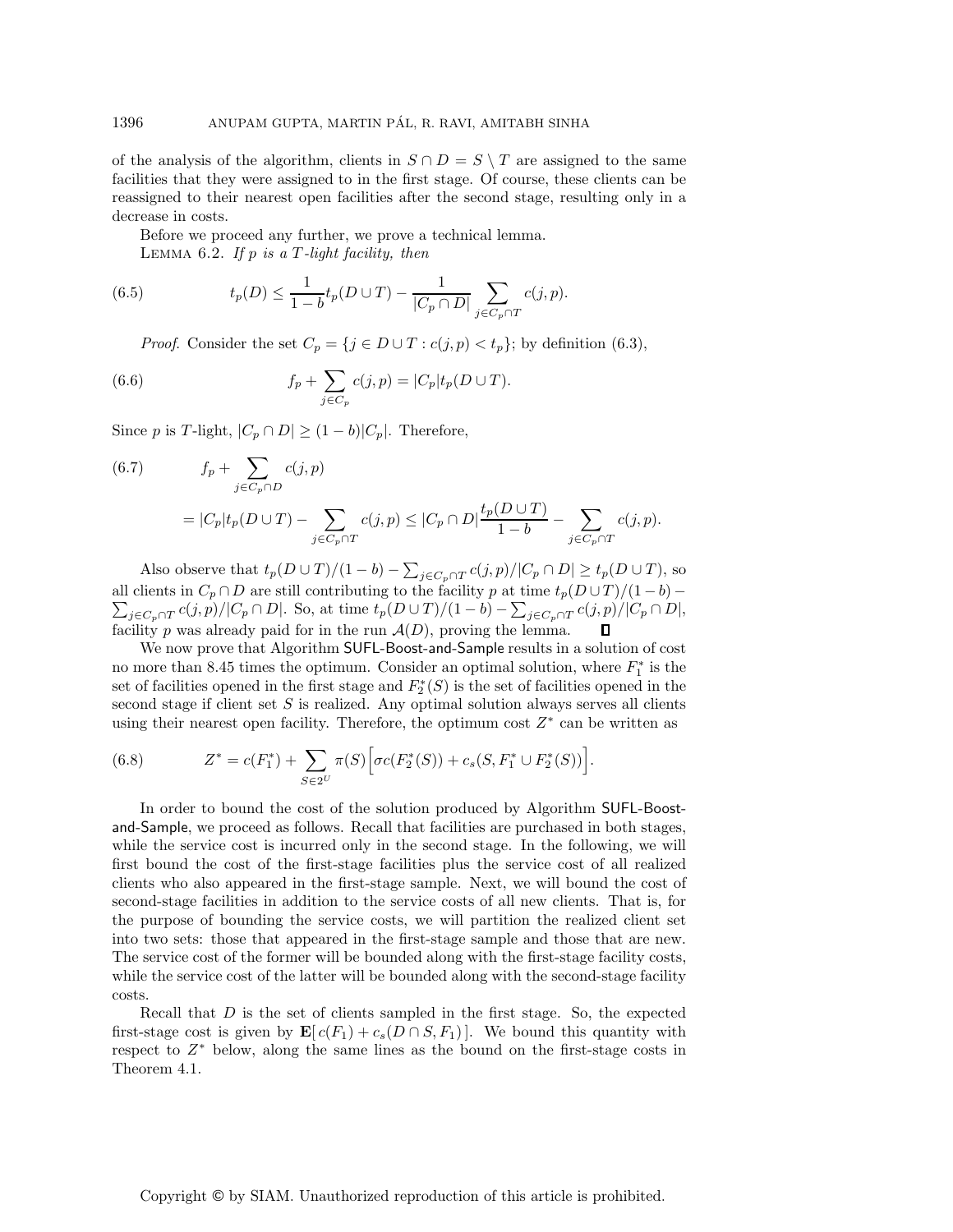LEMMA 6.3.  $\mathbf{E}[c(F_1) + c_s(D \cap S, F_1)] \leq 3Z^*$ . *Proof*. Recall that the optimal cost is given by

(6.9) 
$$
Z^* = c(F_1^*) + \sum_{S \in 2^U} \pi(S) \Big[ \sigma c(F_S^*) + c_s(S, F_1^* \cup F_S^*) \Big].
$$

As in the proof of Theorem 4.1, we assume that  $\sigma$  is an integer. Given the set of clients D sampled in the first stage, we define  $\tilde{F}_1 = F_1^* \cup F_2^*(D_1) \cup F_2^*(D_2) \cup \cdots \cup F_2^*(D_{\sigma}).$ The following inequality then follows exactly as in the proof of Theorem 4.1:

(6.10) 
$$
\mathbf{E}[c(\tilde{F}_1)+c_s(D,\tilde{F}_1)] \leq Z^*.
$$

Observe now that  $\tilde{F}_1$  is a feasible solution for the Det(UFL) problem, given client set D. The lemma now follows because Algorithm  $A$  is a 3-approximation for the Det(UFL) problem. П

We now consider the facilities opened in the second stage, as well as the service costs for clients who were not sampled in the first stage. Recall that T denotes the set of new clients revealed in the second stage. Let  $b \in (0,1)$  be a constant whose value will be specified later.

LEMMA 6.4. *The service cost of the augmentation is bounded as follows:*  $c_s(T, F_1 \cup$  $(F_2) \leq (1 + \frac{2}{1-b})\xi(F, D \cup T, T).$ 

*Proof.* First, consider any well-funded T-heavy facility  $p$ . Since  $p$  is T-heavy, the share of each client in  $C_p \cap T$  can pay for its own connection cost. Hence we must consider clients in j whose primary facility  $p$  is either not well-funded or not T-heavy. We claim that in both cases there must be a facility close to  $p$  opened either by  $A(D)$  (the first stage) or in the augmenting stage. Note that, by the properties of the algorithm A, there is a well-funded facility q such that  $t_q(D\cup T) \leq t_p(D\cup T)$  and  $c(p, q) \leq 2(t_p(D \cup T) - t_q(D \cup T)).$ 

Now, if  $q$  is  $T$ -heavy, by the properties of our augmentation procedure, there must be a facility r that was open in the augmentation step such that  $c(q, r) \leq 2t_q(D \cup T)$ . On the other hand, if q is T-light, we have that  $t_q(D) \leq t_q(D \cup T)/(1 - b)$  by Lemma 6.2 above. Thus, in the run  $\mathcal{A}(D)$ , there must be an open facility r such that  $c(q, r) \leq 2t_q(D) \leq (2/(1-b))t_q(D \cup T).$ 

In both cases, the assignment cost of the client  $j$  is bounded by

$$
c(j,r) \le c(j,p) + c(p,q) + c(q,r)
$$
  
\n
$$
\le c(j,p) + 2(t_p(D \cup T) - t_q(D \cup T)) + (2/(1-b))t_q(D \cup T)
$$
  
\n
$$
\le c(j,p) + (2/(1-b))t_p(D \cup T)
$$
  
\n
$$
\le (1+2/(1-b))\xi(F, D \cup T, j).
$$

Summing over all clients  $j \in T$  yields the lemma.  $\Box$ 

We can now bound the expected service cost of the new clients as follows.

Lemma 6.5. *The expected service cost of the augmentation is bounded as follows:*  $\mathbf{E}[c_s(T, F_1 \cup F_2)] \leq (1 + \frac{2}{1-b})Z^*.$ 

*Proof.* The lemma follows from the competitiveness of the cost-sharing function  $\xi$ and by taking expectations on both sides of the inequality proved in Lemma 6.4.  $\Box$ 

All that remains is to bound the expected facility costs of the new facilities,  $\mathbf{E}[ c(F_2(\mathbf{S})) ].$ 

Lemma 6.6. *The expected facility installation cost of the augmentation is bounded*  $as \text{ follows: } \sigma \mathbf{E}[c(F_2)] \leq \frac{3}{b}Z^*$ .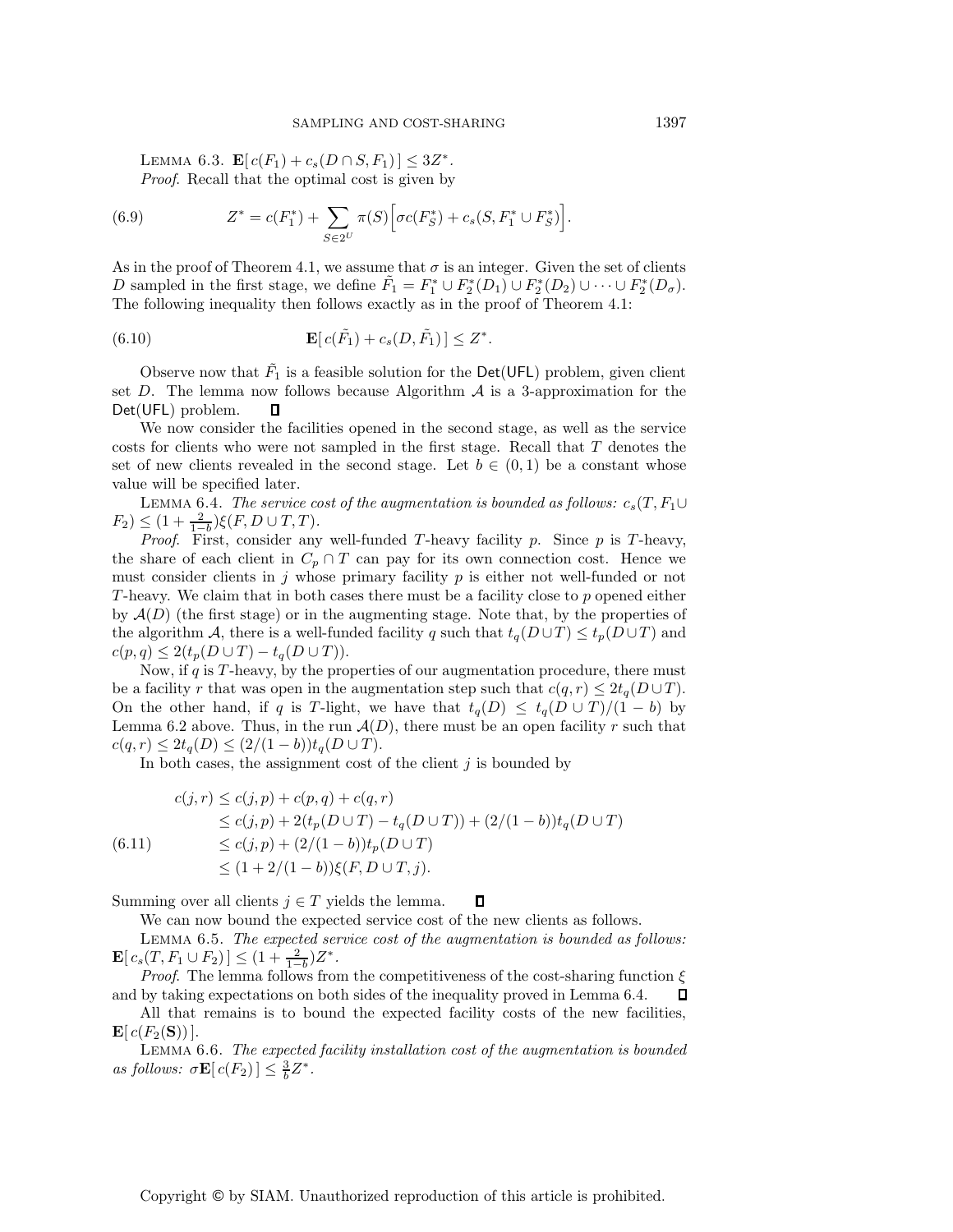*Proof*. Because the augmentation algorithm opens only well-funded T -heavy facilities, we have the following:  $c(F_2) \leq \frac{3}{b} \zeta(F, S, T)$ . However, facility costs are inflated by a factor of  $\sigma$  in the second stage, so the actual cost incurred by our algorithm is  $\sigma c(F_2)$ . To bound this cost, we appeal to an argument similar to that of Theorem 4.1.

As in Theorem 4.1, consider an alternate probabilistic process to generate the sets  $D_i$  and the set S: draw  $\sigma+1$  independent samples  $D_1, D_2, \ldots, D_{\sigma+1}$  from the distribution  $\pi$ . Now choose K uniformly at random from  $\{1, 2, \ldots, \sigma + 1\}$ , and let  $S = \hat{D}_K$  and  $D = \cup_{i \neq K} \hat{D}_i$ . This process is distributed identically to the original process, as before. Let  $\hat{D} = \bigcup_{i=1}^{\sigma+1} \hat{D}_i$  and  $\hat{D}_{-i} = \hat{D} \setminus \hat{D}_i$ . It follows from the definition of this alternate probabilistic process that

(6.12) 
$$
\mathbf{E}[\xi(F,\hat{D},\hat{D}_K\setminus\hat{D}_{-K})] \leq \frac{1}{\sigma}\mathbf{E}[\xi(F,\hat{D},\hat{D}_{-K})].
$$

Since  $\hat{D}, \hat{D}_{-K}$ , and  $\hat{D}_{K} \setminus \hat{D}_{-K}$  are identically distributed as  $D \cup T, D$ , and T, respectively, we have

(6.13) 
$$
\mathbf{E}[\xi(F, D \cup T, T)] \leq \frac{1}{\sigma} \mathbf{E}[\xi(F, D \cup T, D)].
$$

We note that the cost-sharing function  $\xi$  is cross-monotone, because for any client sets S and T and any facility p it is always the case that  $t_p(S \cup T) \leq t_p(S)$ . This results in  $\xi(F, D \cup T, D) \leq \xi(F, D, D)$ . Next, competitiveness of the cost-sharing function yields  $\xi(F, D, D) \leq c(OPT(D))$ . As in the proof of Lemma 6.3, we also have  $c(OPT(D)) \leq Z^*$ . Chaining these inequalities and applying expectations, we conclude that  $\mathbf{E}[\sigma c(F_2)] \leq \frac{3}{b}Z^*$ .  $\Box$ 

We now have our main result for this section.

Theorem 6.7. *The two-stage stochastic UFL can be approximated to a factor of* 8.45*.*

*Proof*. Lemma 6.3 bounds the expected cost of the first-stage solution by 3Z∗. Lemmas 6.5 and 6.6 bound the second-stage service and facility costs, respectively, Lemmas 6.5 and 6.6 bound the second-stage service and facility costs, respectively,<br>by  $(1 + \frac{2}{1-b})Z^*$  and  $\frac{3}{b}Z^*$ . Their sum is minimized at  $b = 3 - \sqrt{6}$ , yielding a secondstage approximation ratio of  $3 + \sqrt{6}$  and an overall approximation ratio of  $6 + \sqrt{6} \approx$ 8.45.  $\Box$ 

We conjecture that the independent-decisions and multistage versions of stochastic UFL can also be approximated by techniques similar to those in this paper. We do not pursue those results here, because they would add tedium while not providing much in the way of insight. We do point out, however, that the stochastic UFL result demonstrates the applicability of our algorithm and its analysis to problems that do not necessarily fall naturally into the framework of section 2.

**7. Conclusion.** In this paper, we have provided a general framework for converting approximation algorithms for deterministic problems into those for k-stage stochastic versions. Our algorithms rely on the presence of cost-sharing functions with strictness properties, but we demonstrate the existence of such cost-sharing functions for several canonical combinatorial optimization problems.

Despite our progress, several open questions in this area remain. There are several deterministic combinatorial optimization problems for which cost-sharing functions are not readily available. Apart from obtaining these for other problems, one is also interested in characterization of the types of problems for which one may (or may not) be able to construct cost-sharing functions.

Our results for k-stage stochastic optimization are also somewhat weak, because they require the cost-sharing function to be cross-monotone and superstrict, properties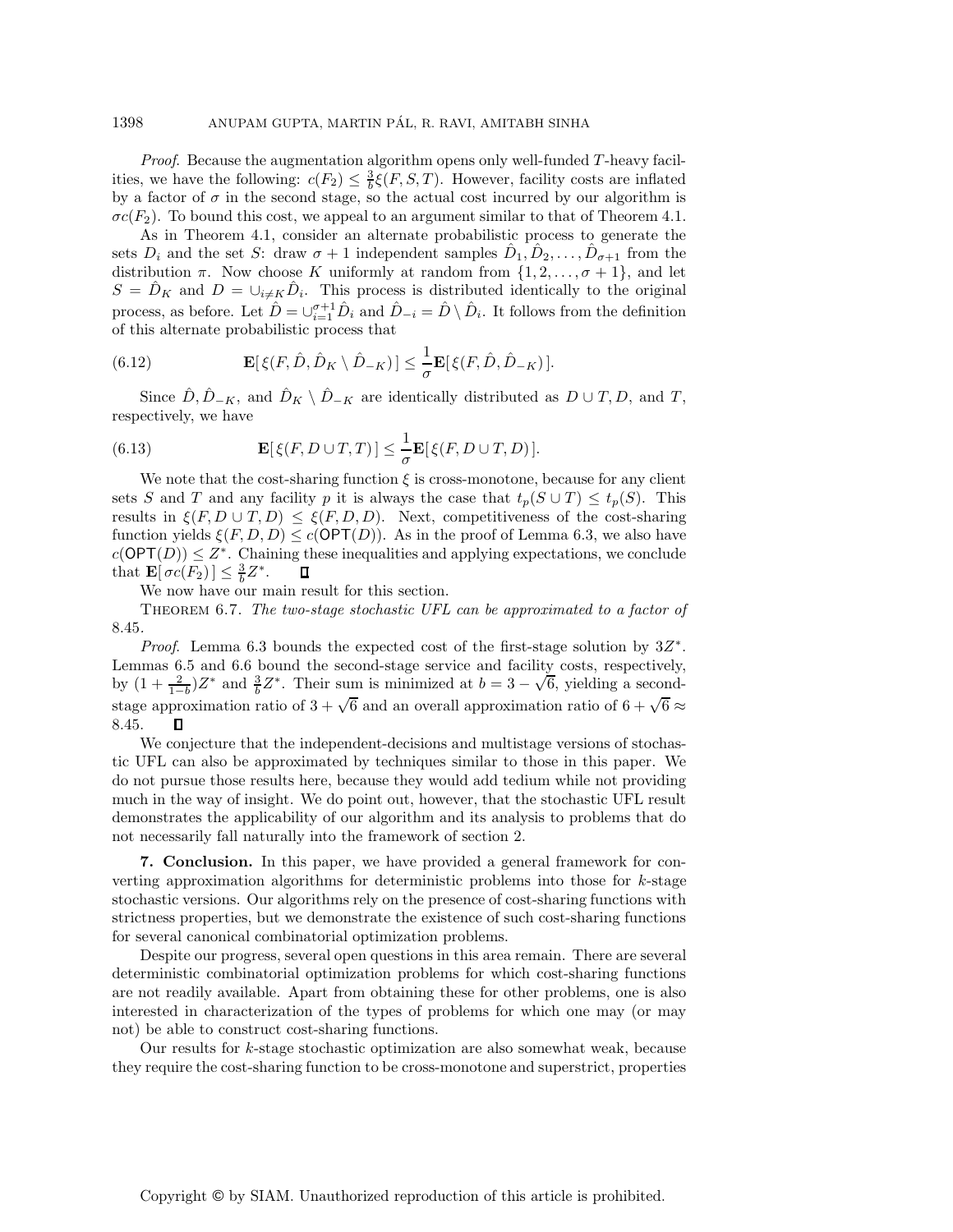we are able to establish only for the Steiner tree problem. It would be of interest to construct approximation algorithms without such strong requirements on the costsharing functions, or provide superstrict cross-monotone cost-sharing functions for other problems. Another natural question is whether we can avoid the linear loss in the number of stages and hence develop  $o(k)$ -approximation algorithms for k-stage stochastic optimization.

**Acknowledgments.** Preliminary versions of the results in this manuscript appeared in the extended abstracts [18] and [19]. In the process of preparing this manuscript, we discovered an error in [19]: Theorem 2 (proving the approximability of multistage stochastic optimization problems in the absence of cross-monotone cost-sharing functions) is incorrect, and therefore withdrawn.

We thank the referees of the conferences as well as of this journal, and the associate editor, for their enlightening feedback during preparation of this manuscript. In particular, the error in [19] was discovered during the review process of this manuscript, and we thank the referee for identifying the problem. The referees' feedback has greatly improved this manuscript.

## REFERENCES

- [1] A. Agrawal, P. Klein, and R. Ravi, When trees collide: An approximation algorithm for the generalized Steiner problem on networks, SIAM J. Comput., 24 (1995), pp. 440–456.
- [2] B. M. ANTHONY AND A. GUPTA, Infrastructure leasing problems, in Proceedings of the 12th Integer Programming and Combinatorial Optimization Conference (IPCO), Ithaca, NY, 2007, Lecture Notes in Comput. Sci. 4513, Springer, New York, 2007, pp. 424–438.
- [3] E. M. BEALE, On minimizing a convex function subject to linear inequalities, J. Roy. Statist. Soc. Ser. B., 17 (1955), pp. 173–184; Symposium on Linear Programming discussion, pp. 194–203.
- [4] J. R. BIRGE AND F. LOUVEAUX, *Introduction to Stochastic Programming*, Springer-Verlag, New York, Berlin, 1997.
- [5] M. CHARIKAR, C. CHEKURI, AND M. PÁL, Sampling bounds for stochastic optimization, in Approximation, Randomization and Combinatorial Optimization, Lecture Notes in Comput. Sci. 3624, Springer, Berlin, 2005, pp. 257–269.
- [6] M. CHLEBÍK AND J. CHLEBÍKOVÁ, Approximation hardness of the Steiner tree problem on graphs, in Proceedings of the 8th Scandinavian Workshop on Algorithm Theory, Turku, Finland, 2002, Lecture Notes in Comput. Sci. 2368, Springer, New York, 2002, pp. 95–99.
- [7] G. B. Dantzig, Linear programming under uncertainty, Management Sci., 1 (1955), pp. 197– 206.
- [8] N. R. Devanur, M. Mihail, and V. V. Vazirani, Strategyproof cost-sharing mechanisms for set cover and facility location games, Decision Support Syst., 39 (2005), pp. 11–22.
- [9] S. Dye, L. Stougie, and A. Tomasgard, The stochastic single resource service-provision problem, Naval Res. Logistics, 50 (2003), pp. 869–887.
- [10] M. DYER AND L. STOUGIE, *Computational complexity of stochastic programming problems*, Math. Program., 106 (2006), pp. 423–432.
- [11] L. FLEISCHER, J. KÖNEMANN, S. LEONARDI, AND G. SCHÄFER, Strict cost sharing schemes for Steiner forest, SIAM J. Comput., 39 (2010), pp. 3616–3632.
- [12] N. Garg, A. Gupta, S. Leonardi, and P. Sankowski, Stochastic analyses for online combinatorial optimization problems, in Proceedings of the Nineteenth Annual ACM-SIAM Symposium on Discrete Algorithms, San Francisco, 2008, pp. 942–951.
- [13] A. GOEL AND P. INDYK, Stochastic load balancing and related problems, in Proceedings of the 40th Annual Symposium on Foundations of Computer Science, New York, 1999, IEEE Computer Society Press, Piscataway, NJ, 1999, pp. 579–586.
- [14] M. X. GOEMANS AND D. P. WILLIAMSON, A general approximation technique for constrained forest problems, SIAM J. Comput., 24 (1995), pp. 296–317.
- [15] S. Guha and S. Khuller, Greedy strikes back: Improved facility location algorithms, J. Algorithms, 31 (1999), pp. 228–248.
- [16] A. GUPTA, A. KUMAR, M. PÁL, AND T. ROUGHGARDEN, Approximations via cost-sharing: Simpler and better approximation algorithms for network design, J. ACM, 54 (2007), pp. 1– 38.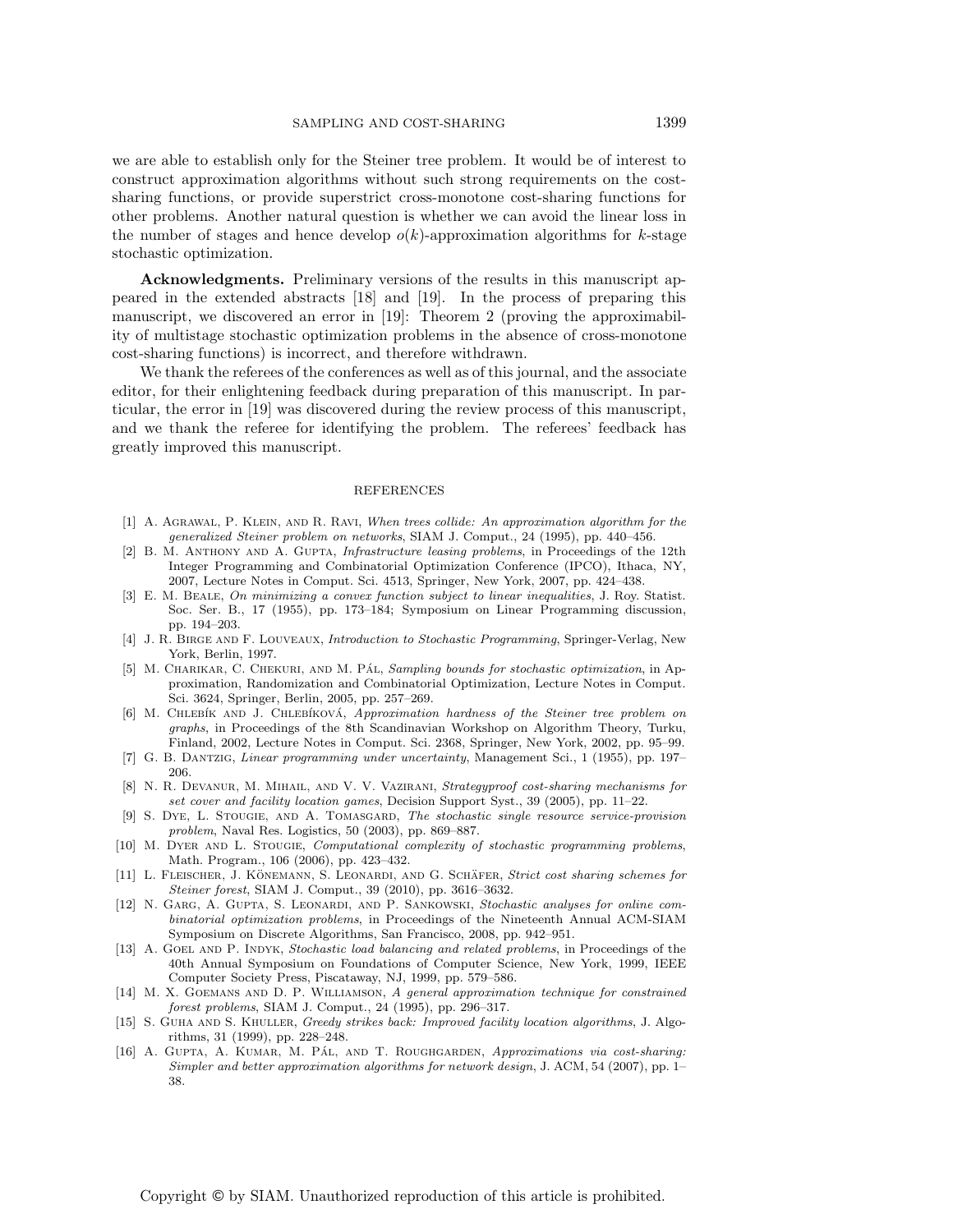- [17] A. GUPTA AND M. PÁL, Stochastic Steiner trees without a root, in Proceedings of the 32nd International Colloquium on Automata, Languages and Programming (ICALP), Lecture Notes in Comput. Sci. 3580, Springer, New York, 2005, pp. 1051–1063.
- [18] A. GUPTA, M. PÁL, R. RAVI, AND A. SINHA, *Boosted sampling: Approximation algorithms for* stochastic optimization, in Proceedings of the 36th Annual ACM Symposium on Theory of Computing, Chicago, ACM, New York, 2004, pp. 417–425.
- [19] A. GUPTA, M. PÁL, R. RAVI, AND A. SINHA, What about Wednesday? Approximation algorithms for multistage stochastic optimization, in Proceedings of the International Workshop on Approximation Algorithms for Combinatorial Optimization Problems (APPROX), Berkeley, CA, 2005, Lecture Notes in Comput. Sci. 3624, Springer, New York, 2005, pp. 86– 98.
- [20] A. Gupta, R. Ravi, and A. Sinha, LP rounding approximation algorithms for stochastic network design, Math. Oper. Res., 32 (2007), pp. 345–364.
- [21] J. HASTAD, Some optimal inapproximability results, J. ACM, 48 (2001), pp. 798–859.
- [22] A. HAYRAPETYAN, C. SWAMY, AND E. TARDOS, Network design for information networks, in Proceedings of the Sixteenth Annual ACM-SIAM Symposium on Discrete Algorithms, Vancouver, BC, 2005, pp. 933–942.
- [23] N. IMMORLICA, D. KARGER, M. MINKOFF, AND V. S. MIRROKNI, On the costs and benefits of procrastination: Approximation algorithms for stochastic combinatorial optimization problems, in Proceedings of the Fifteenth Annual ACM-SIAM Symposium on Discrete Algorithms, New Orleans, LA, 2004, pp. 684–693.
- [24] N. IMMORLICA, M. MAHDIAN, AND V. MIRROKNI, Limitations of cross-monotonic cost-sharing schemes, ACM Trans. Algorithms, 4 (2008), 24.
- [25] K. Jain and V. Vazirani, Applications of approximation algorithms to cooperative games, in Proceedings of the 33rd Annual ACM Symposium on the Theory of Computing (STOC), Heraklion, Greece, 2001, ACM, New York, pp. 364–372.
- [26] K. Jain and V. V. Vazirani, Equitable cost allocations via primal–dual-type algorithms, SIAM J. Comput., 38 (2008), pp. 241–256.
- [27] P. KALL AND S. W. WALLACE, Stochastic Programming, John Wiley & Sons, New York, 1994.
- [28] W. K. Klein Haneveld and M. H. van der Vlerk, Stochastic integer programming: General models and algorithms, Ann. Oper. Res., 85 (1999), pp. 39–57.
- [29] W. K. Klein Haneveld and M. H. van der Vlerk, Stochastic Programming, unpublished textbook, Department of Econometrics and Operations Research, University of Groningen, The Netherlands, 2003.
- [30] J. KLEINBERG, Y. RABANI, AND É. TARDOS, Allocating bandwidth for bursty connections, SIAM J. Comput., 30 (2000), pp. 191–217.
- [31] A. J. KLEYWEGT, A. SHAPIRO, AND T. HOMEM-DE-MELLO, The sample average approximation method for stochastic discrete optimization, SIAM J. Optim., 12 (2001), pp. 479–502.
- [32] J. KÖNEMANN, S. LEONARDI, G. SCHÄFER, AND S. H. M. VAN ZWAM, A group-strategyproof cost sharing mechanism for the Steiner forest game, SIAM J. Comput., 37 (2008), pp. 1319– 1341.
- [33] R. R. METTU AND C. G. PLAXTON, The online median problem, SIAM J. Comput., 32 (2003), pp. 816–832.
- [34] R. H. MÖHRING, A. S. SCHULZ, AND M. UETZ, Approximation in stochastic scheduling: The power of LP-based priority policies, J. ACM, 46 (1999), pp. 924–942.
- [35] H. MOULIN AND S. SHENKER, Strategyproof sharing of submodular costs: Budget balance versus efficiency, Econom. Theory, 18 (2001), pp. 511–533.
- [36] M. PAL AND E. TARDOS, Group strategyproof mechanisms via primal-dual algorithms, in Proceedings of the 44th Annual IEEE Symposium on Foundations of Computer Science, Cambridge, MA, 2003, IEEE Computer Society Press, Piscataway, NJ, 2003, pp. 584–593.
- [37] M. PINEDO, Scheduling: Theory, Algorithms, and Systems, Prentice–Hall, Englewood Cliffs, NJ, 1995.
- [38] R. C. Prim, Shortest interconnection networks and some generalizations, Bell System Tech. J., 36 (1957), pp. 1389–1401.
- [39] R. RAVI AND A. SINHA, Hedging uncertainty: Approximation algorithms for stochastic optimization problems, Math. Program., 108 (2006), pp. 97–114.
- [40] G. ROBINS AND A. ZELIKOVSKY, Improved Steiner tree approximation in graphs, in Proceedings of the Eleventh Annual ACM-SIAM Symposium on Discrete Algorithms, 2000, pp. 770– 779.
- [41] R. Schultz, L. Stougie, and M. H. van der Vlerk, Two-stage stochastic integer programming: A survey, Statist. Neerlandica, 50 (1996), pp. 404–416.
- [42] D. Shmoys and C. Swamy, An approximation scheme for stochastic linear programming and its application to stochastic integer programs, J. ACM, 53 (2006), pp. 978–1012.